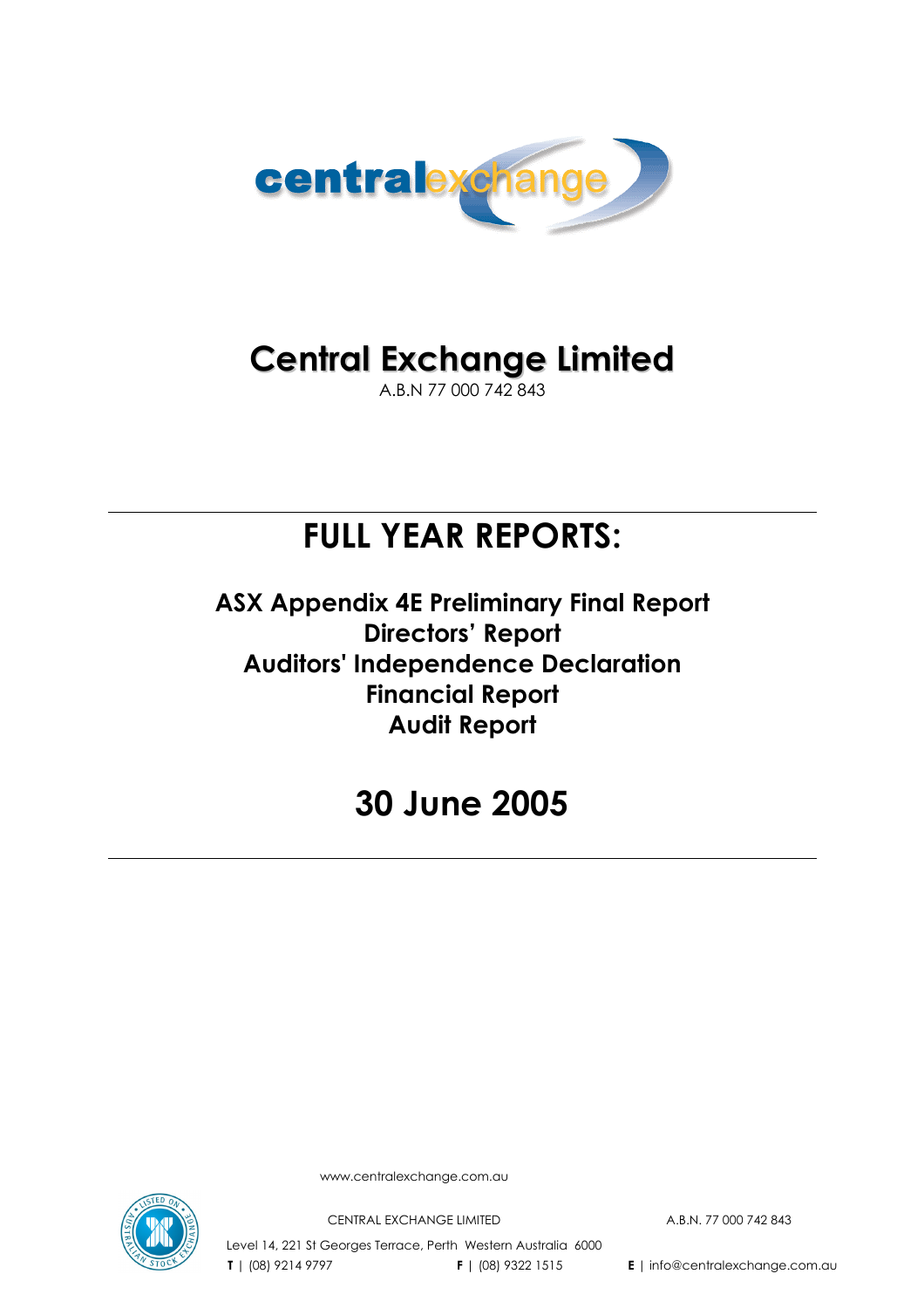| ASX Appendix 4E<br>Preliminary Final Report                                 | $\mathbf{2}$ | <b>BOARD</b><br>William Johnson<br>(Chairman)<br>Victor Ho<br>(Director) |
|-----------------------------------------------------------------------------|--------------|--------------------------------------------------------------------------|
| Directors' Report<br>(which includes<br>Auditor's Independence Declaration) | 4<br>15      | Yaqoob Khan<br>(Director)                                                |
| Statement of Financial Performance                                          | 16           | <b>COMPANY SECRETARY</b><br>Victor Ho                                    |
| Statement of Financial Position                                             | 17           |                                                                          |
| <b>Statement of Cash Flows</b>                                              | 18           | <b>PRINCIPAL &amp; REGISTERED OFFICE</b><br>Level 14, The Forrest Centre |
| Notes to Financial Statements                                               | 19           | 221 St Georges Terrace<br>Perth Western Australia 6000                   |
| Directors' Declaration                                                      | 34           | (08) 9214 9797<br>Telephone:                                             |
| Independent Audit Report                                                    | 35           | Facsimile:<br>(08) 9322 1515                                             |
| About the Company                                                           | 37           | Email:<br>info@centralexchange.com.au                                    |

**Visit our website for:** 

- 
- 
- 

**Register your email with us to <br>
<b>Register your email with us to** <br> **Perth Western Australia**<br>
Perth Western Australia **announcements and releases** 

## **CONTENTS CORPORATE DIRECTORY**

BOARD

| William Johnson |
|-----------------|
| Victor Ho       |
| Yaqoob Khan     |

#### Statement of Financial Performance **16 COMPANY SECRETARY**  Victor Ho

## **PRINCIPAL & REGISTERED OFFICE**

Email: info@centralexchange.com.au Website: www.centralexchange.com.au

#### **SHARE REGISTRY**

 Advanced Share Registry Services 110 Stirling Highway Nedlands Western Australia 6009 Telephone: (08) 9389 8033 Facsimile: (08) 9389 7871 **www.centralexchange.com.au** Email: admin@advancedshare.com.au Website: www.asrshareholders.com

#### **Latest News Contract Contract Contract Contract Contract Contract Contract Contract Contract Contract Contract Contract Contract Contract Contract Contract Contract Contract Contract Contract Contract Contract Contract Co**

**Market Announcements Australian Stock Exchange Financial Reports Perth, Western Australia** 

> **ASX CODE CXL**

### **AUDITOR**

 BDO Level 8 Perth Western Australia 6000

### **BANKER**

**EMAIL US NOW CONSUMING THE CONSUMING SERVICE AND AUSTRALIA BANK**  Level 1, 50 St Georges Terrace **info@centralexchange.com.au by Perth Western Australia 6000**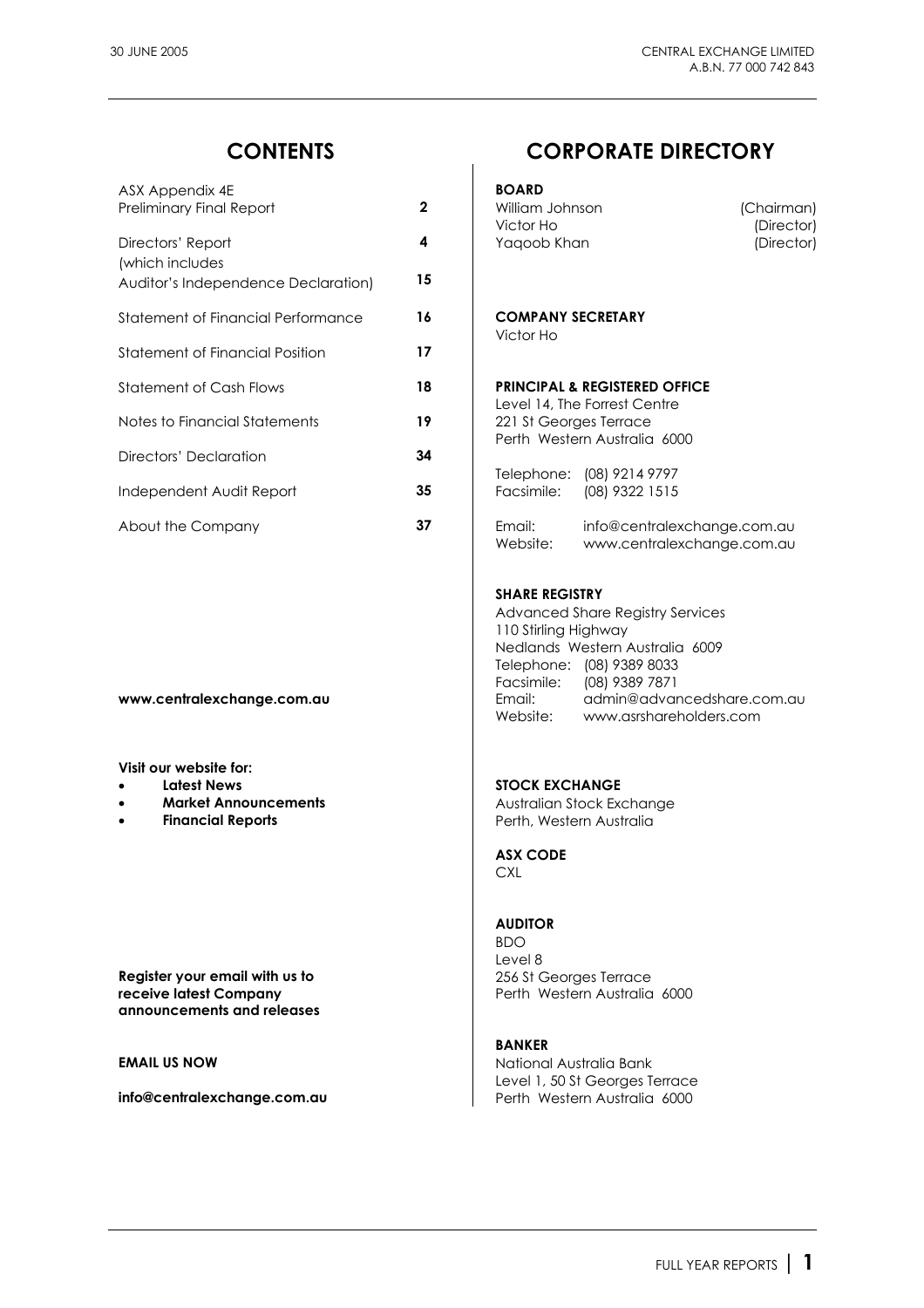## **APPENDIX 4E PRELIMINARY FINAL REPORT**

This Preliminary Final Report is provided to the Australian Stock Exchange (ASX) under ASX Listing Rule 4.3A

| <b>Current Reporting Period:</b> | Financial year ended 30 June 2005                                                                                          |
|----------------------------------|----------------------------------------------------------------------------------------------------------------------------|
| Previous Corresponding Period:   | Financial year ended 30 June 2004                                                                                          |
| Balance Date:                    | 30 June 2005                                                                                                               |
| Company:                         | Central Exchange Limited ("CXL")                                                                                           |
| Consolidated Entity:             | CXL and controlled entities:                                                                                               |
|                                  | Silver Sands Developments Pty Ltd (formerly Central<br>(1)<br>Exchange Operations Pty Ltd) (a wholly owned<br>subsidiary); |

(2) Hume mining NL (a wholly owned subsidiary).

## **RESULTS FOR ANNOUNCEMENT TO THE MARKET**

|                                            | 2005        | 2004        |          | Up / |
|--------------------------------------------|-------------|-------------|----------|------|
| <b>Consolidated Entity</b>                 | Year        | Year        | % Change | Down |
|                                            |             |             |          |      |
| Total revenues from ordinary activities    | 2,363,939   | 14,201,324  | $-83%$   | Down |
| Total expenses from ordinary activities    | (1,047,127) | 5,078,376   | $-121%$  | Down |
|                                            |             |             |          |      |
| Profit from ordinary activities before tax | 1,316,811   | 19,279,700  | -93%     | Down |
|                                            |             |             |          |      |
| Income tax relating to ordinary activities | (330, 922)  | (1,003,436) | $-58\%$  | Down |
|                                            |             |             |          |      |
| Profit from ordinary activities            |             |             |          |      |
| after tax attributable to members          | 985,889     | 18,276,264  | $-95%$   | Down |
|                                            |             |             |          |      |
| Basic and diluted earnings per share       | 5.79        | 206.52      | -97%     | Down |
|                                            |             |             |          |      |
| Pre-tax NTA backing per share              | 1.139       | 1.108       | $3\%$    | Up   |
| Post-tax NTA backing per share             | 1.119       | 1.050       | 7%       | Up   |

## **Dividends**

On 13 September 2005, the Directors announced the declaration of a dividend in respect of the financial year ended 30 June 2005:

| <b>Dividend Rate</b> | Record Date       | Pavment Date   | Frankina      | Total Dividends Paid |
|----------------------|-------------------|----------------|---------------|----------------------|
|                      |                   |                |               |                      |
| 1.50 cent per share  | 30 September 2005 | 7 October 2005 | Fully franked | \$267.216            |

The Directors expect that the Company will be in a position to pay a further dividend of 1.50 cents per share (fully franked) after the release of its December 2005 half year results in February 2006.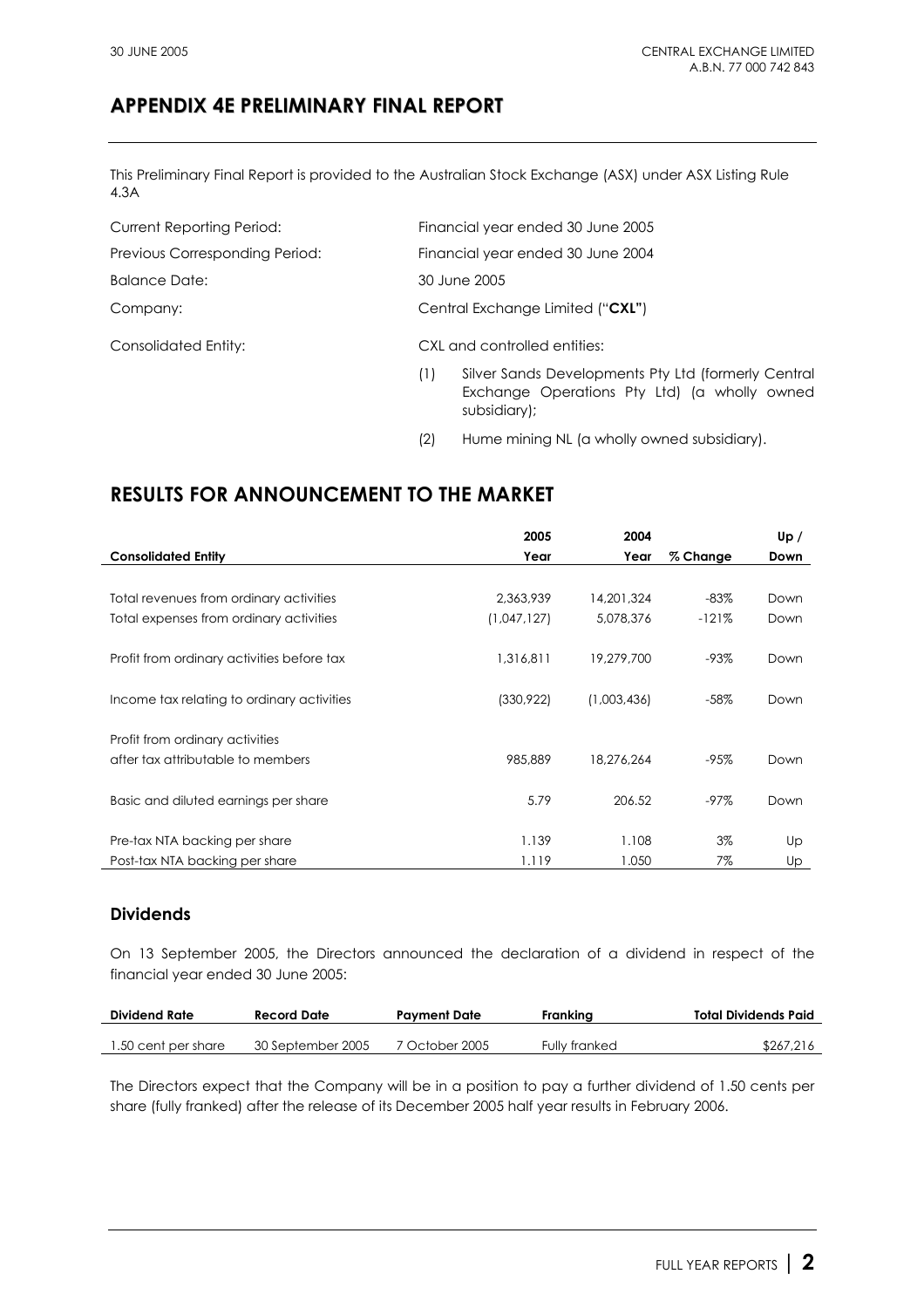## **APPENDIX 4E PRELIMINARY FINAL REPORT**

## **Brief Explanation of Results**

Central Exchange has accounted for the following investments at Balance Date as investments in an Associate entity (on an equity accounting basis) pursuant to Accounting Standard AASB 1016 "Accounting for Investment in Associates":

- (1) 25.5% interest in ASX listed Scarborough Equities Limited (**"SCB"**) (20.4% from 4 May 2005 to 30 June 2005; 26.6% from 15 July 2005);
- (2) 19% interest in ASX listed Bentley International Limited (**"BEL"**) from 30 June 2005 (24.9% from 1 July 2005).

Revenues from ordinary activities comprise:

- (1) \$1,491,273 net profit from share trading portfolio (including dividend income of \$98,766);
- (2) \$111,965 net profit from options portfolio;
- (3) \$512,069 interest income; and
- (4) \$167,225 share of Associate entities' net profits (being SCB from 4 May 2005 to 30 June 2005) and \$81,407 dividends received from Associate entities (being SCB).

Expenses from ordinary activities include:

- (1) \$276,588 legal and professional fees (including \$266,642 in relation to SCB);
- (2) \$261,180 personnel costs (including directors' fees);
- (3) \$150,149 costs incurred in relation to investment in SCB;
- (4) \$68,348 brokerage costs; and
- (5) \$60,759 for costs of consultants.

## **COMMENTARY ON RESULTS AND OTHER SIGNIFICANT INFORMATION**

Please refer to the attached Directors' Report and Financial Report for further information on a review of the Consolidated Entity's operations and the financial position and performance of the Consolidated Entity and Company for the year ended 30 June 2005.

## **STATUS OF AUDIT**

This Preliminary Final Report is based on:



**X** Accounts that have been audited.

For and on behalf of the Directors,

Date: 13 September 2005

Victor Ho Company Secretary

Telephone: (08) 9214 9797 Email: info@centralexchange.com.au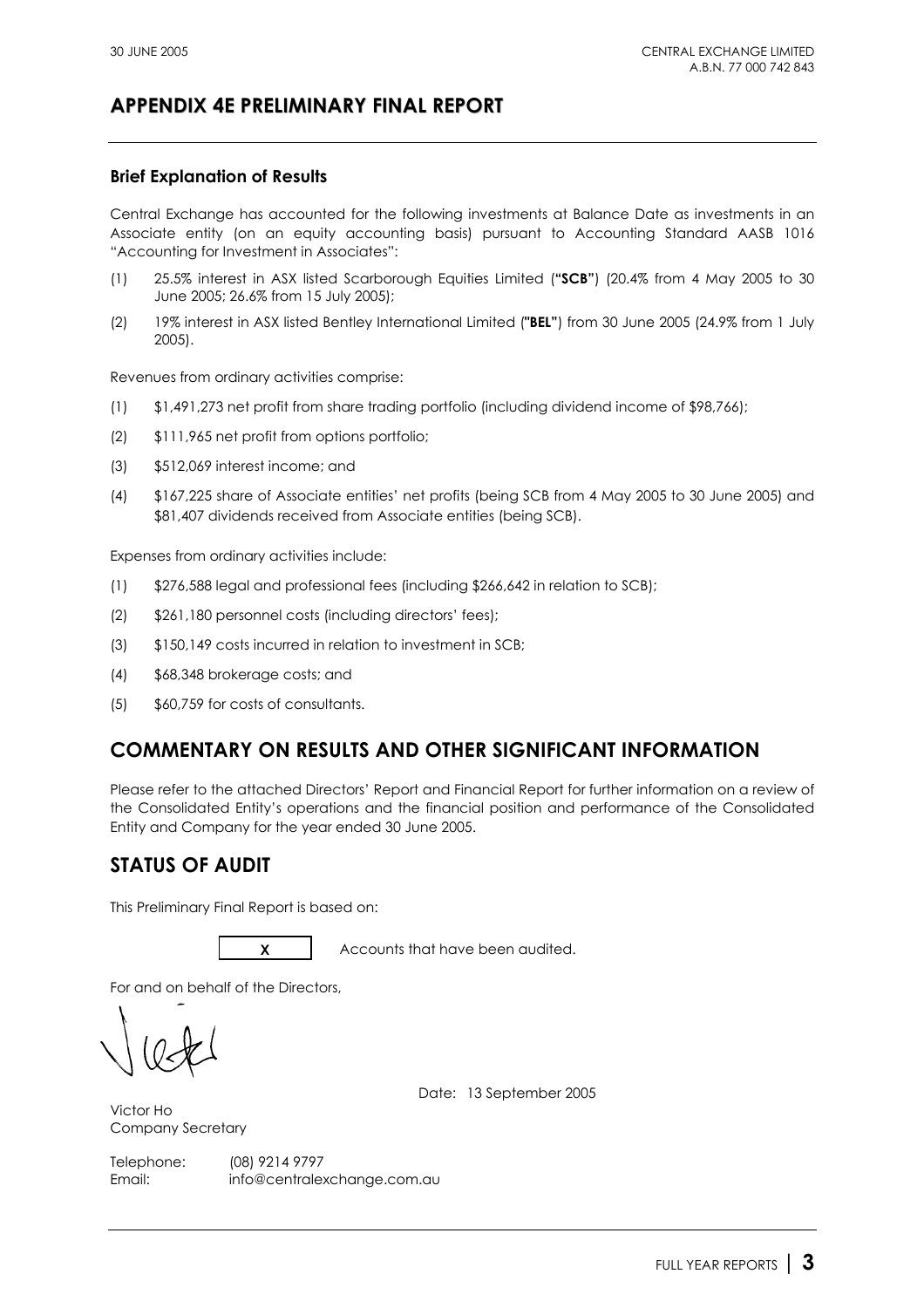The Directors present their report on Central Exchange and its controlled entities (the **"Consolidated Entity"**) for the year ended 30 June 2005 (**"Balance Date"**).

Central Exchange Limited (**"Company"** or **"Central Exchange"**) is a company limited by shares that is incorporated and domiciled in Australia and has been listed on the Australian Stock Exchange (**"ASX"**) since November 1970.

Central Exchange has prepared a consolidated financial report incorporating the entities that it controlled during the financial year. Controlled entities are Silver Sands Developments Pty Ltd (formerly Central Exchange Operations Pty Ltd) ABN 16 094 097 122 (controlled throughout the financial year) and Hume Mining NL ABN 52 063 994 945 (controlled throughout the financial year).

Central Exchange has accounted for the following investments at Balance Date as investments in an Associate entity (on an equity accounting basis) pursuant to Accounting Standard AASB 1016 "Accounting for Investment in Associates":

- (1) 25.5% interest in ASX listed Scarborough Equities Limited (**"SCB"**) (20.4% from 4 May 2005 to 30 June 2005; 26.6% from 15 July 2005);
- (2) 19% interest in ASX listed Bentley International Limited (**"BEL"**) from 30 June 2005 (24.9% from 1 July 2005).

## **PRINCIPAL ACTIVITIES**

The principal activities of the Consolidated Entity during the financial year were the management of its investments, including investments in listed securities, property development and resource projects.

## **SIGNIFICANT CHANGES IN THE STATE OF AFFAIRS**

On 8 July 2004, the Company was re-admitted to ASX as an investment entity (as defined under the ASX Listing Rules).

There was no other significant change in the state of affairs of the Consolidated Entity during the financial year other than that referred to in this Directors' Report or the financial statements or notes thereto.

## **OPERATING RESULTS**

| Consolidated                                     | 2005        | 2004        |
|--------------------------------------------------|-------------|-------------|
| Total revenues from ordinary activities          | 2.363.939   | 14,201,324  |
| Total expenses from ordinary activities          | (1,047,127) | 5,078,376   |
| Profit from ordinary activities before tax       | 1.316.811   | 19,279,700  |
| Income tax on ordinary activities                | (330, 922)  | (1,003,436) |
| Profit from ordinary activities after income tax | 985,889     | 18,276,264  |

Revenues from ordinary activities comprise:

- (1) \$1,491,273 net profit from share trading portfolio (including dividend income of \$98,766);
- (2) \$111,965 net profit from options portfolio;
- (3) \$512,069 interest income; and
- (4) \$167,225 share of Associate entities' net profits (being SCB) and \$81,407 dividend income received from Associate entities (being SCB).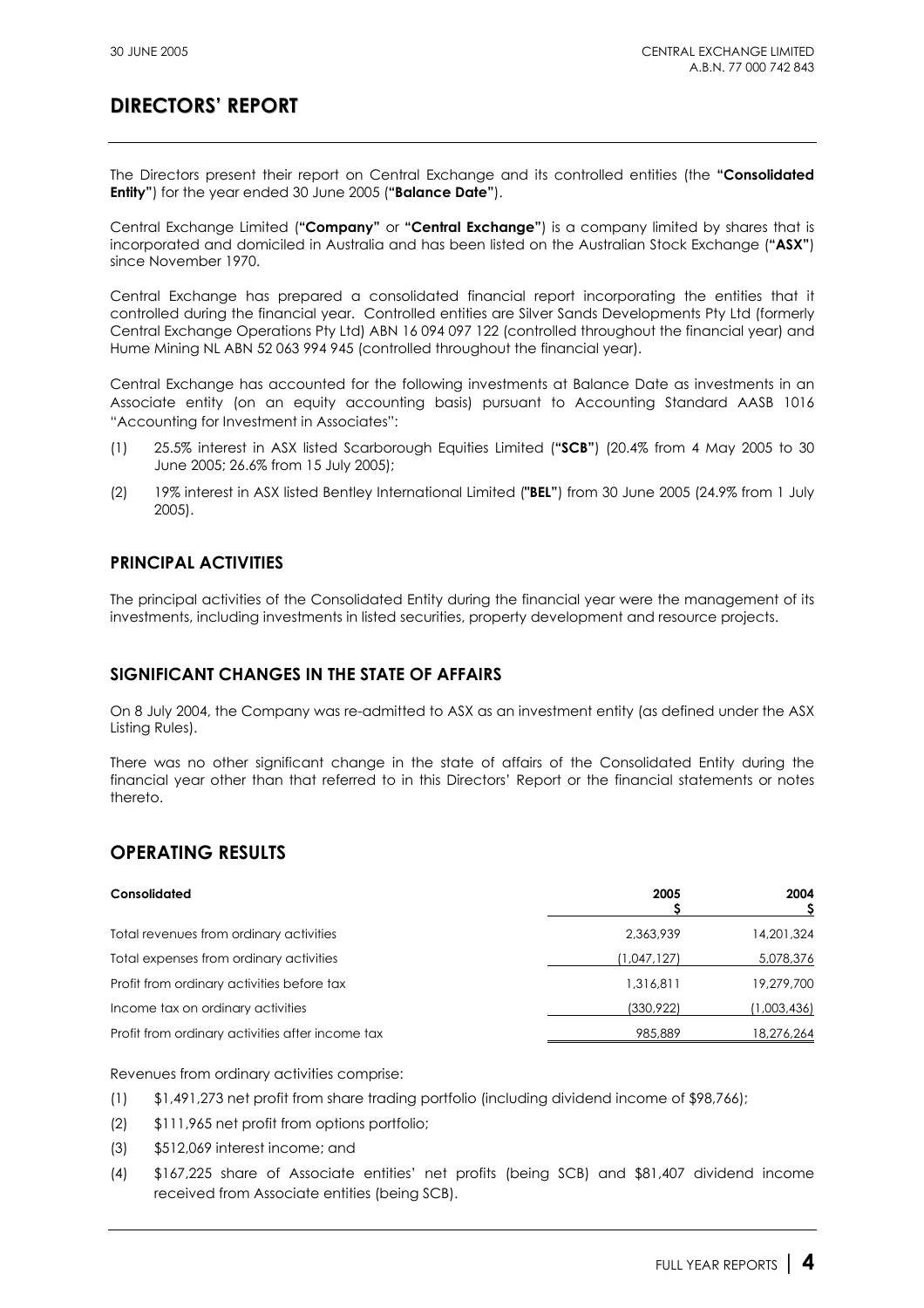Expenses from ordinary activities include:

- (1) \$276,588 legal and professional fees (including \$266,642 in relation to SCB);
- (2) \$261,180 personnel costs (including directors' fees);
- (3) \$150,149 costs incurred in relation to investment in SCB;
- (4) \$68,348 brokerage costs; and
- (5) \$60,759 for costs of consultants.

## **EARNINGS PER SHARE**

| <b>Consolidated Entity</b>                                                                                                                   | 2005       | 2004      |
|----------------------------------------------------------------------------------------------------------------------------------------------|------------|-----------|
| Basic and diluted earnings per share (cents)                                                                                                 | 5.79       | 206.52    |
| Weighted average number of ordinary shares<br>outstanding during the year used in the<br>calculation of basic and diluted earnings per share | 17.030.960 | 8.849.761 |

## **FINANCIAL POSITION**

|                                         | 2005        | 2004         |  |
|-----------------------------------------|-------------|--------------|--|
| Consolidated                            | S           | \$           |  |
| Cash                                    | 69,092      | 18,107,239   |  |
| Current investments - shares            | 8,134,740   | 1,985,295    |  |
| Non-current investments - shares        |             |              |  |
| Investments - listed Associate entities | 7,085,260   |              |  |
| Inventory                               | 3,796,552   |              |  |
| <b>Receivables</b>                      | 374,817     | 19,781       |  |
| Deferred tax assets                     | 227,053     |              |  |
| Other assets                            | 43,001      | 55,630       |  |
|                                         | 19,730,515  | 20,167,945   |  |
| <b>Tax liabilities</b>                  | (569, 911)  | (1,003,436)  |  |
| Other payables and liabilities          | (348, 176)  | (1,082,315)  |  |
| Net assets                              | 18,812,428  | 18,082,194   |  |
| Contributed Equity                      | 28,717,469  | 28,973,124   |  |
| <b>Accumulated losses</b>               | (9,905,041) | (13,014,930) |  |
| Reserves                                |             | 2,124,000    |  |
| <b>Total Equity</b>                     | 18,812,428  | 18,082,194   |  |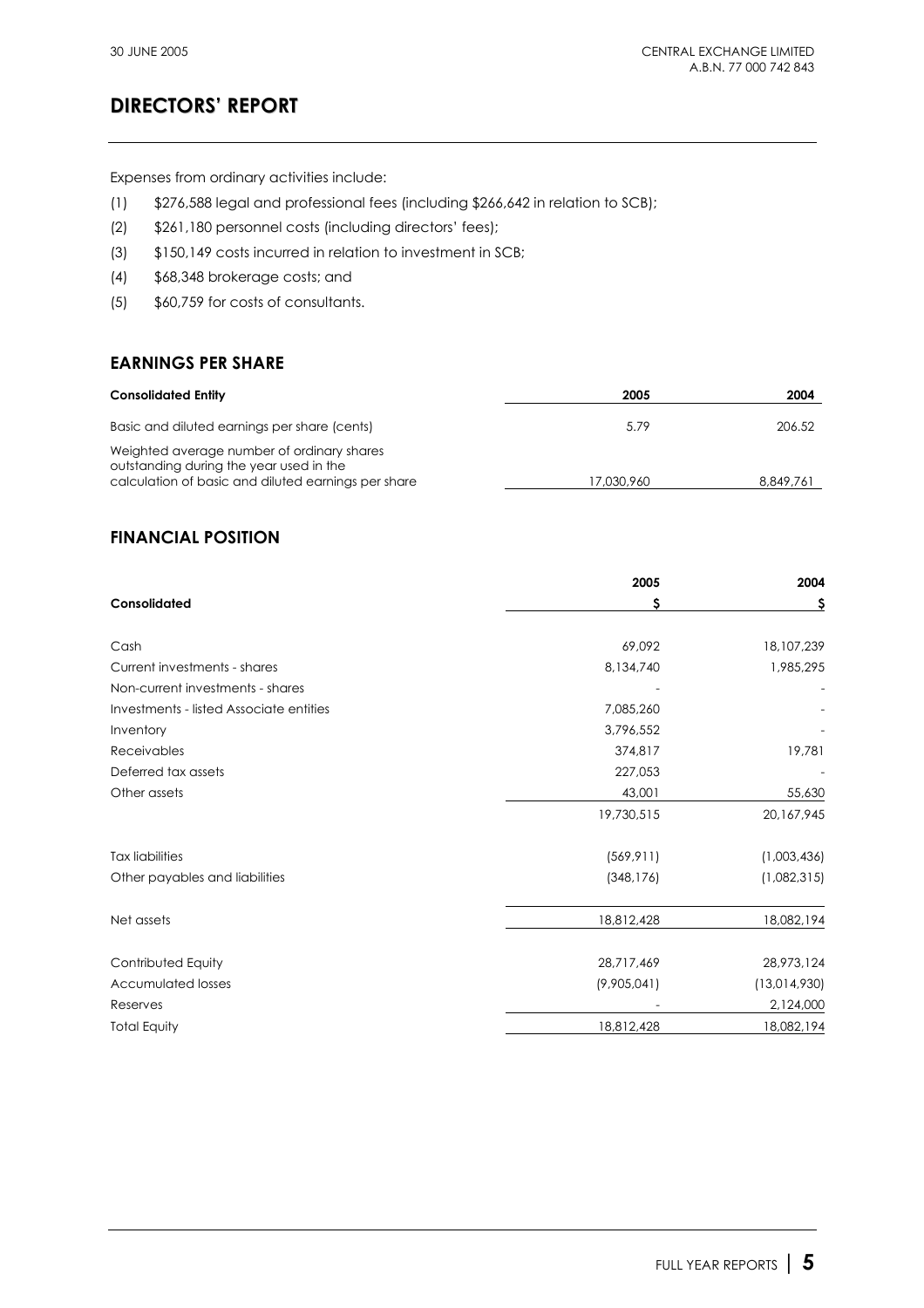## **NET TANGIBLE ASSET BACKING**

| Consolidated                                               | 2005                     | 2004                      |
|------------------------------------------------------------|--------------------------|---------------------------|
| Net tangible assets (before tax)                           | 19,155,286               | 19,085,630                |
| Pre-Tax NTA Backing per share (cents)                      | 1.139                    | 1.108                     |
| Less: Provision for tax<br>Net tangible assets (after tax) | (342, 858)<br>18,812,428 | (1,003,436)<br>18,082,194 |
| Post-tax NTA Backing per share (cents)                     | 1.119                    | 1.050                     |
| Based on total issued share capital                        | 16.812.156               | 17,219,996                |

### **Monthly Reporting of NTA Information**

To assist shareholders to assess the value of the Company's shares, within 14 days after the end of each month the Company lodges an ASX market announcement detailing a statement of the NTA backing of its shares as at the end of the preceding month.

Such announcements are also emailed to shareholders who have registered their email addresses with the Company and posted on the Company's website.

### **DIVIDENDS**

On 13 September 2005, the Directors announced the declaration of a dividend in respect of the financial year ended 30 June 2005:

| <b>Dividend Rate</b> | Record Date       | Pavment Date    | Frankina      | Total Dividends Paid |
|----------------------|-------------------|-----------------|---------------|----------------------|
| 1.50 cent per share  | 30 September 2005 | 13 October 2005 | Fully franked | \$267.216            |

The Directors expect that the Company will be in a position to pay a further dividend of 1.50 cents per share (fully franked) after the release of its December 2005 half year results in February 2006.

During the financial year, the Company paid the following dividends in respect of the last financial year ended 30 June 2004:

| <b>Dividend Rate</b> | Record Date      | Pavment Date     | Frankina    | Total Dividends Paid |
|----------------------|------------------|------------------|-------------|----------------------|
| 5 cent per share     | <b>July 2004</b> | <b>July 2004</b> | 60% franked | \$861,000            |

### **Dividend Policy**

It is the objective of the Company to provide a regular and stable dividend payment to shareholders after the announcement of its half year and full year operating results. These results are normally announced in February and August each year and the Company will endeavour to announce its dividend payments at this time.

The Company intends to distribute to shareholders at least 50% of the available net profits arising from the dividend, interest and other income it receives from its investments and the gains on its investments, to the extent permitted by law and prudent business practices. Dividends will be franked to the extent that available franking credits permit and in accordance with the stated objective of providing 2 dividend payments a year.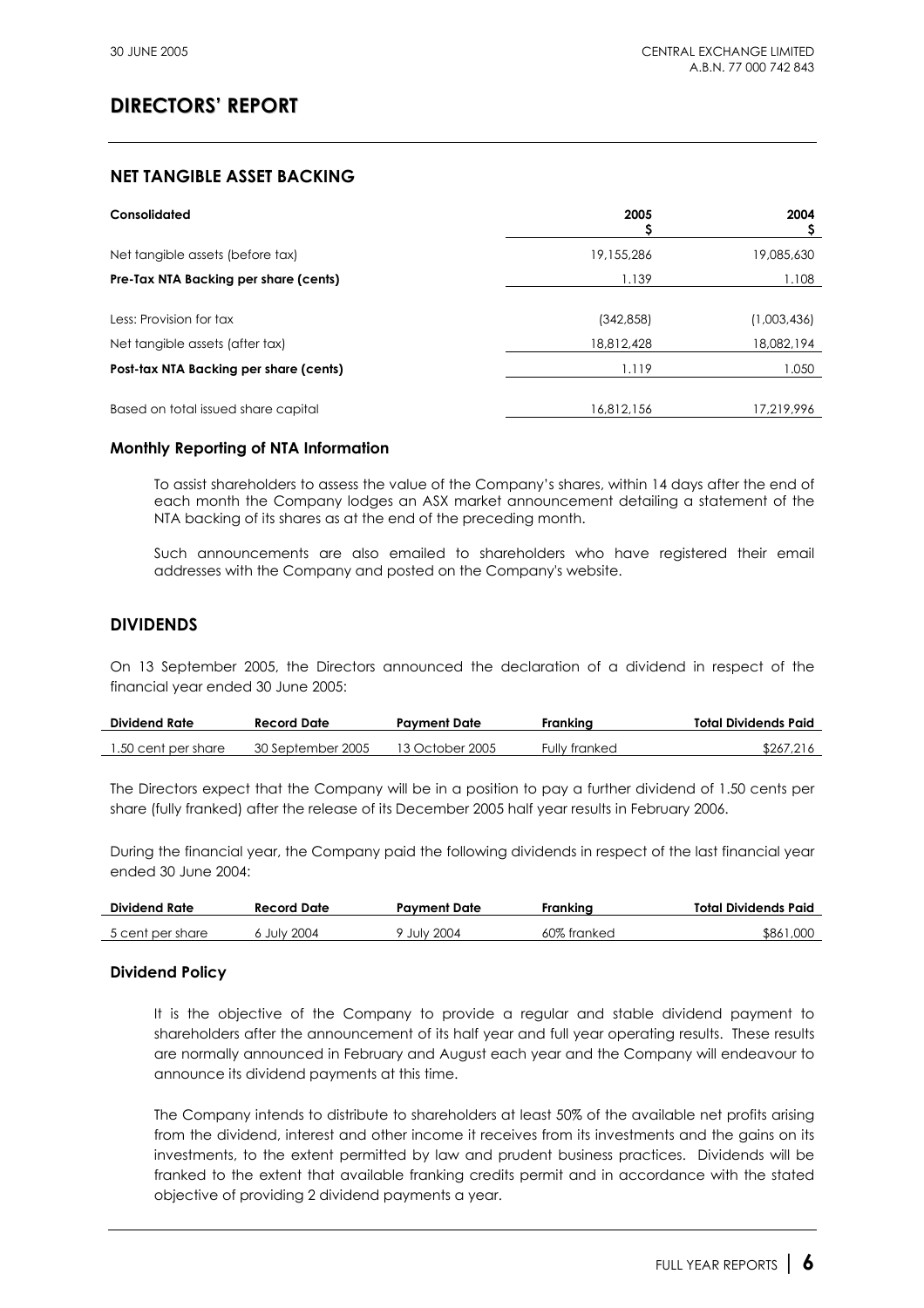The extent of future dividend payments cannot be quantified as they depend on the actual operating results and net profits of the Company for a relevant reporting period. There can be no guarantee that any profits or dividends will be made in any reporting period.

### **Dividend Reinvestment Plan**

The Constitution of the Company authorises the Directors to establish and maintain a Dividend Reinvestment Plan ("**DRP"**) (whereby any member may elect that dividends payable by the Company be reinvested by way of subscription for shares in the Company). The Company does not presently have a DRP.

The Directors propose to develop and implement a DRP in the future, subject to there being a reduction in the current discount between the Company's share price and its Net Tangible Asset backing.

## **SECURITIES IN THE COMPANY**

The current number of the Company's fully paid ordinary shares on issue is 17,814,389.

At Balance Date, the Company had 16,812,156 shares on issue (30 June 2004: 17,219,996)

The Company does not have other securities on issue at the date of this report.

A summary of changes in the share capital structure of the Company during and since the financial year are:

| Date        | <b>Shares</b> | <b>Description</b>                                                                                                                                                                                                                                                                                                                                                                                                                                                                                                                                                                                                            |
|-------------|---------------|-------------------------------------------------------------------------------------------------------------------------------------------------------------------------------------------------------------------------------------------------------------------------------------------------------------------------------------------------------------------------------------------------------------------------------------------------------------------------------------------------------------------------------------------------------------------------------------------------------------------------------|
| 6-May-2005  | (666, 306)    | Cancellation of shares bought-back as described below                                                                                                                                                                                                                                                                                                                                                                                                                                                                                                                                                                         |
| 12-May-2005 | (133,694)     | Cancellation of shares bought-back as described below                                                                                                                                                                                                                                                                                                                                                                                                                                                                                                                                                                         |
| 18-May-2005 | (50,000)      | Cancellation of shares bought-back as described below                                                                                                                                                                                                                                                                                                                                                                                                                                                                                                                                                                         |
| 22-Jun-2005 | (370, 650)    | Cancellation of shares bought-back as described below                                                                                                                                                                                                                                                                                                                                                                                                                                                                                                                                                                         |
| 30-Jun-2005 | 812,810       | Issue of shares (at \$1.0343 per share, being CXL's reported NTA (post tax) backing as at<br>31 May 2005) as part consideration for the settlement of:                                                                                                                                                                                                                                                                                                                                                                                                                                                                        |
|             |               | The acquisition of 3,167,152 shares in Scarborough Equities Limited (SCB) from<br>$(\alpha)$<br>Sofcom Limited (SOF) pursuant to CXL's exercise under an Option Deed between<br>CXL and SOF dated 2 May 2005 (as amended by Deed of Variation dated 30 May<br>2005) – the total consideration was \$669,219 (based on SCB's last published NTA<br>backing (post tax) as at 31 May 2005 of \$0.2113 per share) satisfied by the payment<br>of \$200,000 cash and the issue of 453,659 fully paid ordinary shares in CXL to SOF;                                                                                                |
|             |               | The acquisition of 2,100,000 shares in Bentley International Limited (BEL) from SOF<br>(b)<br>pursuant to a First Tranche BEL Share Sale Agreement between SOF and CXL (dated<br>30 May 2005) – the total consideration was \$946,470 (based on BEL's last published<br>NTA backing (post tax) as at 31 May 2005 of \$0.4507 per share) satisfied by the<br>payment of \$575,000 cash and the issue of 359,151 fully paid ordinary shares in CXL<br>to SOF,                                                                                                                                                                   |
|             |               | as approved by SOF shareholders on 30 June 2005.                                                                                                                                                                                                                                                                                                                                                                                                                                                                                                                                                                              |
| 1-Jul-2005  | 1,002,233     | Issue of shares (at \$1.0343 per share, being CXL's reported NTA (post tax) backing as at<br>31 May 2005) as consideration for the settlement of the acquisition of 2,300,000 shares in<br>BEL from SOF pursuant to a Second Tranche BEL Share Sale Agreement between SOF and<br>CXL (dated 30 May 2005) – the total consideration was \$1,036,610 (based on BEL's last<br>published NTA backing (post tax) as at 31 May 2005 of \$0.4507 per share) satisfied by the<br>issue of 1,002,233 fully paid ordinary shares in CXL to SOF, as approved by SOF<br>shareholders on 30 June 2005 and BEL shareholders on 1 July 2005. |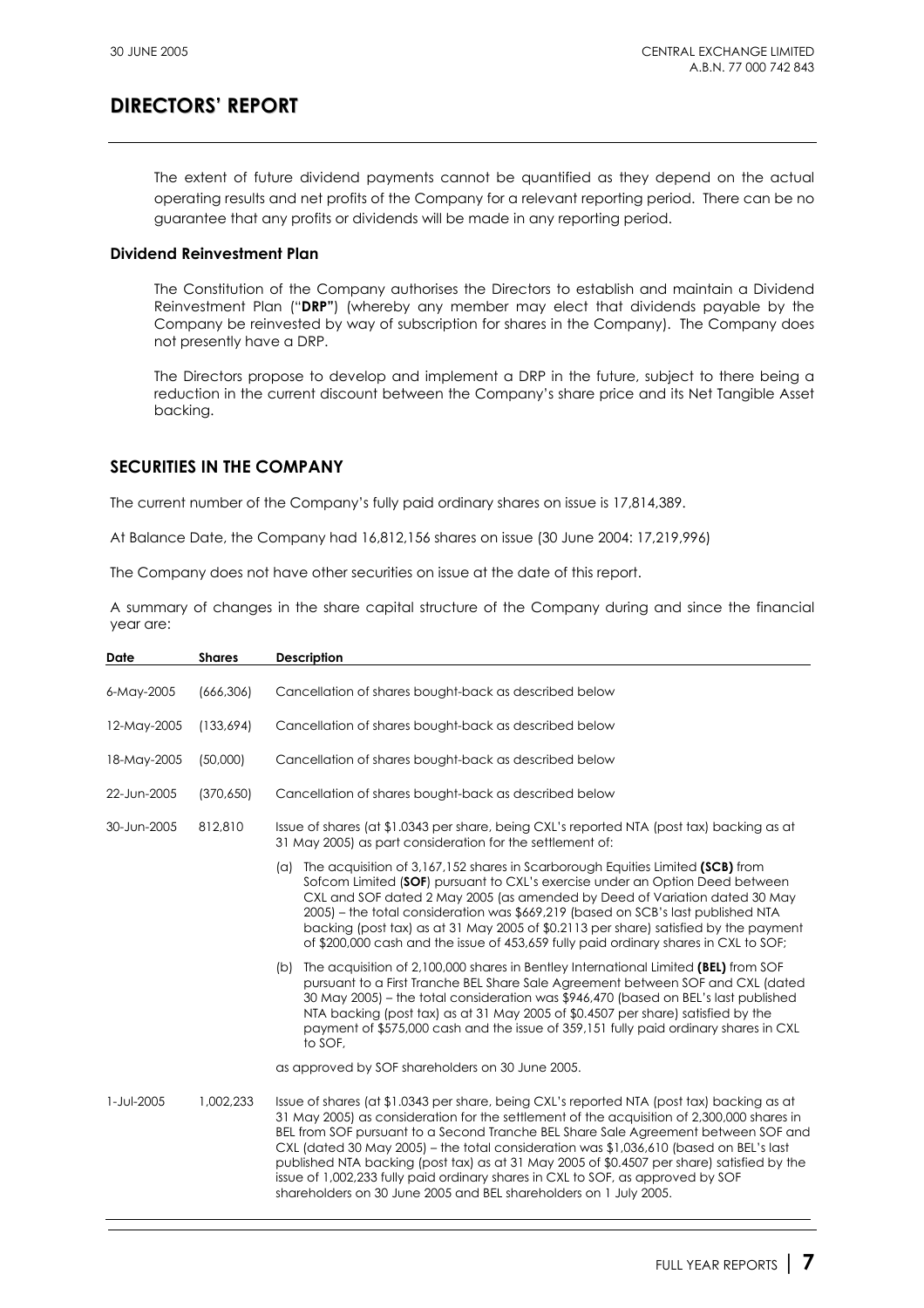### **On-Market Share Buy-Back**

On 30 March 2005, the Company announced an intention to undertake an on-market within "10%/12 month limit" share buy-back (pursuant to Part 2J.1 Division 2 of Corporations Act 2001) of up to 1,699,852 shares for capital management purposes, as the Company's share price was trading at a significant discount to its NTA backing.

As at Balance Date and the date of this report, the Company has bought back 1,220,650 shares at an average price of \$0.609 per share and at a total cost of \$743,448 (excluding brokerage costs of \$3,106). The Company has the capacity to buy-back a further 479,202 shares until 30 March 2006.

## **Capital Management Policy**

The Company will seek to actively manage its capital to maximise the capital return to shareholders, including, as is appropriate (having regard to the Company's future capital requirements for proposed investments and the financial position generally of the Company):

- A dividend re-investment plan;
- Buy-back of shares when the Company's shares are trading at a discount to NTA;
- The issue of shares through options, bonus or rights issues to shareholders;
- Other distributions of capital (capital returns).

## **REVIEW OF OPERATIONS**

### **1. Portfolio Details As At 30 June 2005**

### **Asset Weighting**

|                                     | % of Net Assets |
|-------------------------------------|-----------------|
| Australian equities                 |                 |
| - Investments in Associate entities | 38%             |
| - Other Australian equities         | 43%             |
| Property                            | 20%             |
| International equities              | $-$ +           |
| Net cash/other assets               | (1%)            |
| <b>TOTAL</b>                        | 100%            |

+ BEL is an ASX listed investment company wholly invested in securities listed on overseas markets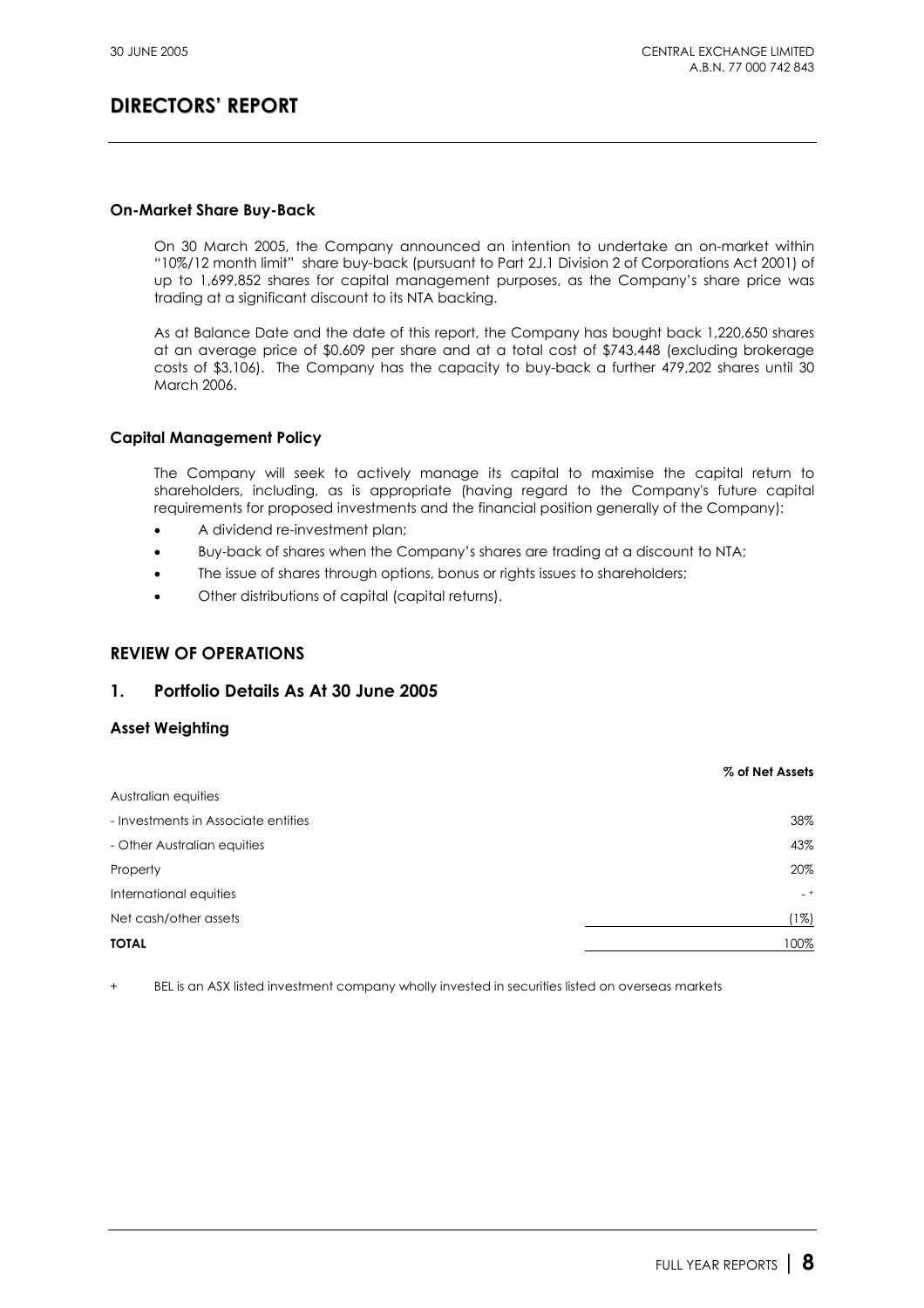## **Top 15 Equity Holdings**

|    | <b>Equities</b>                      | % of Net Assets | <b>ASX Code</b> | <b>Industry Sector Exposures</b>       |
|----|--------------------------------------|-----------------|-----------------|----------------------------------------|
| 1. | Scarborough Equities Limited *       | 22.8%           | SCB             | Diversified Financials                 |
| 2. | Technology Investment Fund           | 21.2%           | TIF             | Diversified Financials                 |
| 3. | Bentley International Limited **     | 14.9%           | <b>BEL</b>      | Diversified Financials                 |
| 4. | Oilex NL                             | 5.0%            | <b>OEX</b>      | Energy                                 |
| 5. | Rio Tinto Limited                    | 2.4%            | <b>RIO</b>      | Diversified Metals & Mining            |
| 6. | Flight Centre Limited                | 1.9%            | <b>FLT</b>      | Hotels, Resorts & Cruise Lines         |
| 7. | <b>MMC Contrarian Limited</b>        | 1.7%            | <b>MMA</b>      | Diversified Financials                 |
| 8. | Independence Group NL                | 1.4%            | <b>IGO</b>      | Metals & Mining - Gold                 |
| 9. | Global Mining Investments Limited    | 1.4%            | <b>GMI</b>      | Diversified Financials                 |
|    | 10. CMA Corporation Limited          | 1.3%            | <b>CMV</b>      | Capital Goods                          |
|    | 11. Fleetwood Corporation Limited    | 1.3%            | <b>FWD</b>      | Automobile Manufacturers               |
|    | 12. Telstra Corporation Limited      | 1.1%            | <b>TLS</b>      | Diversified Telecommunication Services |
|    | 13. PMP Limited                      | 1.1%            | <b>PMP</b>      | Commercial Services & Supplies         |
|    | 14. Hunter Hall Global Value Limited | 1.0%            | <b>HHV</b>      | Diversified Financials                 |
|    | 15. Golden Cross Resources Ltd       | 0.5%            | <b>GCR</b>      | Metals & Mining                        |
|    | <b>TOTAL</b>                         | 78.9%           |                 |                                        |

BEL and SCB have been accounted for as Associate entities

+ BEL is an ASX listed investment company wholly invested in securities listed on overseas markets

## **2. Reinstatement To ASX**

On 8 July 2004, the Company was re-admitted to ASX as an investment entity (as defined under the ASX Listing Rules) following shareholder approvals at a general meeting on 4 June 2004 and the completion of a prospectus (dated 11 June 2004) on 28 June 2004.

The Company's ASX code remains as "CXL." The Board proposes to seek shareholder approval for a change of name at the next Annual General Meeting of the Company.

## **FUTURE DEVELOPMENTS**

Disclosure of information regarding likely developments in the operations of the Consolidated Entity in future financial years and the expected results of those operations is likely to result in unreasonable prejudice to the Consolidated Entity. Accordingly, this information has not been disclosed in this report.

## **ENVIRONMENTAL REGULATION AND PERFORMANCE**

To the extent that any aspect of the activities of the Consolidated Entity are subject to any environmental regulation under either Commonwealth or State legislation, the Directors are not aware of any breach by the Consolidated Entity of such regulations during or since the financial year.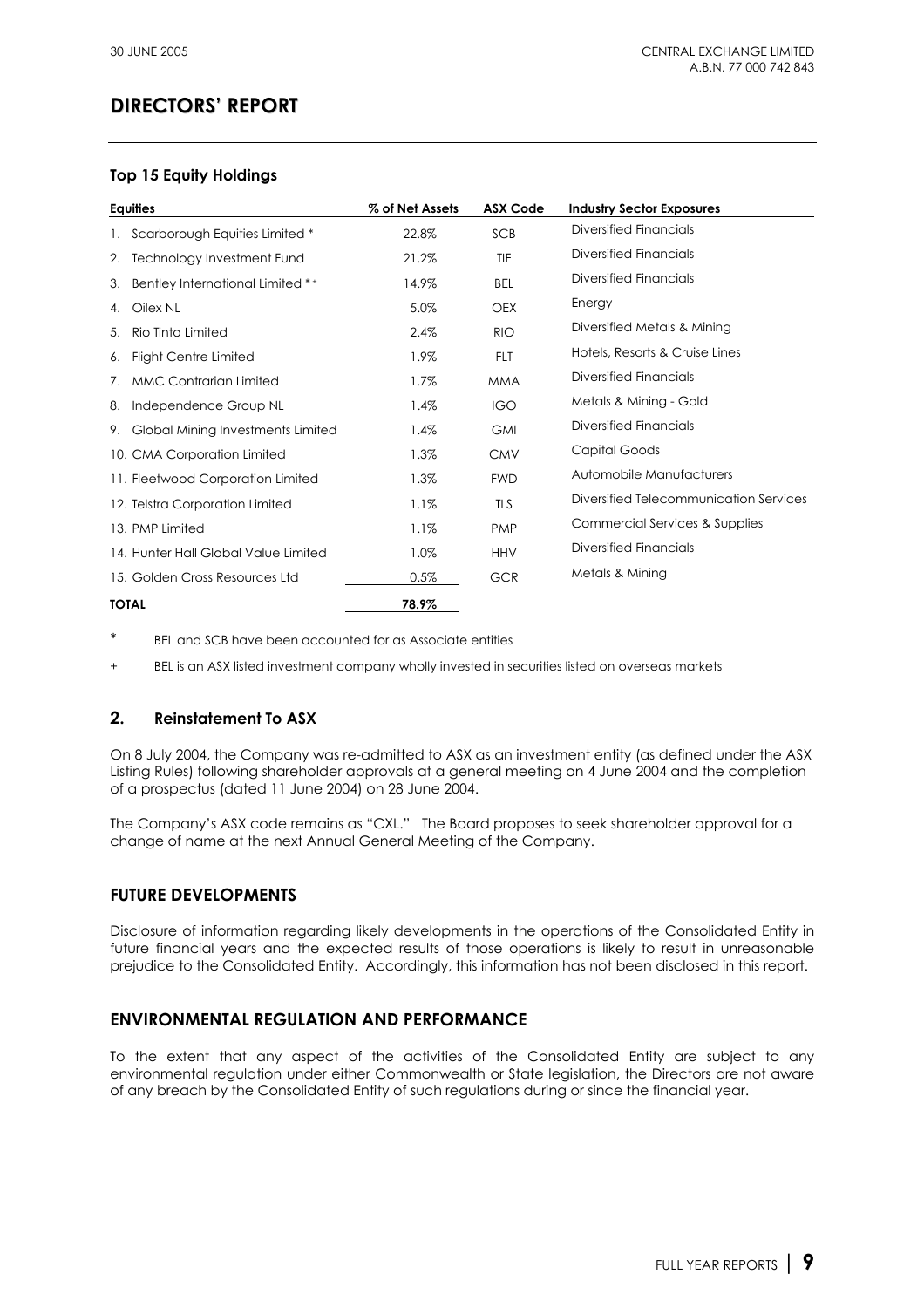## **DIRECTORS AND COMPANY SECRETARY**

Information concerning Directors in office during or since the financial year are:

| William M. Johnson                                                           | — Executive Chairman                                                                                                                                                                                                                                                                                                                                                                                                                                                                                                                                                                                                                                                                                                                                                                                                                                                                                                                                                            |
|------------------------------------------------------------------------------|---------------------------------------------------------------------------------------------------------------------------------------------------------------------------------------------------------------------------------------------------------------------------------------------------------------------------------------------------------------------------------------------------------------------------------------------------------------------------------------------------------------------------------------------------------------------------------------------------------------------------------------------------------------------------------------------------------------------------------------------------------------------------------------------------------------------------------------------------------------------------------------------------------------------------------------------------------------------------------|
|                                                                              | Appointed — Executive Chairman since 3 July 2003; Director since 28 February 2003.                                                                                                                                                                                                                                                                                                                                                                                                                                                                                                                                                                                                                                                                                                                                                                                                                                                                                              |
|                                                                              | Qualifications - MA (Oxon), MBA                                                                                                                                                                                                                                                                                                                                                                                                                                                                                                                                                                                                                                                                                                                                                                                                                                                                                                                                                 |
|                                                                              | Experience — Mr Johnson commenced his career in resource exploration and has most recently<br>held senior management and executive roles in a number of public companies in<br>Australia, New Zealand and Asia. As Regional Director Asia Pacific for Telecom<br>New Zealand Ltd, Mr Johnson was responsible for identifying, evaluating and<br>implementing investment strategies that included start-up technology ventures, a<br>technology focussed venture capital fund and strategic investments and<br>acquisitions in Asia and Australia. As Executive Chairman of Central Exchange<br>Limited, Mr Johnson is part of the Investment Committee of the Company and has<br>been actively involved in the strategic analysis of a diverse range of business and<br>investment opportunities and the execution of a number of corporate transactions.<br>Mr Johnson brings a considerable depth of experience in business strategy and<br>investment analysis and execution |
| Relevant interest in shares – None                                           |                                                                                                                                                                                                                                                                                                                                                                                                                                                                                                                                                                                                                                                                                                                                                                                                                                                                                                                                                                                 |
|                                                                              | Special Responsibilities - Chairman of the Board and Chairman of the Investment Committee                                                                                                                                                                                                                                                                                                                                                                                                                                                                                                                                                                                                                                                                                                                                                                                                                                                                                       |
| Other current directorships - Current Director of:<br>in listed entities     | (1)<br>Scarborough Equities Limited (since 29 November 2004)                                                                                                                                                                                                                                                                                                                                                                                                                                                                                                                                                                                                                                                                                                                                                                                                                                                                                                                    |
| Former directorships in $-$ None<br>other listed entities in past 3<br>years |                                                                                                                                                                                                                                                                                                                                                                                                                                                                                                                                                                                                                                                                                                                                                                                                                                                                                                                                                                                 |

| Victor P. H. Ho                                                              |  | - Executive Director and Company Secretary                                                                                                                                                                                                                                                                                                                                                                                                                                                                                                                                                                                                    |  |  |  |
|------------------------------------------------------------------------------|--|-----------------------------------------------------------------------------------------------------------------------------------------------------------------------------------------------------------------------------------------------------------------------------------------------------------------------------------------------------------------------------------------------------------------------------------------------------------------------------------------------------------------------------------------------------------------------------------------------------------------------------------------------|--|--|--|
|                                                                              |  | Appointed — Executive Director since 4 July 2003; Company Secretary since 2 August 2000                                                                                                                                                                                                                                                                                                                                                                                                                                                                                                                                                       |  |  |  |
|                                                                              |  | Qualifications - BCom, LLB (Western Australia)                                                                                                                                                                                                                                                                                                                                                                                                                                                                                                                                                                                                |  |  |  |
|                                                                              |  | Experience — Mr Ho has been in company secretarial/executive roles with a number of public<br>listed companies since early 2000. Previously, Mr Ho had 9 years experience in the<br>taxation profession with the Australian Tax Office and in a specialist tax law firm. Mr<br>Ho has been actively involved in the structuring and execution of a number of<br>corporate transactions, capital raisings and capital management matters and has<br>extensive experience in public company administration, corporations law and<br>stock exchange compliance and shareholder relations                                                         |  |  |  |
| Relevant interest in shares – None                                           |  |                                                                                                                                                                                                                                                                                                                                                                                                                                                                                                                                                                                                                                               |  |  |  |
|                                                                              |  | Special Responsibilities - Member of Investment Committee                                                                                                                                                                                                                                                                                                                                                                                                                                                                                                                                                                                     |  |  |  |
| listed entities                                                              |  | Other positions held in - Current Executive Director and Company Secretary of:<br>(1)<br>Queste Communications Limited (Secretary since 30 August 2000)<br>Fast Scout Limited (Secretary since 9 March 2000 and Director since 12<br>(2)<br>October 2000)<br>Sofcom Limited (Director since 3 July 2002 and Company Secretary since 23<br>(3)<br><b>July 2003)</b><br>Altera Capital Limited (Director since 9 November 2001 and Secretary since<br>(4)<br>26 November 2001)<br>Current Company Secretary of:<br>(5)<br>Bentley International Limited (since 5 February 2004)<br>(6)<br>Scarborough Equities Limited (since 29 November 2004) |  |  |  |
| Former directorships in $-$ None<br>other listed entities in past 3<br>years |  |                                                                                                                                                                                                                                                                                                                                                                                                                                                                                                                                                                                                                                               |  |  |  |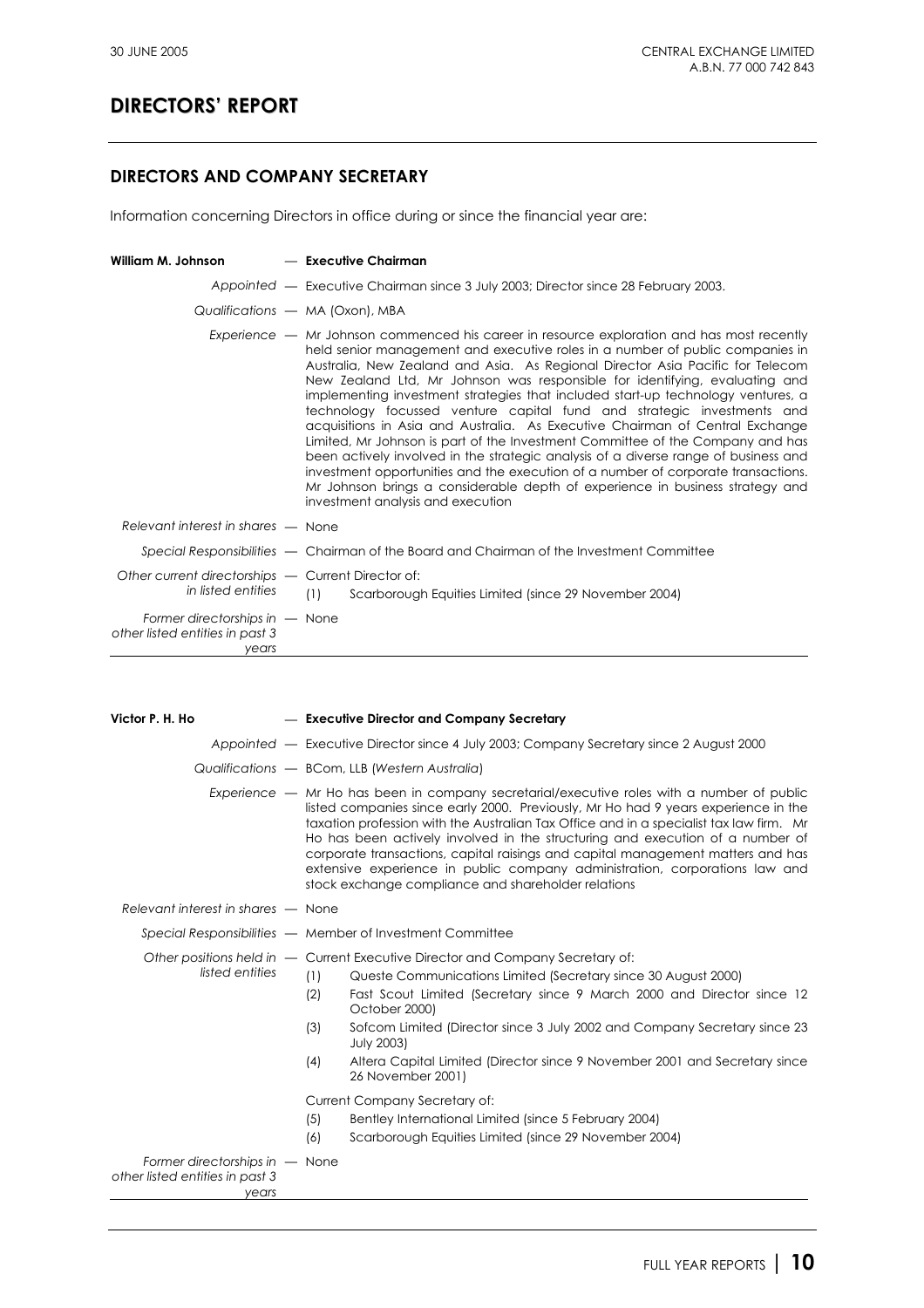| Yaqoob Khan                                                                  | - Non-Executive Director                                                                                                                                                                                                                                                                                                                                                                                                                                                                                                                                                                                                                                                                                                                                         |
|------------------------------------------------------------------------------|------------------------------------------------------------------------------------------------------------------------------------------------------------------------------------------------------------------------------------------------------------------------------------------------------------------------------------------------------------------------------------------------------------------------------------------------------------------------------------------------------------------------------------------------------------------------------------------------------------------------------------------------------------------------------------------------------------------------------------------------------------------|
|                                                                              | Appointed - 5 November 1999                                                                                                                                                                                                                                                                                                                                                                                                                                                                                                                                                                                                                                                                                                                                      |
|                                                                              | Qualifications — BCom (Western Australia), Master of Science in Industrial Administration (Carnegie<br>Mellon)                                                                                                                                                                                                                                                                                                                                                                                                                                                                                                                                                                                                                                                   |
|                                                                              | Experience — After working for several years in the Australian Taxation Office, Mr Khan completed<br>his postgraduate Masters degree and commenced work as a senior executive<br>responsible for product marketing, costing systems and production management.<br>Mr Khan has been founding Executive Director of 2 ASX floats – Queste<br>Communications Limited in 1998 and Fast Scout Limited in 2000. He was an integral<br>member of the team responsible for the pre-IPO structuring and IPO promotion and<br>has been actively involved in the executive management of such companies since<br>their floats. Mr Khan brings considerable international experience in key aspects of<br>corporate finance and the strategic analysis of listed investments |
| Relevant interest in shares – None                                           |                                                                                                                                                                                                                                                                                                                                                                                                                                                                                                                                                                                                                                                                                                                                                                  |
| <b>Special Responsibilities</b>                                              | None                                                                                                                                                                                                                                                                                                                                                                                                                                                                                                                                                                                                                                                                                                                                                             |
| Other current directorships - Current Director of:<br>in listed entities     | (1)<br>Queste Communications Limited (since 10 March 1998)<br>(2)<br>Fast Scout Limited (since 9 September 1999)                                                                                                                                                                                                                                                                                                                                                                                                                                                                                                                                                                                                                                                 |
| Former directorships in $-$ None<br>other listed entities in past 3<br>vears |                                                                                                                                                                                                                                                                                                                                                                                                                                                                                                                                                                                                                                                                                                                                                                  |

## **DIRECTORS' MEETINGS**

The following table sets out the numbers of meetings of the Company's Directors held during the financial year (including Directors' circulatory resolutions), and the numbers of meetings attended by each Director of the Company, including meetings of the Investment Committee:

| Name of Director | <b>Meetings Attended</b> | <b>Maximum Possible Meetings</b> |
|------------------|--------------------------|----------------------------------|
| William Johnson  | 13                       | 13                               |
| Victor Ho        | 13                       | 13                               |
| Yagoob Khan      | 12                       | 13                               |

### **Board Committees**

During the financial year and as at the date of this Directors' Report, the Company did not have separate designated Audit or Remuneration Committees. In the opinion of the Directors, in view of the size of the Board and nature and scale of the Consolidated Entity's activities, matters typically dealt with by an Audit or Remuneration Committee are dealt with by the full Board.

#### **Investment Committee**

On 8 July 2004, the Board determined to establish an Investment Committee comprising Executive Chairman, William Johnson and Executive Director and Company Secretary, Victor Ho and Farooq Khan (a nominee of the Company's controlling shareholder, Queste Communications Limited). Farooq Khan was Chairman and Managing Director of the Company from 4 October 1999 until his resignation on 1 July 2003. Mr Khan is Chairman and Managing Director of Queste Communications Limited.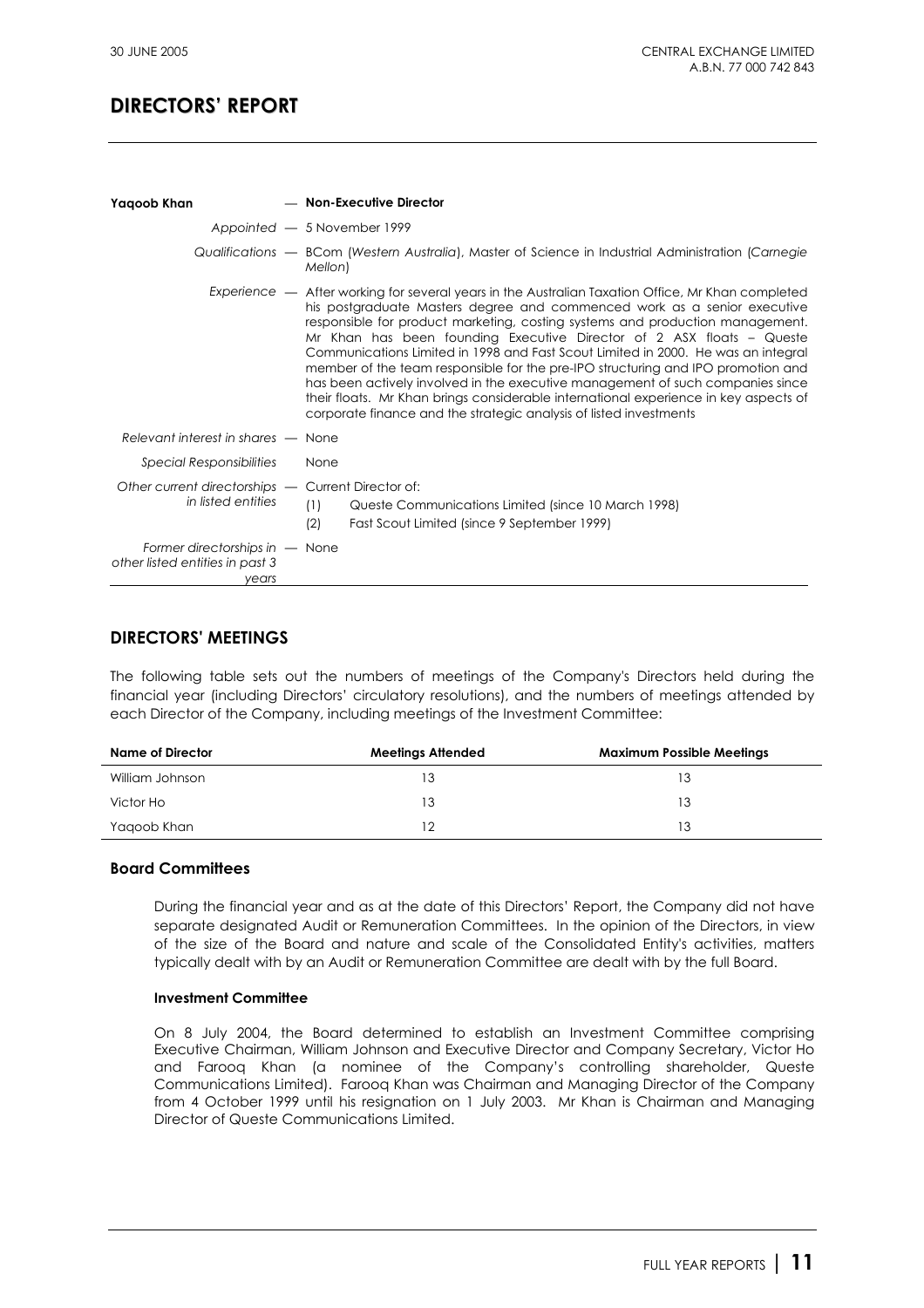## **REMUNERATION REPORT**

This report details the nature and amount of remuneration for each Director of the Company and Executive Officer of the Consolidated Entity.

### **(1) Remuneration Policy**

The Board determines the remuneration structure of all Directors and Executive Officers having regard to the Consolidated Entity's nature, scale and scope of operations and other relevant factors, including the frequency of Board meetings, length of service, particular experience and qualifications.

The Executive and Non-Executive Directors of the Company are paid a fixed amount per annum plus employer superannuation contributions.

Pursuant to the Company's Constitution, each Director is also entitled to receive:

- (1) Payment for the performance of extra services or the undertaking of any executive or other work for the Company beyond his or her general duties.
- (2) Payment for travelling and other expenses properly incurred by a Director in attending meetings of the Company or the Board or in connection with the Company's business.

The Company does not presently have any equity (shares or options) based remuneration arrangements pursuant to any executive or employee share or option plan or otherwise.

The Company does not presently provide retirement benefits or incentive/performance based benefits to Directors or the sole Executive Officer.

The Company does not presently have formal service agreements or employment contracts with the Directors or the current sole Executive Officer.

The Company has not had during the financial year and does not currently have a directors' and officers' liability insurance policy which covers all Directors and officers of the Company and its wholly-owned subsidiaries.

### **(2) Details of Remuneration of Directors**

Details of the nature and amount of each element of remuneration of each Director of the Company paid or payable by the Consolidated Entity during the financial year are as follows:

| Name of Director | <b>Office Held</b>                          | Salary /<br>Fees | Employer<br>Superannuation | <b>Other Benefits</b>    | Total   |
|------------------|---------------------------------------------|------------------|----------------------------|--------------------------|---------|
|                  |                                             |                  |                            |                          |         |
| William Johnson  | Executive Chairman                          | 138,461          | 12,462                     | $\overline{\phantom{0}}$ | 150,923 |
| Victor Ho        | Executive Director and<br>Company Secretary | 57,692           | 5.192                      | -                        | 62,884  |
| Yagoob Khan      | Non-Executive Director                      | 25,398           | $\overline{\phantom{0}}$   | $\overline{\phantom{0}}$ | 25,398  |

### **(3) No Executive Officers**

The Company did not have any Executive Officers (other than Executive Directors) during the financial year.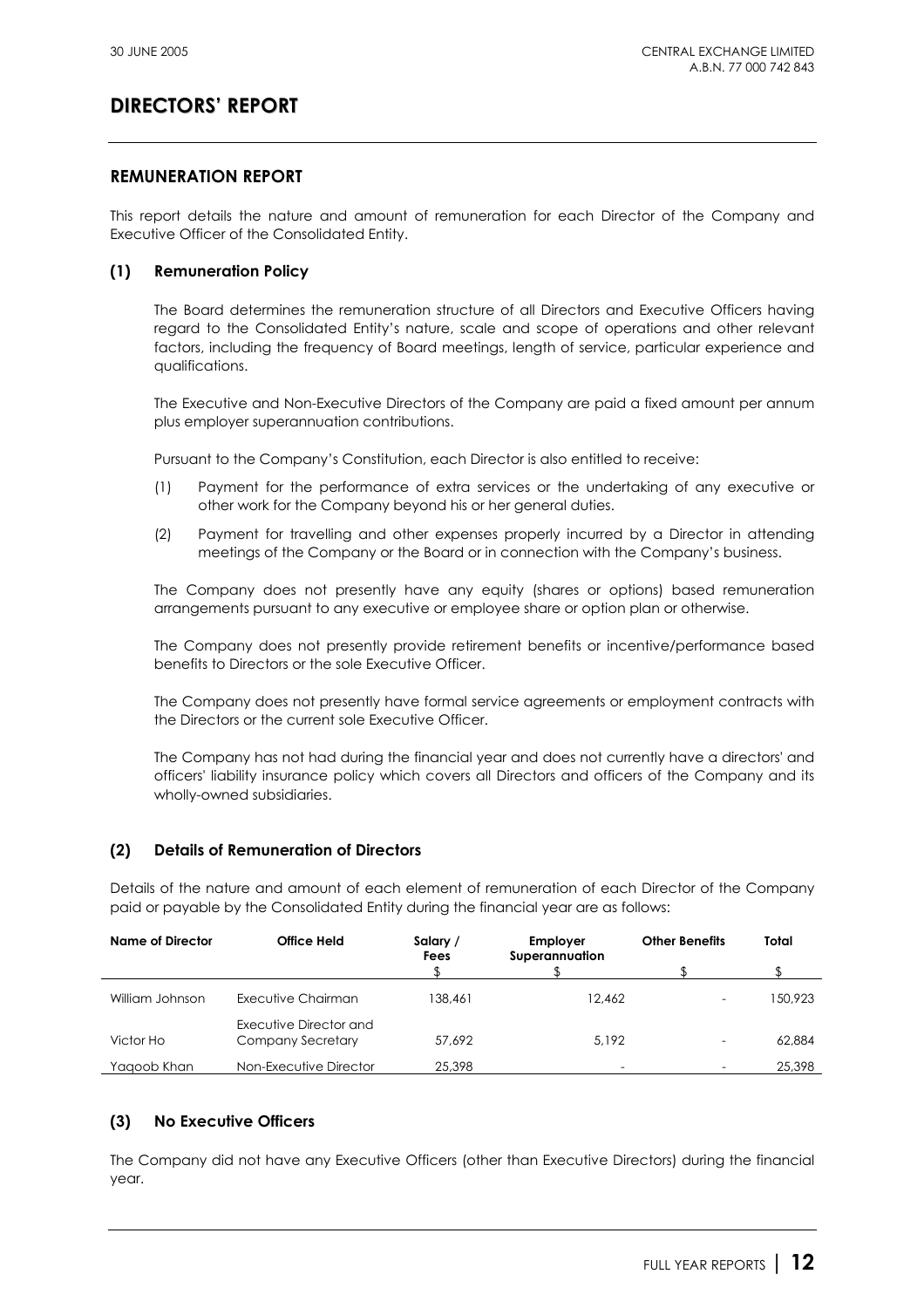## **(4) Directors' Deeds**

In addition to the rights of indemnity provided under the Company's Constitution (to the extent permitted by the Corporations Act), the Company has also entered into a deed with each of the Directors to regulate certain matters between the Company and each Director, both during the time the Directors holds office and after the Director ceases to be an officer of the Company (or wholly owned subsidiaries), including the following matters:

- (i) The Company's retention of and the Director's access to Board papers and company books (subject to confidentiality and privilege) both while the Director is a director of the Company and after the Director ceases to hold office, for the purposes expressly permitted by the deed.
- (ii) The Company's obligation to use its best efforts to ensure that so far as practical (having regard to the cost of coverage and its availability), that there is an appropriate directors' and officers' insurance cover (as permitted by the Corporations Act) for the period that each Director is a director of the Company and for 7 years after that Director ceases to hold office;
- (iii) The Company's obligation to indemnify a Director for liabilities or legal costs incurred as an officer of the Company (to the extent permitted by the Corporations Act);
- (iv) Subject to the terms of the deed and the Corporations Act, the Company may, at the request of the Director and on such terms as it thinks fit, advance monies to the Director to meet any costs or expenses of the Director incurred in circumstances relating to the indemnities provided under the deed and prior to the outcome of a legal proceeding. The Company cannot make such an advance to a Director in respect of legal costs incurred in a legal proceeding initiated by the Company against the Director. Advances must be repaid by the Director once the outcome of the legal proceeding is known, but may be set-off by indemnities from the Company (where permitted by the deed and the Corporations Act); and
- (v) the Company's and Director's rights and obligations in respect of confidential information, legal proceedings against the Director, disclosure of Director's benefits and notifiable interests, costs of independent advice and related party benefits.

### **(5) Other Directors' Benefits**

No Director of the Company has, since the end of the previous financial year, received or become entitled to receive a benefit, other than a remuneration benefit as disclosed above, by reason of a contract made by the Company or a related entity with the Director or with a firm of which he is a member, or with a Company in which he has a substantial interest.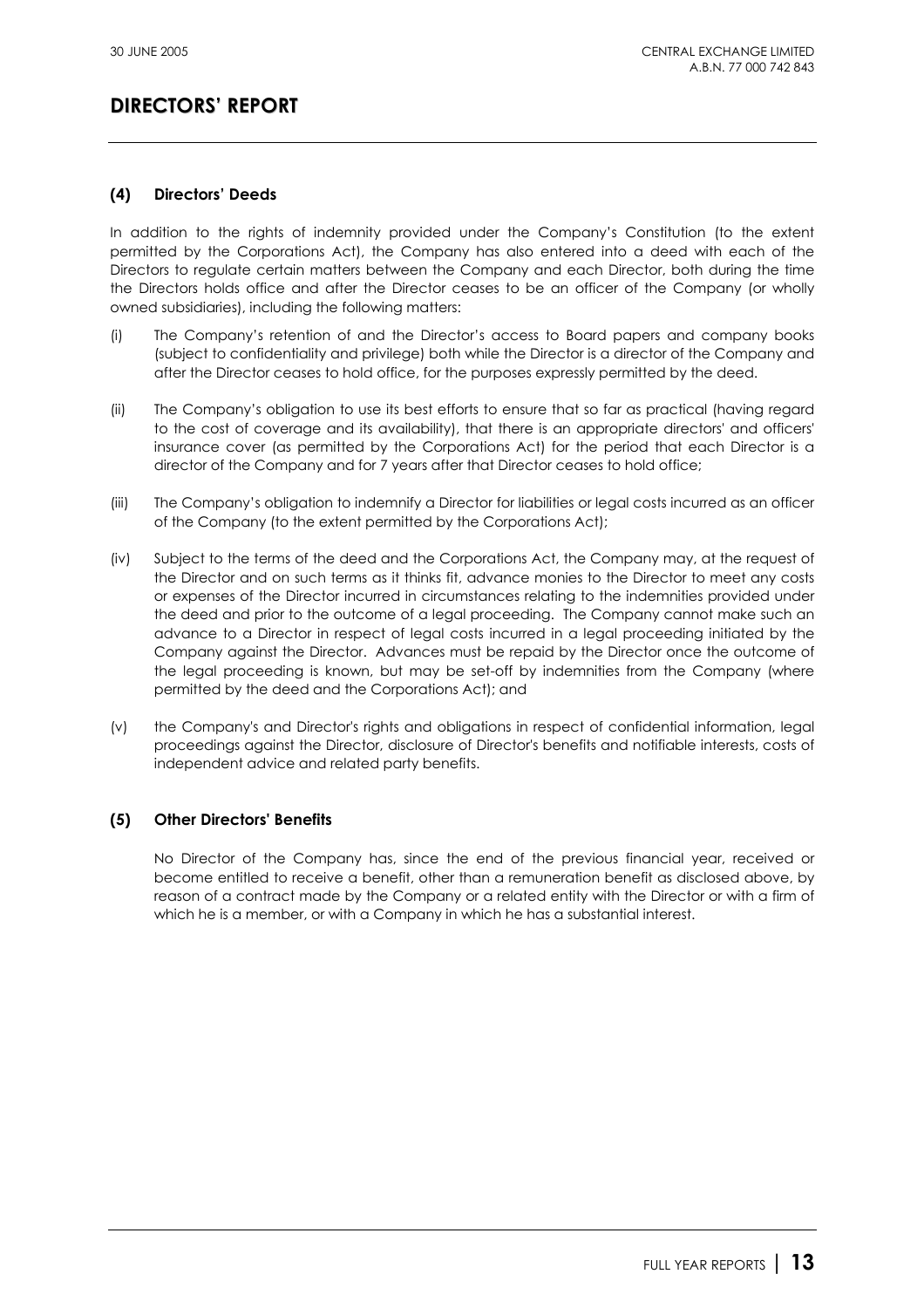## **AUDITOR**

Details of the amounts paid or payable to the auditor for audit and non-audit services provided during the financial year are set our below:

| <b>Audit &amp; Review Fees</b> | <b>Fees for Other Services</b> | Total  |  |
|--------------------------------|--------------------------------|--------|--|
| .833                           | 6.520                          | 18.353 |  |

The Board is satisfied that the provision of non-audit services by a related practice of the auditor during the year is compatible with the general standard of independence for auditors imposed by the *Corporations Act 2001*. The Board is satisfied that the nature of the non-audit services disclosed above did not compromise the general principles relating to auditor independence as set out in the Institute of Chartered Accountants in Australia and CPA Australia's Professional Statement F1: Professional Independence, including reviewing or auditing the auditor's own work, acting in a management or decision-making capacity for the Company, acting as advocate for the Company or jointly sharing economic risk and rewards.

A copy of the Auditor's Independence Declaration as required under section 307C of the Corporations Act 2001 forms part of this Directors Report and is set out on page 15. This relates to the Audit Report, where the Auditors state that they have issued an independence declaration.

## **EVENTS SUBSEQUENT TO BALANCE DATE**

The Directors are not aware of any matters or circumstances at the date of this Directors' Report, other than those referred to in this Directors' Report (in particular, in Review of Operations) or the financial statements or notes thereto (in particular Subsequent Events Note 30), that have significantly affected or may significantly affect the operations, the results of operations or the state of affairs of the Company in subsequent financial years.

Signed for and on behalf of the Directors in accordance with a resolution of the Board.

**William Johnson Victor Ho**

Chairman Director

Perth, Western Australia

13 September 2005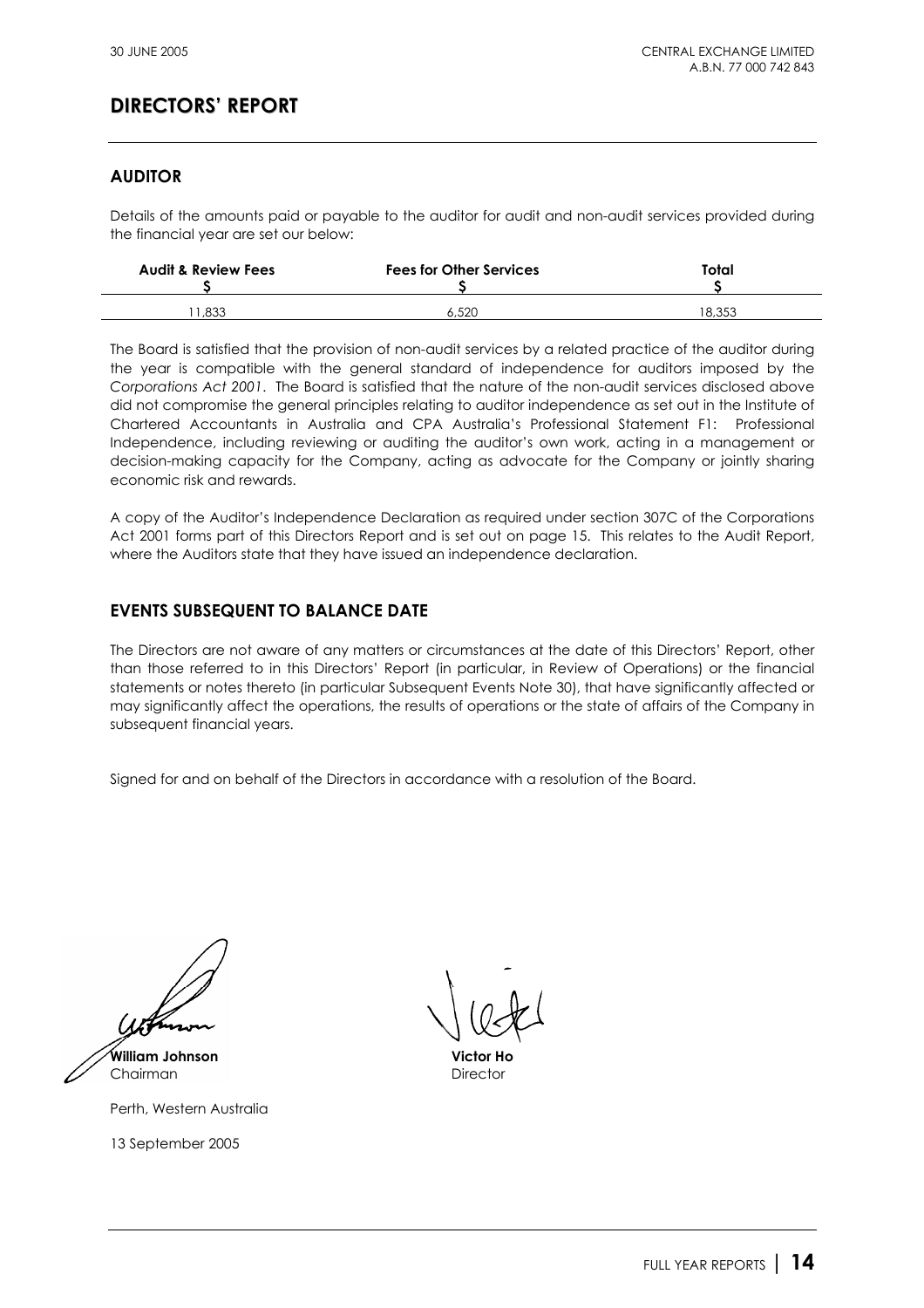

Chartered Accountants & Advisers

Level 8, 256 St George's Terrace Perth WA 6000 PO Box 7426 Cloisters Square Perth WA 6850 Tel: (61-8) 9360 4200 Fax: (61-8) 9481 2524 Email: bdo@bdowa.com.au **www.bdo.com.au** 

13 September 2005

The Directors Central Exchange Ltd Level 14, The Forrest Centre 221 St Georges Terrace PERTH WA 6000

Dear Sirs

### **DECLARATION OF I NDEPENDENCE BY BDO C HARTERED ACCOUNTANTS TO**  THE DIRECTORS OF CENTRAL EXCHANGE LTD

To the best of my knowledge and belief, there have been:

- no contraventions of the auditor independence requirements of this Act in relation to the audit; and
- no contraventions of any applicable code of professional conduct in relation to this audit.

Yours faithfully **BDO Chartered Accountants & Advisers** 

 $B.MU$ 

**BG McVeigh**  Partner

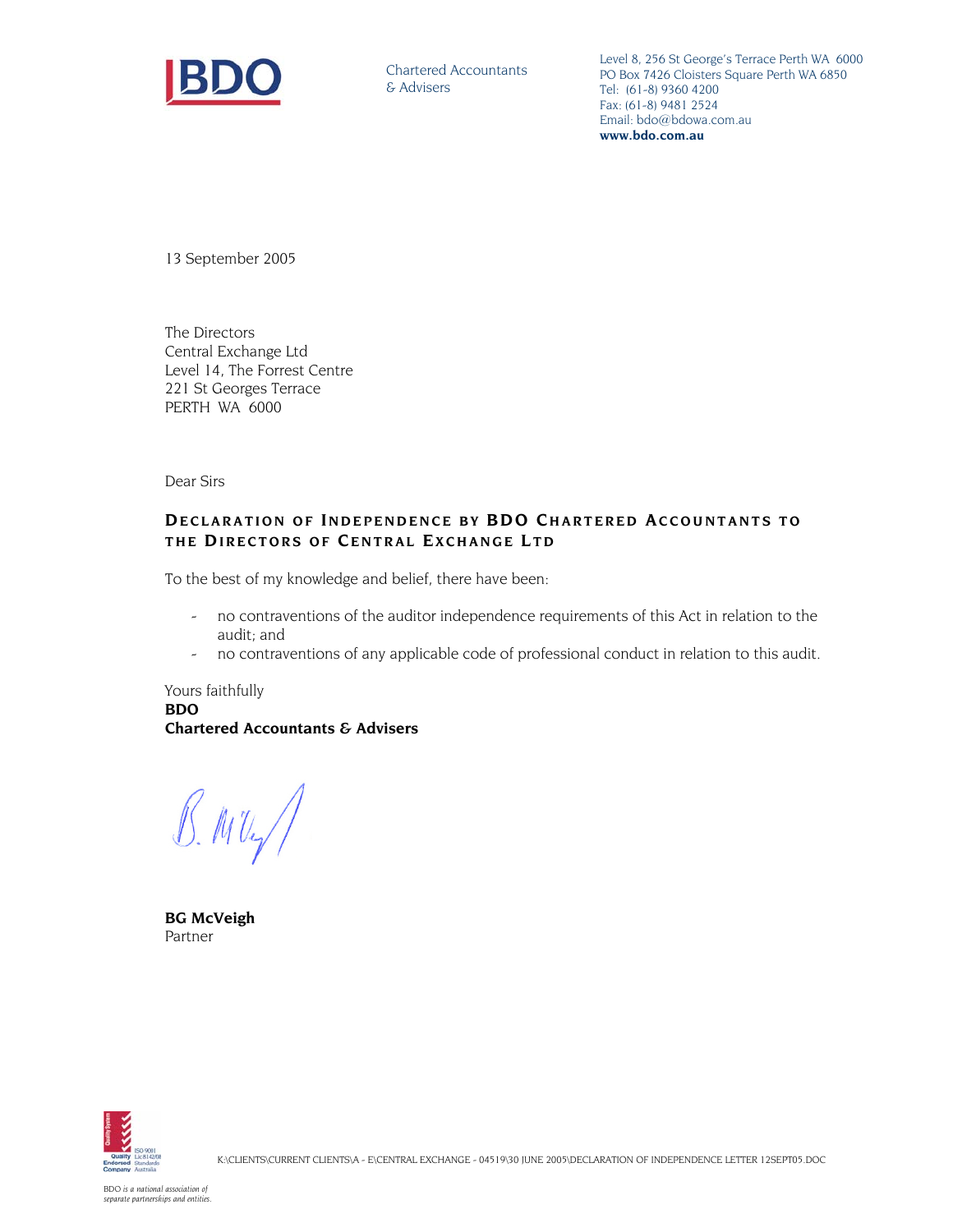## **STATEMENT OF FINANCIAL PERFORMANCE FOR THE YEAR ENDED 30 JUNE 2005**

|                                                                                                                                     |             | <b>Consolidated Entity</b> |             |                          | Company     |  |
|-------------------------------------------------------------------------------------------------------------------------------------|-------------|----------------------------|-------------|--------------------------|-------------|--|
|                                                                                                                                     |             | 2005                       | 2004        | 2005                     | 2004        |  |
|                                                                                                                                     | <b>Note</b> | \$                         | \$          | \$                       | \$          |  |
| <b>Income from ordinary activities</b>                                                                                              |             |                            |             |                          |             |  |
| Net income from trading portfolio                                                                                                   |             | 1,491,273                  |             | 1,491,273                |             |  |
| Net income from options portfolio                                                                                                   |             | 111,965                    |             | 111,965                  |             |  |
| Net income from Associate entities                                                                                                  |             | 248,632                    |             | 248,632                  |             |  |
| Other income                                                                                                                        |             | 512,069                    | 14,201,324  | 512,069                  | 14,200,665  |  |
|                                                                                                                                     | 2(a)        | 2,363,939                  | 14,201,324  | 2,363,939                | 14,200,665  |  |
| <b>Expenses from ordinary activities:</b>                                                                                           | 2(b)        |                            |             |                          |             |  |
| Cost of services                                                                                                                    |             |                            | (13, 013)   |                          | (10, 085)   |  |
| Personnel                                                                                                                           |             | (261, 180)                 | (48, 907)   | (261, 180)               | (48, 907)   |  |
| Communications                                                                                                                      |             | (22, 627)                  | (15,033)    | (22, 627)                | (15,033)    |  |
| Occupancy                                                                                                                           |             | (18, 826)                  | (26, 428)   | (18, 826)                | (26, 428)   |  |
| Corporate                                                                                                                           |             | (56, 544)                  | (30, 645)   | (56, 544)                | (30, 645)   |  |
| Financing                                                                                                                           |             | (4,652)                    | (1, 316)    | (4, 470)                 | (990)       |  |
| Borrowing cost                                                                                                                      |             | (1,791)                    | (148)       | (1,791)                  | (148)       |  |
| Costs in relation to investments                                                                                                    |             | (218, 497)                 |             | (218, 497)               |             |  |
| Administration expenses                                                                                                             |             |                            | (95, 039)   |                          | (95, 039)   |  |
| - consultants                                                                                                                       |             | (60, 759)                  |             | (60, 759)                |             |  |
| - professional fees                                                                                                                 |             | (276, 588)                 | (28, 679)   | (276, 588)               | (28, 679)   |  |
| - diminution of investments /                                                                                                       |             |                            | 5,384,934   | $\overline{\phantom{0}}$ | 5,384,934   |  |
| (write-back of previous diminution)                                                                                                 |             | (37, 988)                  |             | (18, 813)                | (1, 301)    |  |
| - exploration expenditure (expensed)                                                                                                |             |                            | (1,301)     | (36, 928)                | (1, 772)    |  |
| - provision for doubtful debts                                                                                                      |             |                            |             |                          | (45, 298)   |  |
| - other                                                                                                                             |             | (87, 676)                  | (46, 049)   | (87, 677)                |             |  |
| Profit from ordinary activities before                                                                                              |             |                            |             |                          |             |  |
| income tax expense                                                                                                                  |             | 1,316,811                  | 19,279,700  | 1,299,239                | 19,281,274  |  |
| Income tax relating to ordinary activities                                                                                          |             | (330, 922)                 | (1,003,436) | (341, 415)               | (1,003,436) |  |
| Net profit attributable to members of<br>the parent entity                                                                          |             | 985,889                    | 18,276,264  | 957,824                  | 18,277,838  |  |
| Total revenues, expenses and valuation<br>adjustments attributable to members of the<br>parent entity recognised directly in equity |             |                            |             |                          |             |  |
|                                                                                                                                     |             |                            |             |                          |             |  |
| Total changes in equity other than<br>those resulting from transactions with<br>owners as owners                                    |             | 985,889                    | 18,276,264  | 957,824                  | 18,277,838  |  |
| Basic earnings per share (cents)                                                                                                    | 23          | 5.79                       | 206.52      | 5.62                     | 206.51      |  |
| Weighted average number of ordinary<br>shares outstanding during the year used<br>in calculation of basic earnings per share        | 23          | 17,030,960                 | 8,849,761   | 17,030,960               | 8,849,761   |  |

*The statements of financial performance should be read in conjunction with the accompanying notes.*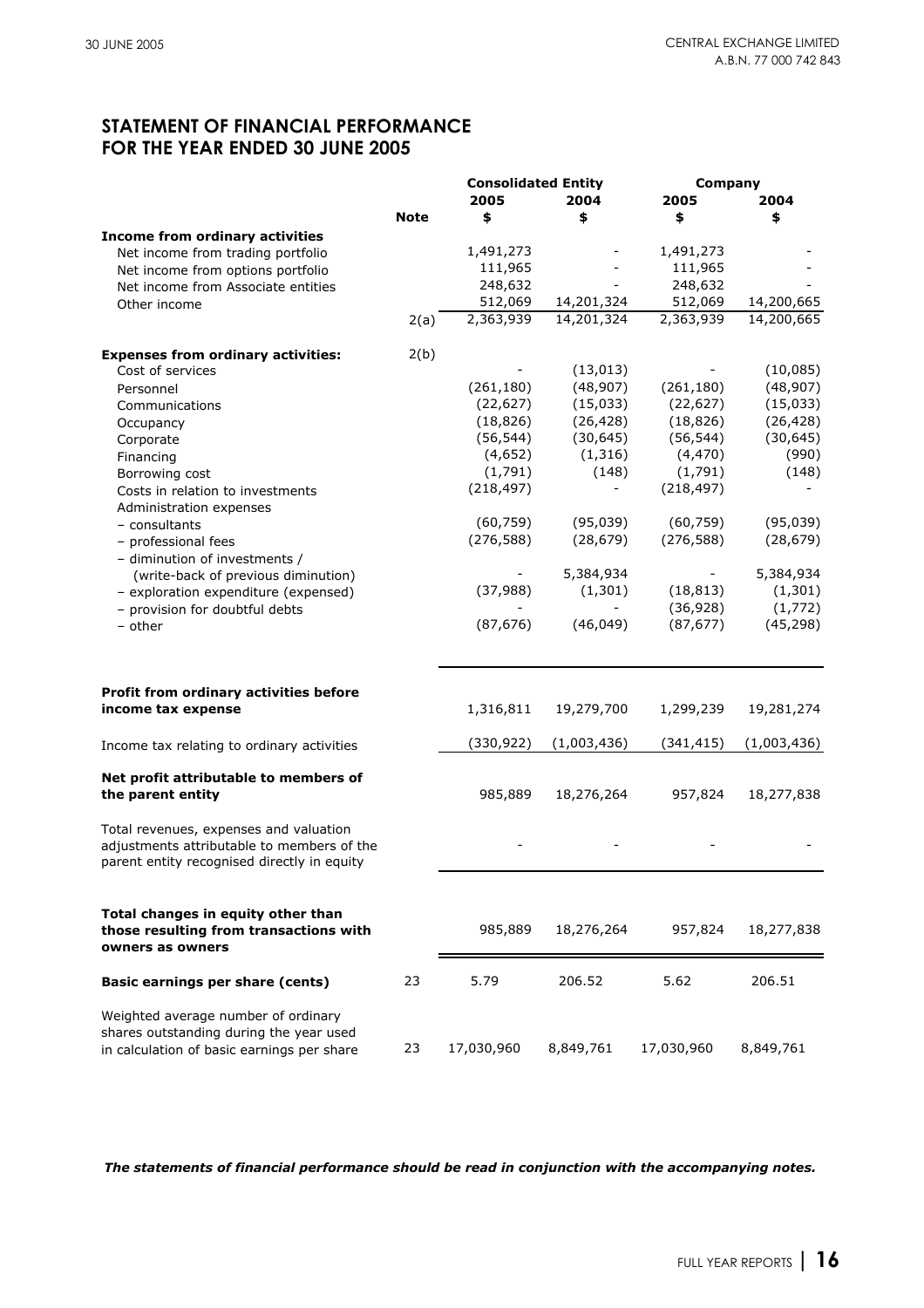## **STATEMENT OF FINANCIAL POSITION AS AT 30 JUNE 2005**

|                                   |             | <b>Consolidated Entity</b> |              | Company     |              |  |
|-----------------------------------|-------------|----------------------------|--------------|-------------|--------------|--|
|                                   |             | 2005                       | 2004         | 2005        | 2004         |  |
|                                   | <b>Note</b> | \$                         | \$           | \$          | \$           |  |
| <b>CURRENT ASSETS</b>             |             |                            |              |             |              |  |
| Cash                              | 26          | 69,092                     | 18,107,239   | 68,037      | 18,107,239   |  |
| Receivables                       | 6           | 341,994                    | 5,675        | 340,284     | 5,591        |  |
| Investments in trading portfolio  | 7           | 8,134,740                  | 1,985,295    | 8,134,740   | 1,985,295    |  |
| Other                             | 8           | 843                        |              | 843         |              |  |
|                                   |             |                            |              |             |              |  |
| <b>TOTAL CURRENT ASSETS</b>       |             | 8,546,669                  | 20,098,209   | 8,543,904   | 20,098,125   |  |
| <b>NON CURRENT ASSETS</b>         |             |                            |              |             |              |  |
| Receivables                       | 9           | 32,823                     | 14,106       | 3,830,106   | 14,106       |  |
| Investments                       | 10          |                            |              |             |              |  |
| Investments in Associate entities |             |                            |              |             |              |  |
| - equity accounted                | 11          | 7,085,260                  |              | 7,085,260   |              |  |
| Inventory                         | 12          | 3,796,552                  |              |             |              |  |
| Plant and equipment               | 13          | 26,536                     | 31,599       | 26,536      | 31,599       |  |
| Non current tax assets            | 14          | 227,053                    |              | 227,053     |              |  |
| Other                             | 15          | 15,622                     | 24,031       |             | 24,031       |  |
|                                   |             |                            |              |             |              |  |
| <b>TOTAL NON CURRENT ASSETS</b>   |             | 11,183,846                 | 69,736       | 11,168,955  | 69,736       |  |
| <b>TOTAL ASSETS</b>               |             | 19,730,515                 | 20,167,945   | 19,712,859  | 20,167,861   |  |
|                                   |             |                            |              |             |              |  |
| <b>CURRENT LIABILITIES</b>        |             |                            |              |             |              |  |
| Payables                          | 16          | 328,751                    | 209,164      | 328,751     | 209,164      |  |
| Provisions                        | 17          |                            | 861,000      |             | 861,000      |  |
| Current tax liabilities           | 18          | 569,911                    | 1,003,436    | 580,404     | 1,003,436    |  |
| <b>TOTAL CURRENT LIABILITIES</b>  |             | 898,662                    | 2,073,600    | 909,155     | 2,073,600    |  |
|                                   |             |                            |              |             |              |  |
| <b>NON CURRENT LIABILITIES</b>    |             |                            |              |             |              |  |
| Provisions                        | 19          | 19,425                     | 12,151       | 19,425      | 12,151       |  |
|                                   |             |                            |              |             |              |  |
| TOTAL NON CURRENT LIABILITIES     |             | 19,425                     | 12,151       | 19,425      | 12,151       |  |
| <b>TOTAL LIABILITIES</b>          |             | 918,087                    | 2,085,751    | 928,580     | 2,085,751    |  |
|                                   |             |                            |              |             |              |  |
| <b>NET ASSETS</b>                 |             | 18,812,428                 | 18,082,194   | 18,784,279  | 18,082,110   |  |
| <b>EQUITY</b>                     |             |                            |              |             |              |  |
| Contributed equity                | 20          | 28,717,469                 | 28,973,124   | 28,717,469  | 28,973,124   |  |
| Reserves                          | 21          |                            | 2,124,000    |             | 2,124,000    |  |
| <b>Accumulated losses</b>         | 22          | (9,905,041)                | (13,014,930) | (9,933,190) | (13,015,014) |  |
|                                   |             |                            |              |             |              |  |
| <b>TOTAL EQUITY</b>               |             | 18,812,428                 | 18,082,194   | 18,784,279  | 18,082,110   |  |

*The statements of financial position should be read in conjunction with the accompanying notes.*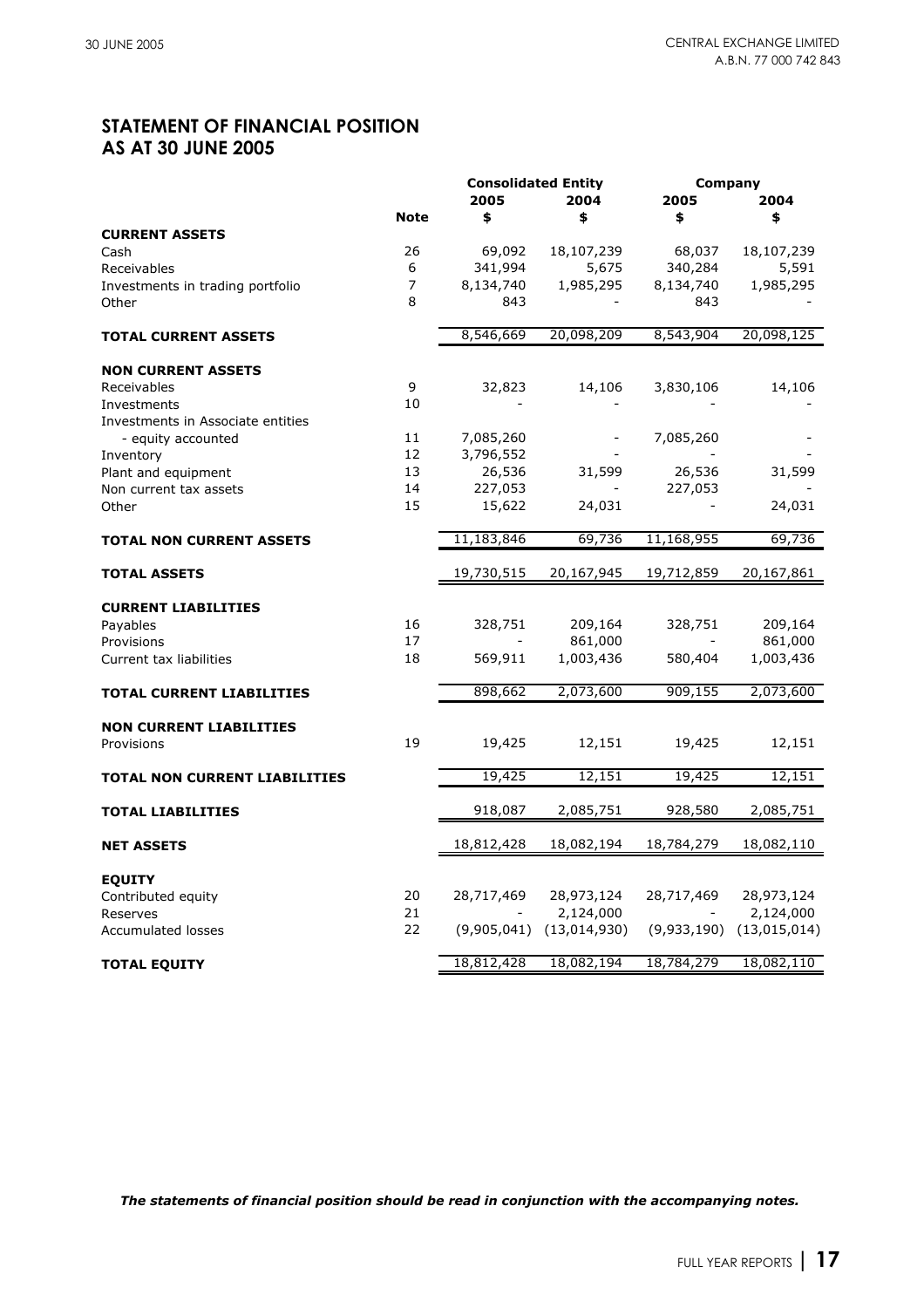## **STATEMENT OF CASH FLOWS FOR THE YEAR ENDED 30 JUNE 2005**

|                                                   | <b>Consolidated Entity</b> |                          | Company        |             |
|---------------------------------------------------|----------------------------|--------------------------|----------------|-------------|
|                                                   | 2005                       | 2004                     | 2005           | 2004        |
| <b>Note</b>                                       | \$                         | \$                       | \$             | \$          |
| <b>CASH FLOWS FROM OPERATING ACTIVITIES</b>       |                            |                          |                |             |
| Receipts from customers                           |                            | 659                      |                |             |
| Sale proceeds from trading portfolio              | 11,910,799                 | $\Box$                   | 11,910,799     |             |
| Payments for trading portfolio                    | (16, 464, 611)             |                          | (16, 258, 717) |             |
| Proceeds from options portfolio                   | 240,140                    |                          | 240,140        |             |
| Payments for options portfolio                    | (81, 794)                  |                          | (81, 794)      |             |
| Settlement deed payment                           |                            | 19,051,014               | $\blacksquare$ | 19,051,014  |
| Payments to suppliers and employees               | (1,032,258)                | (294, 122)               | (1, 245, 807)  | (288, 909)  |
| Payments for exploration and evaluation           | (10, 404)                  | (24, 031)                | (3,074)        | (24, 031)   |
| Interest received                                 | 512,069                    | 477,762                  | 512,069        | 477,762     |
| Interest paid                                     | (1,792)                    | (148)                    | (1,791)        | (148)       |
| Income tax paid                                   | (991, 500)                 | $\overline{\phantom{a}}$ | (991, 500)     |             |
| Dividends received                                | 180,173                    | 2,234                    | 180,173        | 2,234       |
| <b>NET CASH (OUT)/ INFLOW FROM</b>                |                            |                          |                |             |
| <b>OPERATING ACTIVITIES</b>                       | (5,739,178)                | 19,213,368               | (5,739,502)    | 19,217,922  |
| <b>CASH FLOWS FROM INVESTING ACTIVITIES</b>       |                            |                          |                |             |
| Payments for investments                          | (6,918,035)                | (2,071,672)              | (6,918,035)    | (2,071,672) |
| Payments for purchase of inventory                | (3,797,109)                | (878)                    | (557)          | (878)       |
| Proceeds from sale of investments                 |                            | 359,748                  |                | 359,748     |
| Loans to subsidiaries                             |                            |                          | (3,797,283)    | (1, 772)    |
| <b>NET CASH OUTFLOW FROM INVESTING</b>            |                            |                          |                |             |
| <b>ACTIVITIES</b>                                 | (10, 715, 144)             | (1,712,802)              | (10, 715, 875) | (1,714,574) |
| <b>CASH FLOWS FROM FINANCING ACTIVITIES</b>       |                            |                          |                |             |
| Payments to unmarketable parcel shareholders      | (1, 548)                   |                          | (1, 548)       |             |
| Payments for share buy back                       | (746, 554)                 |                          | (746, 554)     |             |
| Payments for dividends                            | (835, 723)                 |                          | (835, 723)     |             |
| Proceeds from share issue                         |                            | 199,327                  |                | 199,327     |
| Payment for share issue costs                     |                            | (6, 810)                 |                | (6, 810)    |
| NET CASH (OUT)/ INFLOW FROM                       |                            |                          |                |             |
| <b>FINANCING ACTIVITIES</b>                       | (1, 583, 825)              | 192,517                  | (1, 583, 825)  | 192,517     |
| <b>NET DECREASE IN CASH</b><br><b>ASSETS HELD</b> | (18,038,147)               | 17,693,083               | (18,039,202)   | 17,695,865  |
| Cash at beginning of the financial year           | 18,107,239                 | 414,156                  | 18,107,239     | 411,374     |
| <b>CASH AT THE END OF THE</b>                     |                            |                          |                |             |
| 26<br><b>FINANCIAL YEAR</b>                       | 69,092                     | 18,107,239               | 68,037         | 18,107,239  |

*The statements of cash flows should be read in conjunction with the accompanying notes.*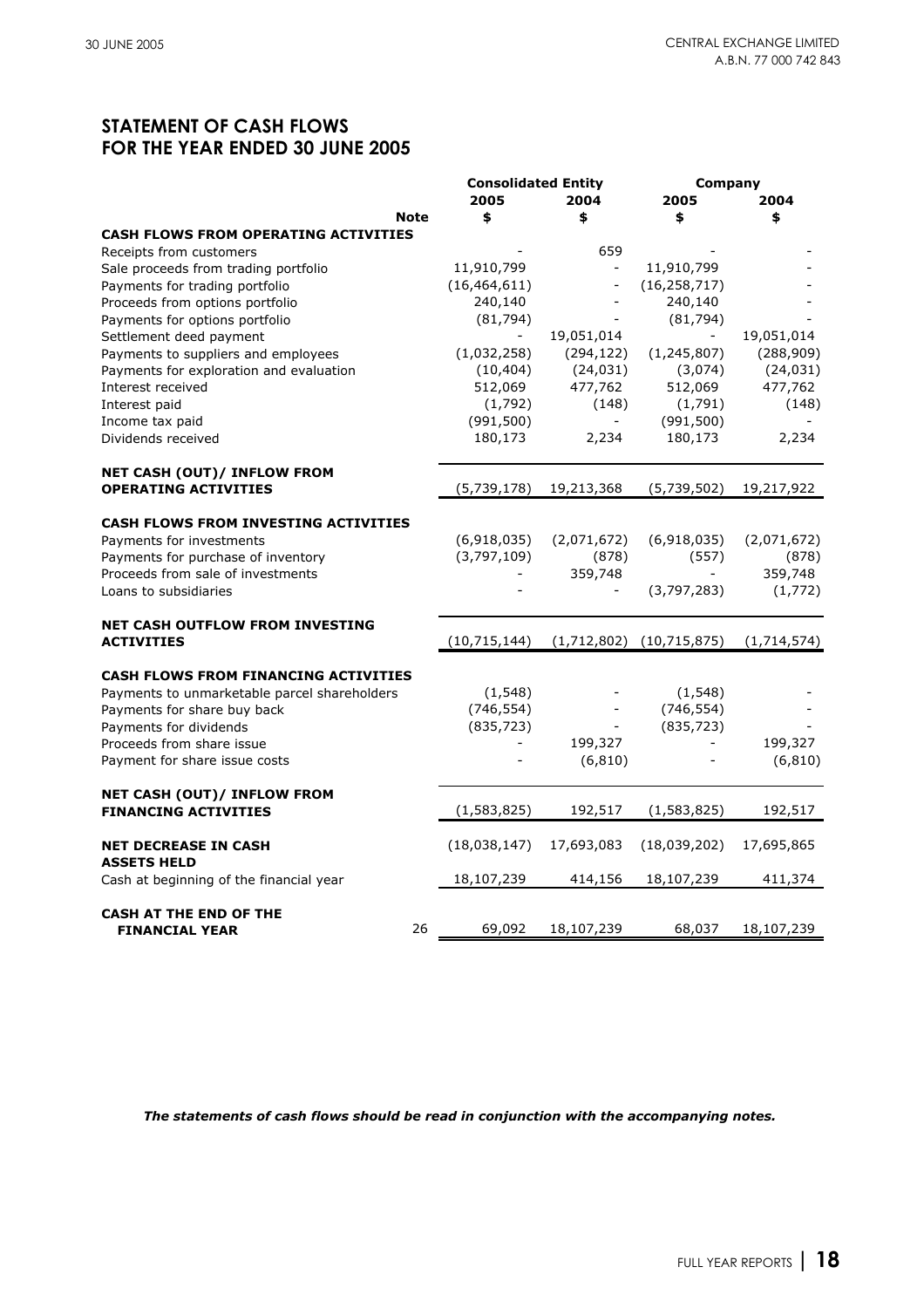### **1. SUMMARY OF ACCOUNTING POLICIES**

#### **Financial Reporting Framework**

The Financial Report is a general purpose Financial Report, which has been prepared and is based on historical costs in accordance with the Corporations Act 2001, applicable Accounting Standards and Urgent Issues Group Consensus Views, and complies with other requirements of the law.

The Financial Report has been prepared on an accrual basis and on the basis of historical costs, and except where stated does not take into account changing money values or current valuations of noncurrent assets. Cost is based on the fair values of the consideration given in exchange for assets.

#### **Significant Accounting Policies**

Accounting policies are selected and applied in a manner that ensures that the resulting financial information satisfies the concepts of relevance and reliability, thereby ensuring that the substance of the underlying transactions or other events is reported.

The following significant accounting policies have been adopted in the preparation and presentation of the Financial Report. The accounting policies have been consistently applied unless otherwise stated.

#### **1.1. Principles of Consolidation**

The consolidated Financial Statements are prepared by combining the Financial Statements of all the entities that comprise the Consolidated Entity, being the Company (the Company) and its controlled entities. Control exists where the Company has the capacity to dominate the decision making in relation to the financial and operating policies of another entity so that the other entity operates with the Company to achieve the objectives of the Company. A list of controlled entities is contained in Note 11 to the Financial Statements.

All inter-company balances and transactions between entities in the Consolidated Entity, including any unrealised profits or losses, have been eliminated on consolidation. Outside interest in the equity and results of the entity that are controlled are shown as a separate item in the consolidated financial report.

#### **1.2. Revenue Recognition**

Revenue is recognised to the extent that it is probable that the economic benefits will flow to the entity and the revenue can be reliably measured. The following specific recognition criteria must also be met before revenue is recognised:

#### **i. Sale of Goods and Disposal of Assets**

Revenue is recognised when the Consolidated Entity has passed control of the goods or other assets to the buyer. Control of goods or assets is considered to be passed to buyer upon delivery of asset to buyer or their agents.

#### **ii. Contributions of Assets**

Revenue arising from the contribution of assets is recognised when the Consolidated Entity gains control of the contribution or the right to receive the contribution.

#### **iii. Interest Revenue**

Interest revenue is recognised on a proportional basis taking into account the interest rates applicable to the financial assets.

#### **iv. Other Revenue**

Other revenue is recognised on a receipts basis.

#### **1.3. Income Tax**

The Consolidated Entity adopts the liability method of tax-effect accounting whereby the income tax expense shown in the statement of financial performance is based on the operating profit from ordinary activities adjusted for any permanent differences.

Timing differences which arise due to the different accounting periods in which items of revenue and expense are included in the determination of operating profit before income tax and taxable income are brought to account as either a provision for deferred income tax or an asset described as future income tax benefit at the rate of income tax applicable to the period in which the benefit will be received or the liability will become payable.

Future income tax benefits are not brought to account unless realisation of the asset is assured beyond reasonable doubt. Future income tax benefits in relation to tax losses are not brought to account unless there is virtual certainty of realisation of the benefit.

The amount of benefits brought to account or which may be realised in the future is based on the assumption that no adverse change will occur in income taxation legislation and the anticipation that the Consolidated Entity will derive sufficient future assessable income to enable the benefit to be realised and comply with the conditions of deductibility imposed by law.

#### **1.4. Goods and Services Tax**

Revenues, expenses and assets are recognised net of the amount of goods and services tax (GST), except:

- i. Where the amount of GST incurred is not recoverable from the taxation authority, it is recognised as part of the cost of acquisition of an asset or as part of an item of expense; or
- ii. For receivables and payables which are recognised inclusive of GST, the net amount of GST recoverable from, or payable to, the taxation authority is included as part of receivables or payables.

Cash flows are included in the statement of cash flows on a gross basis. The GST component of cash flows arising from investing and financing activities, which are recoverable from, or payable to, the Australian Taxation Office, are classified as operating cash flows.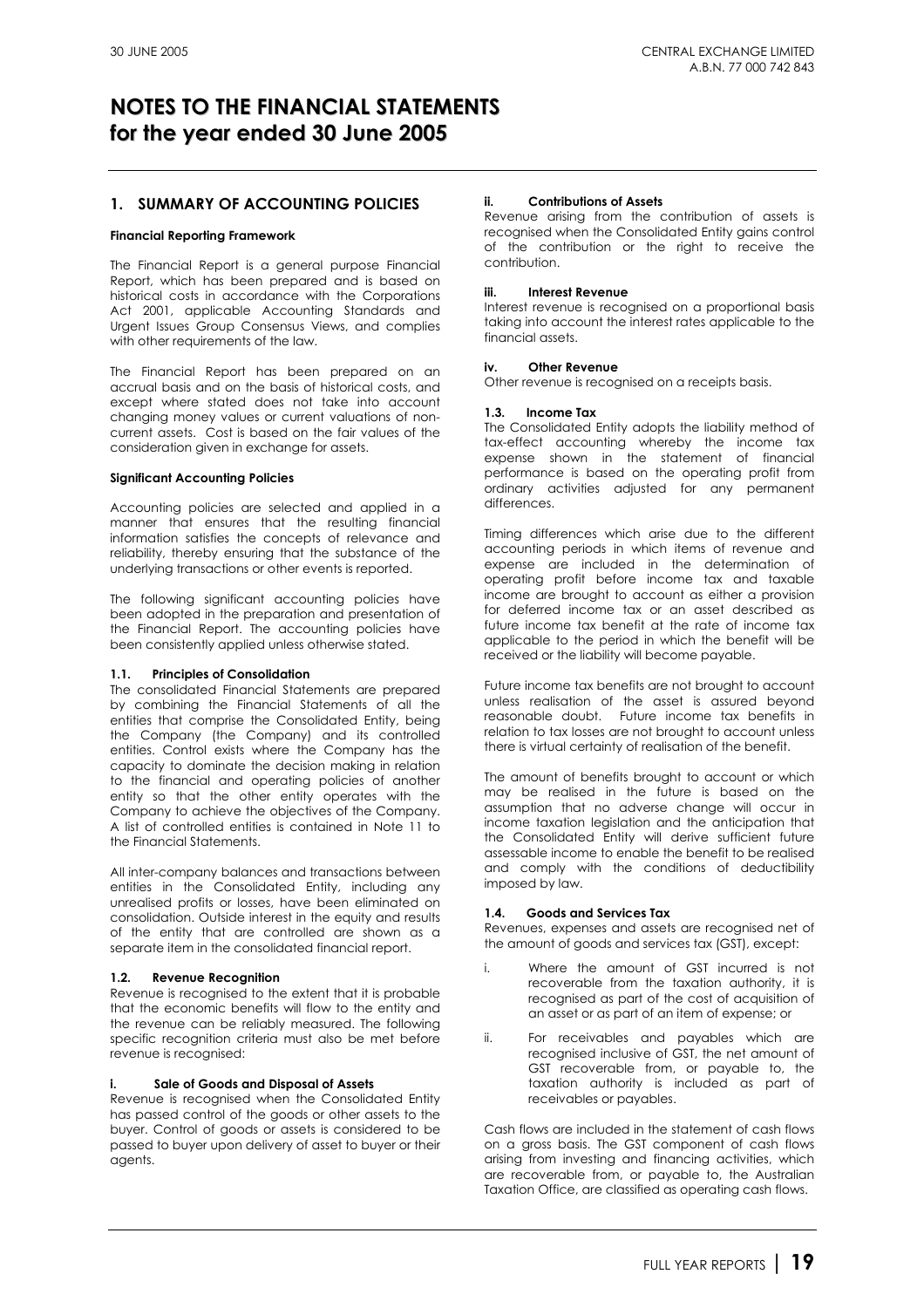#### **1.5. Employee Entitlements**

Provision is made for benefits accruing to employees in respect of wages and salaries, annual leave and long service leave ("employee entitlements") when it is probable that settlement will be required and they are capable of being measured reliably. Employee entitlements are expected to be settled within one year and have been measured at their nominal amount. Other employee entitlements expected to be payable later than one year have been measured at the present value of the estimated cash flows to be made of those entitlements. Superannuation contributions are made by the Consolidated Entity in accordance with statutory obligations and are charged as expenses when incurred.

#### **1.6. Receivables**

Trade receivables and other receivables are recorded at amounts due less any provision for doubtful debts. An estimate for doubtful debts is made when collection of the full amount is no longer probable. Bad debts are written off as incurred.

#### **1.7. Holdings of Securities**

#### **i. Balance Sheet Classification**

The Company has three portfolios of investments in securities, the investments portfolio, the options portfolio and the trading portfolio. The investment portfolio relates to holdings of securities which the Directors intend to retain on a long-term basis, which is classified as a "non-current asset". The options portfolio contains exchange traded options contracts that are entered into in relation to underlying listed securities. The trading portfolio comprises securities held for trading purposes, which is classified as a "current asset".

#### **ii. Valuation of Options Portfolio**

Options written against underlying listed securities are initially brought to account at the amount received upfront for entering into the options contract (the option premium), which are included in Net Profit.

#### **iii. Valuation of Trading Portfolio**

Securities, including listed and unlisted shares, units and notes, are initially brought to account at cost and are revalued to market values at each balance date.

Any unrealised gains or losses at balance date are included in the Net Profit of the Company.

Where disposals are made from the trading portfolio the gain or loss arising from the difference between the proceeds and the carrying value is included in the Net Profit of the Company.

#### **iv. Determination of Market Value**

Market value for the purpose of valuing securities is determined by reference to market prices prevailing at balance date, where the securities are traded on an organised market. Where a security is unlisted or suspended, its fair value is determined by its net tangible asset value.

#### **v. Income from Holdings of Securities**

Distributions relating to listed securities are recognised as income when those securities are quoted in the market on an ex-distribution basis. Distributions relating to unlisted securities are recognised as income when received. The premium received on options written against underlying listed securities (the options portfolio) is offset against these underlying listed securities until the option expires, is exercised or is repurchased from the holder. When one of these events occurs, the net gain or loss arising on the option contract is included in Net Profit.

#### **1.8. Investments in Controlled Entities**

Investments in controlled entities are recorded at Directors' valuation.

#### **1.9. Investments in Associate Companies**

Investments in associates are accounted for under the equity method in the consolidated and company financial statements.

#### **1.10. Property held for Resale**

Property held for development and resale is valued at the lower of cost and net realisable value. The cost includes the cost of acquisition, development and holding costs until completion of development. Any borrowing costs and holding charges incurred after development are expensed. Profits are brought to account on the signing of an unconditional contract of sale.

#### **1.11. Property, Plant and Equipment**

Property, plant & equipment are brought to account at cost, independently or Directors' valuation, less, where applicable, any accumulated depreciation or amortisation. The carrying amount of property, plant and equipment is reviewed bi-annually by Directors to ensure it is not in excess of the recoverable amount from these assets. Leasehold improvements are depreciated over the shorter of either the unexpired period of the lease or the estimated useful lives of such improvements. The depreciable amount of all fixed assets is depreciated on a diminishing value basis over their expected useful lives to the Consolidated Entity commencing from the time the asset is held ready for use.

The depreciation rates used for each class of depreciable assets are:

| <b>Class of Fixed Asset</b>    | <b>Depreciation</b><br>Rate | <b>Depreciation Method</b> |
|--------------------------------|-----------------------------|----------------------------|
| Plant and Eauipment            | 15%-33.3%                   | Diminishing Value          |
| Office Furniture and Equipment | 15%-20%                     | Diminishing Value          |
| Leasehold Improvements         | 15%                         | Diminishing Value          |

#### **1.12. Valuation of Other Non Current Assets**

The carrying amount of other non-current assets are reviewed annually to determine whether they are in excess of the recoverable amount. Non-current assets are written down to recoverable amount where the carrying value of any non-current asset exceeds recoverable amount. The recoverable amount is assessed on the basis of the expected net cash flows that will be received from the assets' employment and subsequent disposal. The expected net cash flows have not been discounted to their present values in determining recoverable amounts.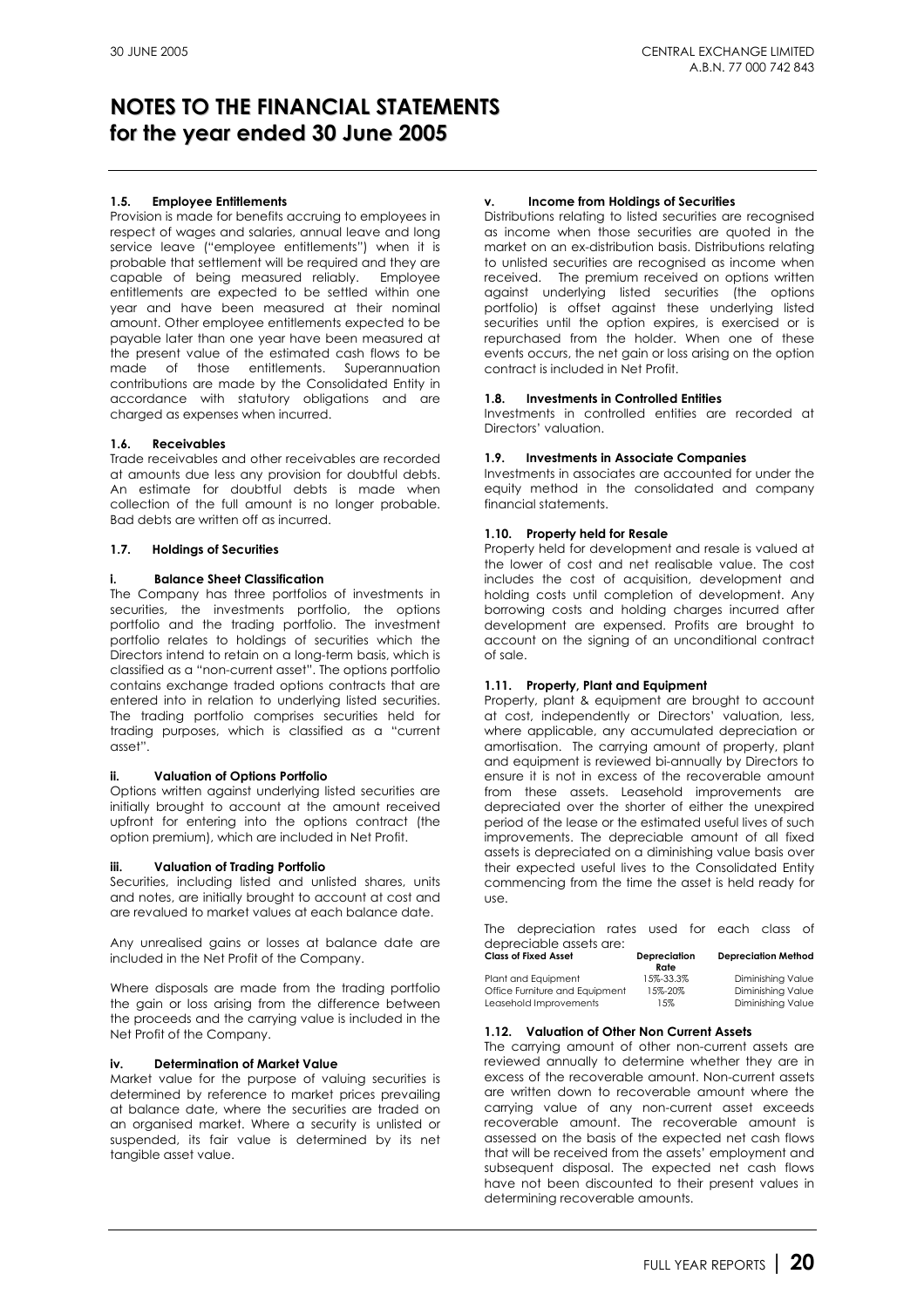#### **1.13. Acquisition of Assets**

Assets acquired are recorded at the cost of acquisition, being the purchase consideration determined as at the date of acquisition plus costs incidental to the acquisition.

#### **1.14. Exploration, Evaluation and Development Expenditure**

Exploration, evaluation and development expenditure incurred is accumulated in respect of each identifiable area of interest. These costs are carried forward only if they relate to an area of interest for which rights of tenure are current and in respect of which:

- i. such costs are expected to be recouped through successful development and exploitation or from sale of the area; or
- ii. exploration and evaluation activities in the area have not, at balance date, reached a stage which permit a reasonable assessment of the existence or otherwise of economically recoverable reserves, and active operations in, or relating to, the area are continuing.

Accumulated costs in respect of areas of interest, which are abandoned, are written off in full against profit in the year in which the decision to abandon the area is made.

A regular review is undertaken of each area of interest to determine the appropriateness of continuing to carry forward costs in relation to that area of interest.

#### **1.15. Payables**

Trade payables and other accounts payable are recognised when the Consolidated Entity becomes obliged to make future payments resulting from the purchase of goods and services.

#### **1.16. Provision for dividends**

In accordance with *AASB 1044: Provisions, Contingent Liabilities and Contingent Assets*, a provision can only be made for the amount of any dividend declared, determined or publicly recommended by the Directors on or before the end of the financial year, but not distributed at balance date.

#### **1.17. Contributed Equity**

Issued and paid up capital is recognised at the fair value of the consideration received by the Company. Any transaction costs arising on the issue of ordinary shares are recognised directly in equity as a reduction of the share proceeds received.

#### **1.18. Financial Instruments Issued by the Company**

#### **i. Debt and Equity Instruments**

Debt and equity instruments are classified as either liabilities or as equity in accordance with the substance of the contractual arrangement.

#### **ii. Transaction Costs on the Issue of Equity Instruments**

Transaction costs arising on the issue of equity instruments are recognised directly in equity as a reduction of the proceeds of the equity instruments to which the costs relate. Transaction costs are the costs that are incurred directly in connection with the issue of those equity instruments and which would not have been incurred had those instruments not been issued.

#### **1.19. Earnings Per Share**

#### **i. Basic Earnings per Share**

Basic earnings per share is determined by dividing the operating result after income tax by the weighted average number of ordinary shares on issue during the financial year.

#### **ii. Diluted Earnings per Share**

Diluted earnings per share adjusts the figures used in the determination of basic earnings per share by taking into account amounts unpaid on ordinary shares and any reduction in earnings per share that will probably arise from the exercise of options outstanding during the financial year.

#### **1.20. Segment Reporting**

Segment information is prepared in conformity with the accounting policies of the entity as disclosed in Note 1 and *AASB 1005: Segment Reporting*.

Segment revenues, expenses, assets and liabilities are those that are directly attributable to a segment and the relevant portion that can be allocated to the segment on a reasonable basis. Segment assets include all assets used by a segment and consist primarily of operating cash, receivables, property, plant and equipment and other assets, net of related provisions. Segment liabilities consist primarily of trade and other creditors, employee benefits and provisions.

#### **The Impact of Adoption of Australian Equivalents to International Financial Reporting Standards**

The Consolidated Entity is preparing and managing the transition to Australian Equivalents to International Financial Reporting Standards (AIFRS) effective for the financial years commencing from 1 January 2005. The adoption of AIFRS will be reflected in the Consolidated Entity's and the parent entity's financial statements for the year ending 30 June 2006. On first adoption of AIFRS, comparatives for the financial year ended 30 June 2005 are required to be restated. The majority of the AIFRS transitional adjustments will be made retrospectively against retained earnings at 1 July 2004.

The Consolidated Entity's management, with the assistance of external consultants, have assessed the significance of the expected changes and have prepared for their implementation. The impact of the alternative treatments and elections under *AASB 1: First Time Adoption of Australian Equivalents to International Financial Reporting Standards* has been considered where applicable.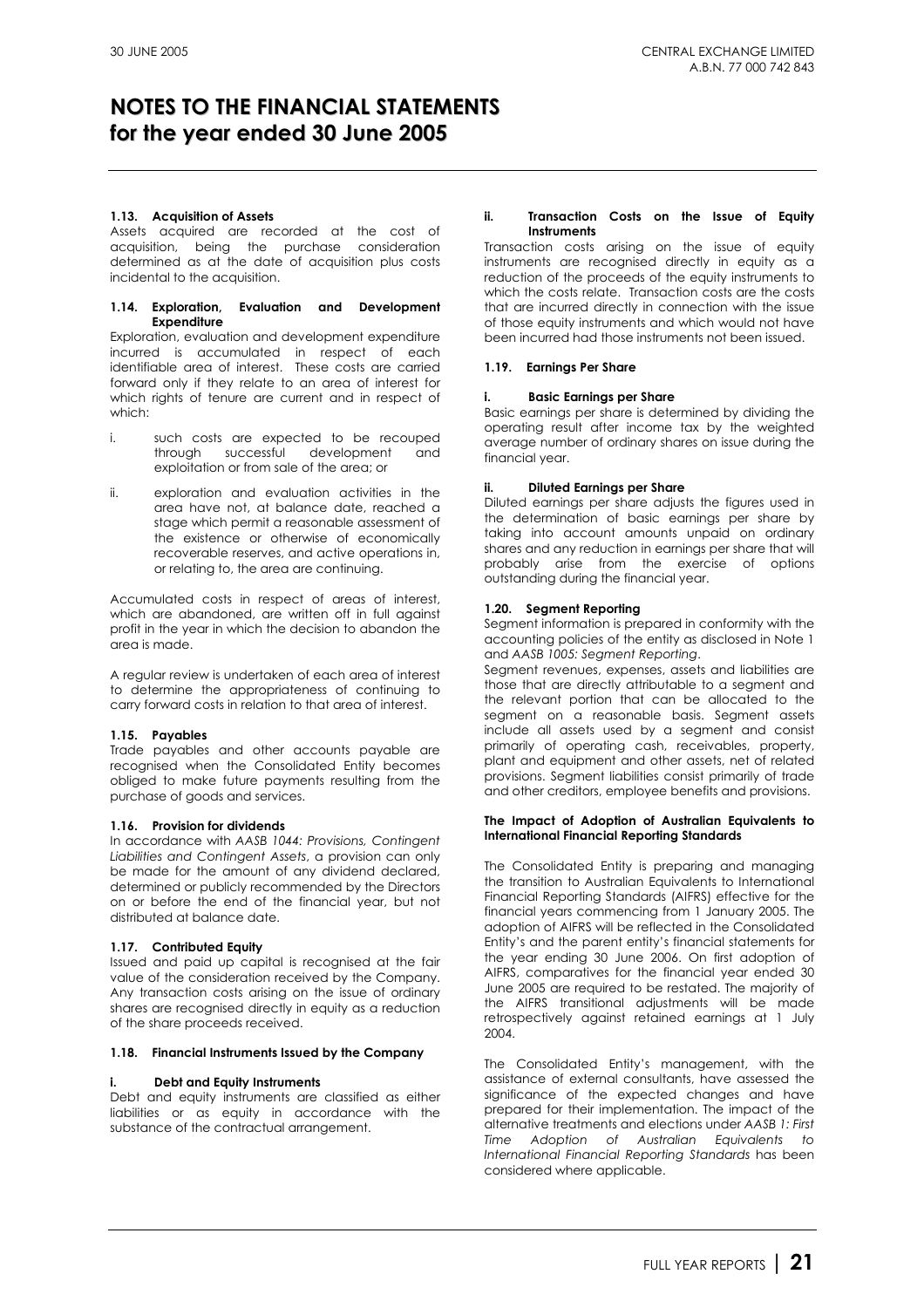The Directors are of the opinion that the key material differences in the Consolidated Entity's accounting policies on conversion to AIFRS and the financial effect of these differences where known, are as follows. Users of the financial statements should note, however that the amounts disclosed could change if there are any amendments by standard-setters to the current AIFRS or interpretation of the AIFRS requirements changes.

#### **i. Income Tax**

Currently, the Consolidated Entity adopts the liability method of tax-effect accounting whereby the income tax expense is based on the accounting profit adjusted for any permanent differences. Timing differences are currently brought to account as either a provision for deferred income tax or future income tax benefit.

Under the *AASB112: Income Taxes*, the Consolidated Entity will be required to adopt a "balance sheet approach" under which temporary differences are identified for each asset and liability rather than the effects of timing and permanent differences between taxable income and accounting profit.

The effect of this change in the accounting policy gives rise to a potential change in the net profit result.

| <b>Movement in Tax Expense</b><br>Opening balance<br>Increase in tax expense | \$<br>330,922<br>36,116 |
|------------------------------------------------------------------------------|-------------------------|
| Closing balance                                                              | 367,038                 |
| Movement in Tax Provision                                                    |                         |
| Opening balance                                                              | 573,195                 |
| Increase in tax provision                                                    | 23,082                  |
| Closing balance                                                              | 596,277                 |
| <b>Movement in Deferred Tax Asset</b>                                        |                         |
| Opening balance                                                              | 227,053                 |
| Decrease in deferred tax asset                                               | (11,609)                |
| Closing balance                                                              | 215,444                 |
| Movement in Deferred Tax Liability                                           |                         |
| Opening balance                                                              | 7,209                   |
| Increase in deferred tax liability                                           |                         |
| Closing balance                                                              | 7,209                   |
| Total movement in income<br>tax<br>expense                                   |                         |
| Increase in tax expense                                                      | 36,116                  |
| Increase in tax provision                                                    | (23,082)                |
| Decrease in deferred tax asset                                               | (11,609)                |
|                                                                              | 1,425                   |

#### **ii. Inventories**

Property held for resale falls under the definition of inventory based on *AASB 102: Inventory*. As the requirements of *AASB 102: Inventory* has remained the same to the superseded standard, there is no impact to its first time adoption and will not require restatement of its comparative information.

#### **iii. Non-Current Investments**

Under *AASB 139: Financial Instruments: Recognition and Measurement,* financial assets are required to be classified into four categories, which determines the accounting treatment of the item. The categories and various treatments are:

• Held to maturity, measured at amortised cost;

- Held for trading (or designated "as at fair value through profit and loss" upon initial recognition), measured at fair value with unrealised gains or losses charged to the profit and loss;
- Loans and receivables, measured at amortised cost; and
- Available for sale instruments, measured at fair value with unrealised gains or losses taken to equity.

The Consolidated Entity's "Current" financial assets (trading portfolio) will be classified as "trading securities" and are recognised in the Statement of Financial Position at fair value. "Non-current" financial assets will be classified as "at fair value through profit and loss" upon initial recognition and are recognised in the Statement of Financial Position at fair value. During the period changes in the fair value of all such financial assets will be recognised in the Statement of Financial Performance. The fair value of financial assets will be measured at bid price (where available) and last sale price (where bid price is not available) and will exclude disposal costs.

On transition to AIFRS this change will not impact net assets.

AASB 1 provides an election whereby the requirements of AASB 139 dealing with financial instruments are not required to be applied to the AIFRS comparative year, and the first time adoption of this standard will apply from 1 July 2005. The Consolidated Entity has decided that it will adopt this election and will not restate comparative information for the 30 June 2005 financial year.

|                                                                                                                               | Consolidated<br>Entity | Company    |
|-------------------------------------------------------------------------------------------------------------------------------|------------------------|------------|
| Reconciliation of Net Profit<br>Net profit under Australian                                                                   | \$                     | \$         |
| Accounting Standards<br>key transitional adjustments:                                                                         | 985.889                | 957.824    |
| - income tax expense (Note 1.21 (i))                                                                                          | (1, 425)               | (1, 425)   |
| Net profit under AIFRS                                                                                                        | 984.464                | 956.399    |
| Reconciliation of Equity<br>Total equity reported under<br>Australian Accounting Standards<br>Decrease in current year profit | 18.812.428             | 18,784,279 |
| resulting from transition to AIFRS                                                                                            | (1.425)                | (1.425)    |
| Total equity under AIFRS                                                                                                      | 18.811.003             | 18.782.854 |
|                                                                                                                               |                        |            |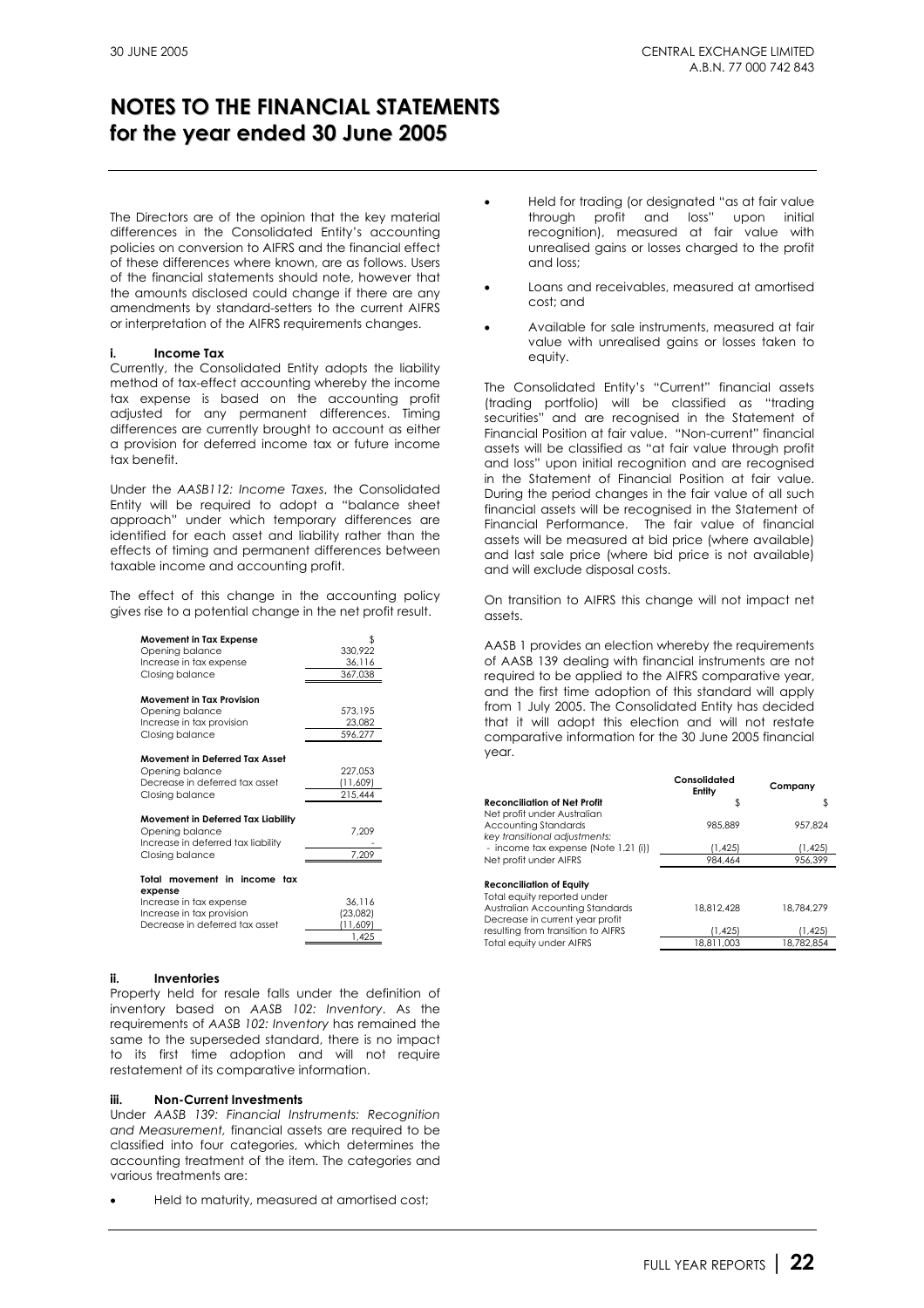#### **2. PROFIT FROM ORDINARY ACTIVITIES**

The operating profit from ordinary activities before income tax includes the following items of revenue and expense:

| ---------                                   | <b>Consolidated Entity</b> |                          | Company                  |             |
|---------------------------------------------|----------------------------|--------------------------|--------------------------|-------------|
|                                             | 2005                       | 2004                     | 2005                     | 2004        |
| (a) Income                                  | \$                         | \$                       | \$                       | \$          |
| <b>Trading portfolio</b>                    |                            |                          |                          |             |
| Sales proceeds from sales of securities     | 12,152,191                 |                          | 12,152,191               |             |
| Cost of securities sold                     | (10,033,175)               |                          | (10,033,175)             |             |
| Unrealised losses on securities             | (726, 509)                 | $\overline{\phantom{0}}$ | (726, 509)               |             |
| Dividend received from securities           | 98,766                     |                          | 98,766                   |             |
|                                             | 1,491,273                  |                          | 1,491,273                |             |
| <b>Options portfolio</b>                    |                            |                          |                          |             |
| Sales proceeds from sales of options        | 240,140                    |                          | 240,140                  |             |
| Cost of options sold                        | (87, 155)                  |                          | (87, 155)                |             |
| Cost of lapsed options                      | (41, 020)                  |                          | (41,020)                 |             |
|                                             | 111,965                    |                          | 111,965                  |             |
| <b>Associate entities</b>                   |                            |                          |                          |             |
| Share of Associate entities profit (SCB)    | 167,225                    |                          | 167,225                  |             |
| Dividend received from Associate (SCB)      | 81,407                     | $\qquad \qquad -$        | 81,407                   |             |
|                                             | 248,632                    |                          | 248,632                  |             |
| <b>Other Income</b>                         |                            |                          |                          |             |
| Dividends received                          |                            | 2,234                    |                          | 2,234       |
| Sales proceeds from investments             |                            | 359,748                  |                          | 359,748     |
| Cost of investments sold                    |                            | (5,730,214)              |                          | (5,730,214) |
| Unrealised gains on investments             |                            | 40,120                   |                          | 40,120      |
| Interest received - other                   | 512,069                    | 477,763                  | 512,069                  | 477,763     |
| Settlement deed payment                     |                            | 19,051,014               | $\overline{\phantom{a}}$ | 19,051,014  |
| Other income                                |                            | 659                      |                          |             |
|                                             | 512,069                    | 14,201,324               | 512,069                  | 14,200,665  |
|                                             |                            |                          |                          |             |
| Total revenue                               | 2,363,939                  | 14,201,324               | 2,363,939                | 14,200,665  |
|                                             |                            |                          |                          |             |
| (b) Expenses                                |                            |                          |                          |             |
| Cost of services                            |                            | 13,013                   |                          | 10,085      |
| Occupancy expenses                          | 18,826                     | 26,428                   | 18,826                   | 26,428      |
| Finance expenses                            | 4,652                      | 1,316                    | 4,470                    | 990         |
| Borrowing cost                              | 1,791                      | 148                      | 1,791                    | 148         |
| Corporate expenses                          | 56,544                     | 30,645                   | 56,544                   | 30,645      |
| Administration expenses                     |                            |                          |                          |             |
| - Communications                            | 22,627                     | 15,033                   | 22,627                   | 15,033      |
| - Consultants                               | 60,759                     | 95,039                   | 60,759                   | 95,039      |
| - employee entitlements<br>- Personnel      | 7,274                      | 10,806                   | 7,274                    | 10,806      |
| - other                                     | 253,906                    | 38,101                   | 253,906                  | 38,101      |
| - Professional fees<br>- in relation to SCB | 266,642                    |                          | 266,642                  |             |
| - other                                     | 9,946                      | 28,679                   | 9,946                    | 28,679      |
| - Costs in relation to investments (in SCB) | 150,149                    |                          | 150,149                  |             |
| - Brokerage fees                            | 68,348                     | 2,161                    | 68,348                   | 2,161       |
| - Cost of intangibles                       |                            | 2,322,839                |                          | 2,322,839   |
| - Write back of amortisation of intangibles |                            | (2,322,839)              | $\overline{\phantom{a}}$ | (2,322,839) |
| - Write back of diminution of               |                            |                          |                          |             |
|                                             |                            |                          |                          |             |
| investments                                 |                            | (5,384,934)              |                          | (5,384,934) |
| - Provision of doubtful debts               |                            |                          | 36,928                   | 1,772       |
| - Write off receivables                     |                            | 92                       |                          |             |
| - Write back of provision for non-recovery  |                            |                          |                          |             |
| of loans to subsidiary                      |                            |                          |                          | (444, 817)  |
| - Write off loans to subsidiaries           |                            |                          |                          | 448,194     |
| - Exploration expenses                      | 37,988                     | 1,301                    | 18,813                   | 1,301       |
| - Depreciation expenses                     | 5,619                      | 6,959                    | 5,619                    | 6,959       |
| - Write down investment in subsidiary       |                            |                          |                          | 100         |
| - Other expenses                            | 82,057                     | 36,837                   | 82,058                   | 34,862      |
|                                             |                            |                          |                          |             |
|                                             | 1,047,128                  | (5,078,376)              | 1,064,700                | (5,078,448) |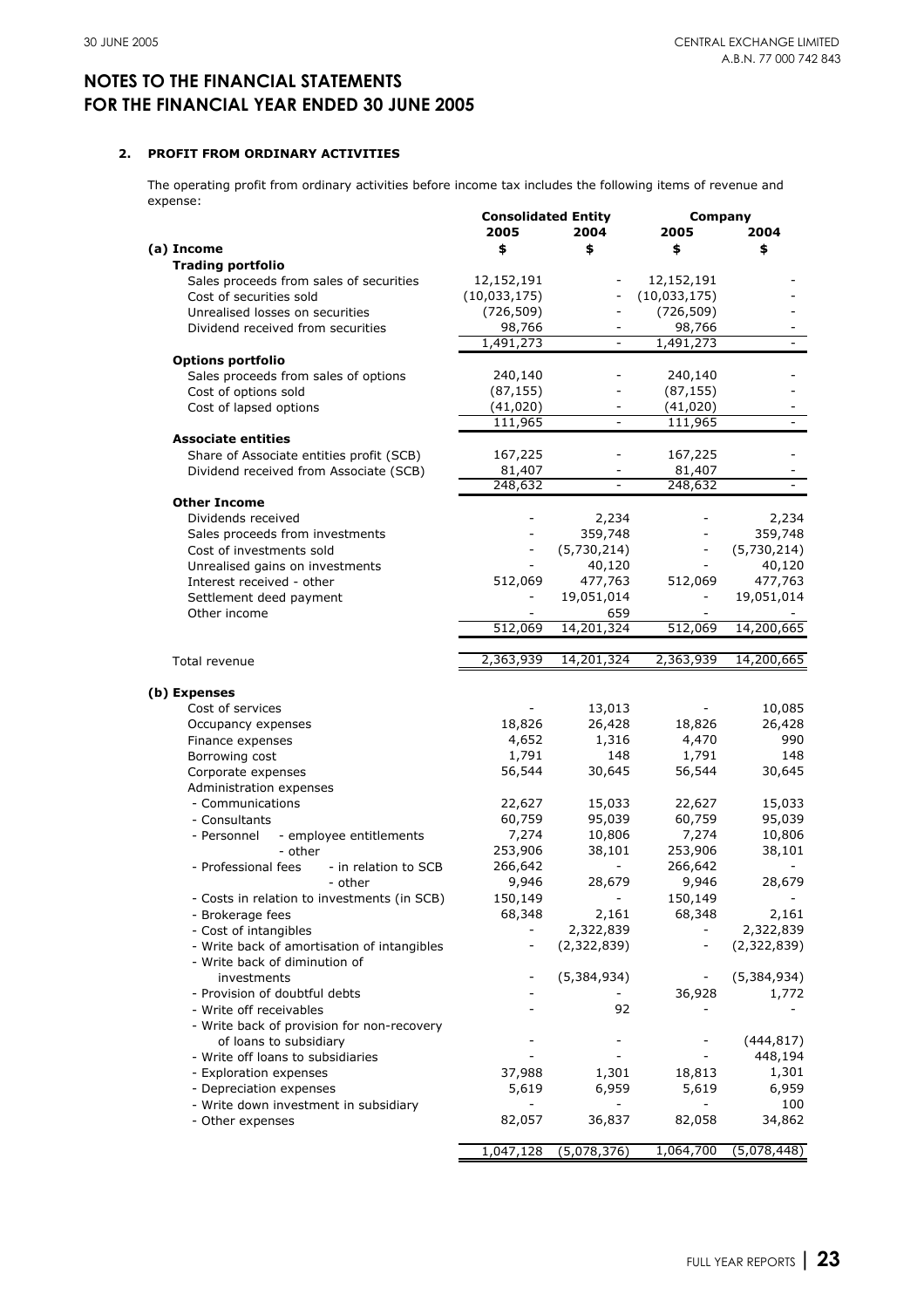### **3. INCOME TAX EXPENSE**

| LUME TAA EAFENJE<br>(a) The prima facie income tax on operating profit<br>is reconciled to the income tax provided in the | <b>Consolidated Entity</b><br>2005<br>\$ | 2004<br>\$    | Company<br>2005<br>\$    | 2004<br>\$    |
|---------------------------------------------------------------------------------------------------------------------------|------------------------------------------|---------------|--------------------------|---------------|
| accounts as follows:                                                                                                      |                                          |               |                          |               |
| Profit/ (Loss) from ordinary activities                                                                                   | 1,316,811                                | 19,279,700    | 1,299,239                | 19,279,113    |
| Income tax expense calculated at 30%<br>(2004:30%) of operating losses.                                                   | 395,044                                  | 5,783,910     | 389,772                  | 5,783,734     |
| <b>Permanent differences</b>                                                                                              |                                          |               |                          |               |
| Other non-deductible items                                                                                                | 26,850                                   | 1,606         | 26,850                   | 1,606         |
| Other deductible items                                                                                                    |                                          | (1, 501)      |                          | (1, 501)      |
| Share of Associates' profits                                                                                              | (50, 168)                                |               | (50, 168)                |               |
| <b>Timing differences</b>                                                                                                 |                                          |               |                          |               |
| Other non-deductible items                                                                                                | 892                                      | 14,508        | 892                      | 14,508        |
| Provision for doubtful debts                                                                                              |                                          |               | 11,078                   | 532           |
| Other deductible items                                                                                                    |                                          | (10,007)      | $\overline{\phantom{a}}$ | (10,007)      |
| <b>Exploration expenditure</b>                                                                                            | (4,687)                                  | (7, 209)      | $\overline{a}$           | (7, 209)      |
| Diminution of investments (revaluation)                                                                                   | 217,953                                  | (1,627,516)   | 217,953                  | (1,627,516)   |
| Prior year revenue losses brought to account                                                                              |                                          | (2, 296, 594) |                          | (2, 296, 594) |
| Prior year capital losses brought to account<br>Prior year revenue losses of controlled entitie                           |                                          | (941)         |                          | (941)         |
| brought to account on tax consolidation<br>Capital losses of controlled entities                                          |                                          | (161,000)     |                          | (161,000)     |
| brought to account on tax consolidation                                                                                   |                                          | (241)         |                          | (241)         |
| Capital loss on termination of licence                                                                                    |                                          | (690,000)     |                          | (690,000)     |
| Capital loss on share investments<br>Tax effect of timing differences not                                                 |                                          | (829)         |                          | (829)         |
| brought to account                                                                                                        |                                          |               |                          |               |
| Tax losses not brought to account                                                                                         |                                          |               |                          |               |
| Income tax expense attributable to<br>operating profit                                                                    | 585,884                                  | 1,004,186     | 596,377                  | 1,004,542     |
| Provision for deferred income tax                                                                                         | (229, 923)                               | 12,036        | (229, 923)               | 12,036        |
| Overprovision of income tax payable                                                                                       | (1,957)                                  | (12,786)      | (1,957)                  | (13, 142)     |
| Rebateable franking credits                                                                                               | (23,082)                                 |               | (23,082)                 |               |
| Net income tax                                                                                                            | 330,922                                  | 1,003,436     | 341,415                  | 1,003,436     |
|                                                                                                                           |                                          |               |                          |               |
| Aggregate income tax expense comprises:                                                                                   |                                          |               |                          |               |
| Current income tax provision                                                                                              | 562,702                                  | 991,400       | 573,195                  | 991,400       |
| Deferred income tax provision                                                                                             | (12,036)                                 | 12,036        | (12,036)                 | 12,036        |
| Future income tax benefit                                                                                                 | (227, 053)                               |               | (227, 053)               |               |
| Underprovision in previous years                                                                                          | 7,309                                    |               | 7,309                    |               |
|                                                                                                                           | 330,922                                  | 1,003,436     | 341,415                  | 1,003,436     |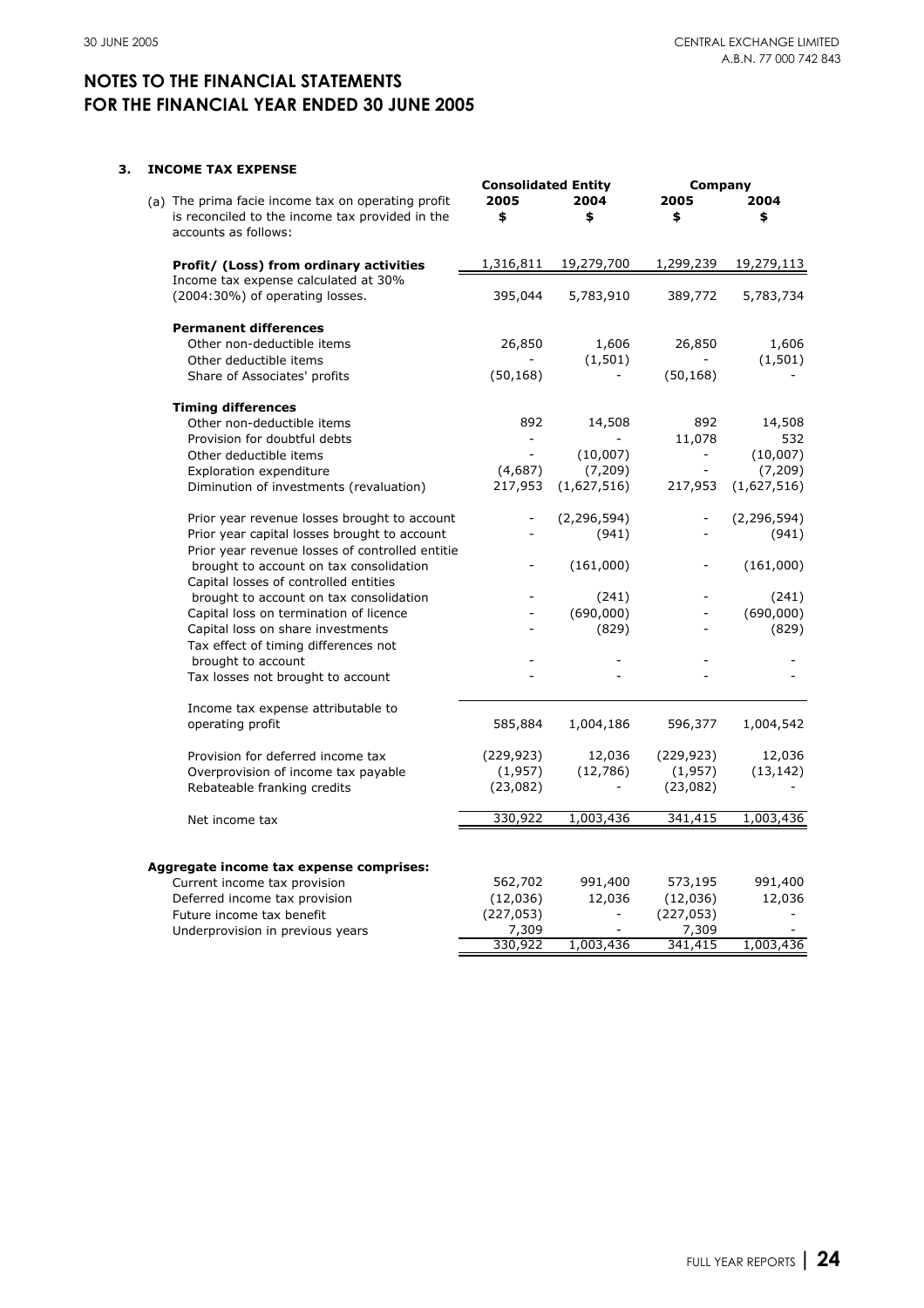#### **4. DIRECTORS' AND EXECUTIVES' DISCLOSURES**

#### **(a) Names and positions held of parent entity directors in office at any time during the financial**

| year are:         |                                                 |
|-------------------|-------------------------------------------------|
| William M Johnson | Executive Chairman                              |
| Victor P H Ho     | <b>Executive Director and Company Secretary</b> |
| Yagoob Khan       | Non-Executive Director                          |

#### **(b) Specified Directors' Remuneration**

| 2005                       | Primary<br><b>Salaries &amp; Fees</b> | Primary<br>Superannuation | Primary<br><b>Other Benefits</b> | <b>Total</b> |
|----------------------------|---------------------------------------|---------------------------|----------------------------------|--------------|
| <b>Specified Directors</b> | \$                                    | \$                        | \$                               | \$           |
| William M Johnson          | 138,461                               | 12,462                    |                                  | 150,923      |
| Victor P H Ho              | 57,692                                | 5,192                     |                                  | 62,884       |
| Yagoob Khan                | 25,398                                |                           |                                  | 25,398       |
| 2004                       |                                       |                           |                                  |              |
| <b>Specified Directors</b> |                                       |                           |                                  |              |
| William M Johnson          | 52,885                                | 4,759                     |                                  | 57,644       |
| Victor P H Ho              |                                       |                           |                                  |              |
| Yagoob Khan                |                                       |                           |                                  |              |

#### **(c) Specified Executives' Remuneration**

The parent entity does not have any specified executives (other than executive directors).

#### **(d) Number of fully paid shares held by Parent Entity Directors**

|                            | <b>Balance at 1</b>      | <b>Net Change</b>        | <b>Balance at 30</b>     |
|----------------------------|--------------------------|--------------------------|--------------------------|
| <b>Specified Directors</b> | <b>July 2004</b>         | Other                    | <b>June 2005</b>         |
| William M Johnson          | $\overline{\phantom{a}}$ | $\overline{\phantom{0}}$ | $\overline{\phantom{0}}$ |
| Yagoob Khan                | 8,407,334                | (15.555)                 | 8,391,779                |
| Victor P H Ho              | $\overline{\phantom{a}}$ | -                        | $\overline{\phantom{0}}$ |

The above disclosures of equity holdings are in accordance with Accounting Standard AASB 1046 (Director and Executive Disclosure by Disclosing Entities) which includes disclosure of direct and indirect holdings of spouses, relatives, spouses of relatives and entities under the control or significant influence of each of the same.

#### **(e) Remuneration Practices**

The Company's policy for determining the nature and amount of emoluments to directors of the Company is as follows: The Board determines the remuneration structure of all Directors and Executive Officers having regard to the Consolidated Entity's nature, scale and scope of operations and other relevant factors, including the frequency of Board meetings, length of service, particular experience and qualifications.

| 5. AUDITORS' REMUNERATION                                                  | <b>Consolidated Entity</b> |        | Company |        |
|----------------------------------------------------------------------------|----------------------------|--------|---------|--------|
|                                                                            | 2005                       | 2004   | 2005    | 2004   |
| Amounts received or due and receivable by:                                 | \$                         |        | S       | \$     |
| (a) Auditor of the Consolidated Entity<br>Auditing of the financial report | 11,833                     | 14,615 | 11,833  | 14,615 |
| (b) Related practice of the Consolidated Entity Auditor<br>Other services  | 6,520                      | 3,250  | 6,520   | 3,250  |
|                                                                            | 18,353                     | 17,865 | 18,353  | 17,865 |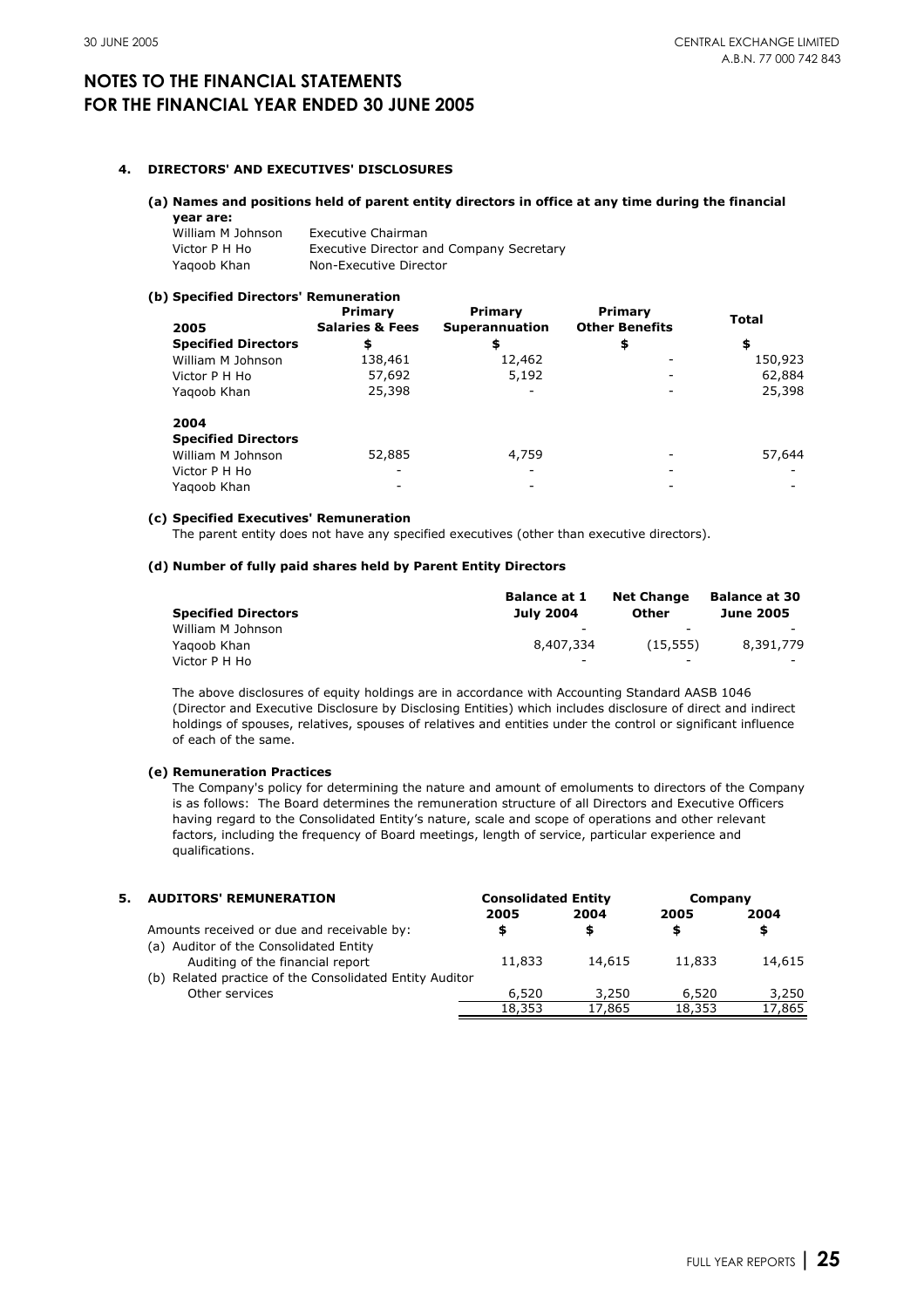|    |                                                                                       | <b>Consolidated Entity</b> |                | Company                   |            |
|----|---------------------------------------------------------------------------------------|----------------------------|----------------|---------------------------|------------|
| 6. | <b>CURRENT RECEIVABLES</b>                                                            | 2005                       | 2004           | 2005                      | 2004       |
|    |                                                                                       | \$                         | \$             | \$                        | \$         |
|    | Receivables on sale of investments                                                    | 241,392                    |                | 241,392                   |            |
|    | Amounts receivable from Director related entities                                     | 75,355                     |                | 75,355                    |            |
|    | Other receivables                                                                     | 17,877                     |                | 17,877                    |            |
|    | <b>GST</b> receivable                                                                 | 7,370                      | 5,675          | 5,660                     | 5,591      |
|    |                                                                                       | 341,994                    | 5,675          | 340,284                   | 5,591      |
| 7. | <b>INVESTMENTS IN TRADING PORTFOLIO</b>                                               |                            |                |                           |            |
|    | Investments in trading portfolio comprise:                                            |                            |                |                           |            |
|    | Listed securities                                                                     | 8,803,761                  | 1,927,806      | 8,803,761                 | 1,927,806  |
|    | Unrealised gains / (losses)                                                           | (669, 021)                 |                | (669, 021)                |            |
|    | Revaluation/ (Devaluation) from cost                                                  |                            | 57,489         |                           | 57,489     |
|    |                                                                                       | 8,134,740                  | 1,985,295      | 8,134,740                 | 1,985,295  |
|    | Market value of listed securities                                                     | 8,134,740                  | 1,979,934      | 8,134,740                 | 1,979,934  |
|    |                                                                                       |                            |                |                           |            |
| 8. | <b>OTHER CURRENT ASSETS</b>                                                           |                            |                |                           |            |
|    | Prepayments                                                                           | 843                        |                | 843                       |            |
| 9. | <b>NON-CURRENT RECEIVABLES</b>                                                        |                            |                |                           |            |
|    | Amounts receivable from controlled entities                                           |                            |                | 3,835,983                 | 1,772      |
|    | Less provision for non-recovery                                                       |                            |                | (38,700)                  | (1, 772)   |
|    |                                                                                       |                            |                | 3,797,283                 |            |
|    | Bonds and guarantees                                                                  | 32,823                     | 14,106         | 32,823                    | 14,106     |
|    |                                                                                       | 32,823                     | 14,106         | 3,830,106                 | 14,106     |
|    | <b>10. NON-CURRENT INVESTMENTS</b>                                                    |                            |                |                           |            |
|    |                                                                                       |                            |                | 225,100                   | 225,100    |
|    | Shares in controlled entities at cost<br>Less: Provision for diminution               |                            |                | (225, 100)                | (225, 100) |
|    |                                                                                       | $\overline{a}$             | $\overline{a}$ |                           |            |
|    |                                                                                       |                            |                |                           |            |
|    | <b>Investment in Controlled Entities:</b>                                             |                            |                | <b>Ownership interest</b> |            |
|    |                                                                                       |                            |                | 2005                      | 2004       |
|    | <b>Hume Mining NL (ACN 064 994 945)</b><br>Incorporated in Australia on 29 March 1994 |                            |                | 100%                      | 100%       |
|    | This company is currently engaged in resource related activities.                     |                            |                |                           |            |
|    | Silver Sands Developments Pty Limited (ACN 094 097 122)                               |                            |                |                           |            |
|    | (formerly Central Exchange Operations Pty Ltd)                                        |                            |                |                           |            |
|    | Incorporated in Australia on 10 August 2000                                           |                            |                | 100%                      | 100%       |

This company is currently engaged in property development activities and holds the Inventory.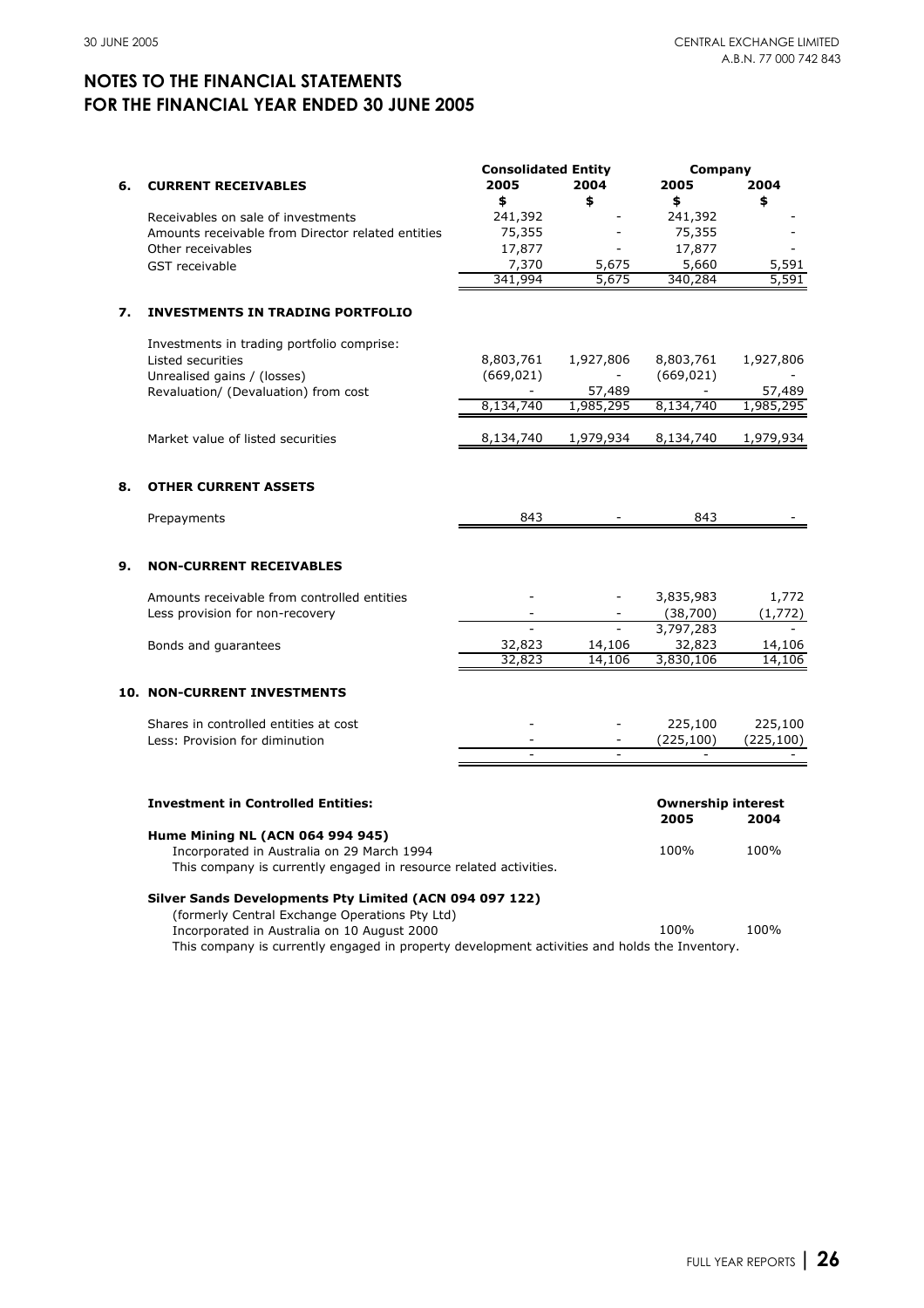#### **11. INVESTMENTS ACCOUNTED FOR USING THE EQUITY METHOD**

| <b>Name of Associate</b>                                                     | <b>Principal Activity</b> | <b>Ownership Interest</b> |      | <b>Carrying Amount</b><br>2005 |
|------------------------------------------------------------------------------|---------------------------|---------------------------|------|--------------------------------|
|                                                                              |                           | 2005                      | 2004 | \$                             |
| Scarborough Equities Limited<br>(formerly Rivkin Financial Services Limited) | Investments               | 25.49%                    | n/a  | 4,285,489                      |
| Bentley International Limited                                                | Investments               | 19.03%                    | n/a  | 2,799,771<br>7,085,260         |
| <b>Movement in Investments in Associates</b>                                 |                           |                           |      |                                |
| Shares in listed Associate entities - at cost                                |                           |                           |      | 6,918,035                      |
| Share of losses from ordinary activities before income tax expense           |                           |                           |      | 80,411                         |
| Share of income tax expense related to ordinary activities                   |                           |                           |      | 86,814                         |
| Equity accounted amount of investment at the end of the financial year       |                           |                           |      | 7,085,260                      |
| Market value of listed Associate entities                                    |                           |                           |      | 4,844,808                      |
| Net tangible asset backing (post tax) value of listed Associate entities     |                           |                           |      | 7.419.711                      |

On 4 May 2005, Scarborough Equities Limited ("SCB") bought back and cancelled 24,999,314 shares, resulting in the Company's shareholding in SCB increasing to 20.36%. On 30 June 2005, the Company settled on the acquisition of 3,865,870 SCB shares, increasing the Company's shareholding to 25.49%. The Company has accounted for its investment in SCB on an equity accounting basis as an Associate entity from 4 May 2005.

On 30 June 2005, the Company settled on the acquisition of 2,100,000 shares in Bentley International Limited ("BEL"), increasing the Company's shareholding in BEL to 19.03%. On 1 July 2005, the Company settled on the acquisition of a further 2,300,000 shares in BEL (refer Note 30), increasing its shareholding in BEL to 24.9%. The Company has accounted for its investment in BEL on an equity accounting basis as an Associate entity from 30 June 2005.

| <b>Summarised Financial Position of Associates</b> | 2005       |
|----------------------------------------------------|------------|
| <b>Current assets:</b>                             |            |
| Cash                                               | 1,664,228  |
| Receivables                                        | 646,949    |
| Investments                                        | 18,331,397 |
| Other                                              | 6,979      |
| Non-current assets:                                |            |
| Property, plant and equipment                      | 11,774     |
| Investments                                        | 13,444,034 |
| Deferred tax asset                                 | 7,230      |
| <b>Current liabilities:</b>                        |            |
| Payables                                           | (271,005)  |
| Provisions                                         | (225,427)  |
| <b>Net assets</b>                                  | 33,616,159 |
| Share of net assets at 30 June 2005                | 7,435,385  |
| Net profit after tax                               | 2,483,662  |

#### **Expenditure Commitments**

#### **Bentley International Limited**

- (i) On 18 May 2004, BEL entered into an investment management agreement with Constellation Capital Management Limited for an initial term of 2 years, with following management fees (exclusive of goods and services tax) payable to Constellation:
	- (a) A base fee of \$69,000 per annum; and
	- (b) A variable fee of:
		- 0.5% per annum of portfolio value up to \$15m; and
		- 0.4% per annum of portfolio value in excess of \$15m.

No performance related fees are payable to Constellation. Management fees accrues daily and are paid quarterly.

(ii) On 20 August 2004, BEL entered into a custody agreement with National Australia Bank Limited for NAB to provide custodian services for an initial term of 2 years. Various fees are payable by BEL for the provision of custodial and reporting services by NAB. The minimum fees payable are \$26,400 (exclusive of GST) per annum.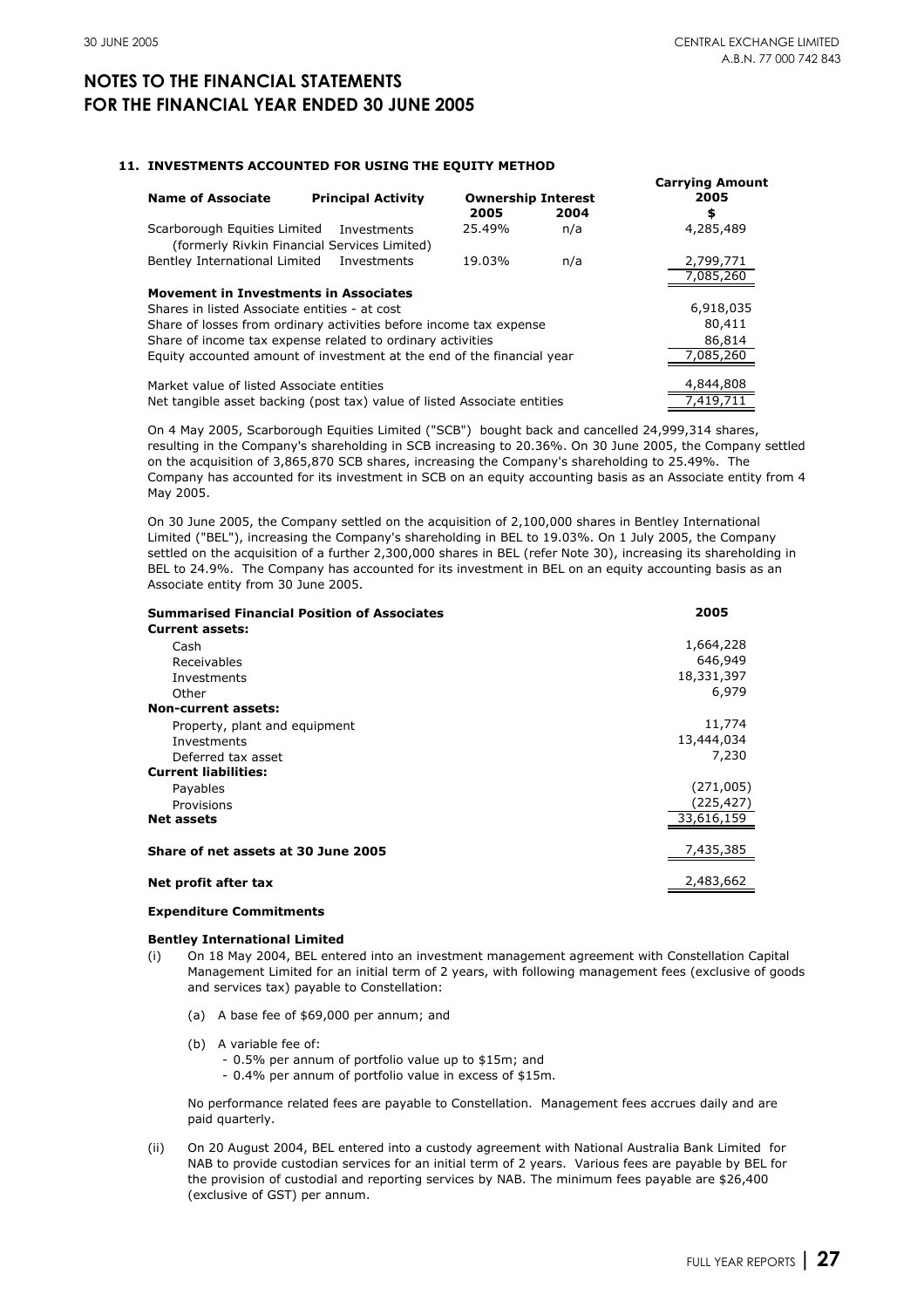### **11. INVESTMENTS ACCOUNTED FOR USING THE EQUITY METHOD (continued)**

#### **Expenditure Commitments**

#### **Scarborough Equities Limited**

On 9 December 2004, FSP Equities Management Limited ("FSP") was appointed to manage SCB's investment funds for an initial two-year term, pursuant to an investment management agreement. FSP holds an Australian Financial Services Licence to manage its FSP Equities Leaders' Fund ("FSP Fund"). The management fees normally payable by participants in the FSP Fund are a 1% per annum base management fee and a performance fee of 20% of the performance of the fund in excess of the S&P/ASX 200 Accumulation Index benchmark. The board of SCB has advised that they have negotiated a variable fee structure that represents a favourable rebate to the normal fees charged by the FSP Fund, whilst still providing a material incentive to the Investment Manager for investment out performance of the benchmark.

#### **Contingent Liabilities**

#### **Scarborough Equities Limited**

SCB has provided indemnity to IWL Ltd ("IWL") and IWL Broking Solutions Ltd ("IWLB") with respect to the acquisition by IWLB of SCB's shareholding in Avcol Stockbroking Pty Ltd ("Avcol") on 29 April 2005. This indemnity covers contingent claims in relation to the operations of Avcol. The directors of SCB have stated that they believe that these contingent claims are not material (not exceeding \$100,000 in aggregate) in terms of its potential negative effect on its net asset position.

|                                                    | <b>Consolidated Entity</b> |                          | Company                  |      |
|----------------------------------------------------|----------------------------|--------------------------|--------------------------|------|
|                                                    | 2005                       | 2004                     | 2005                     | 2004 |
| <b>12. INVENTORY</b>                               |                            |                          |                          |      |
| Property held for development and resale - at cost | 3,796,552                  | $\overline{\phantom{0}}$ | $\overline{\phantom{0}}$ |      |
|                                                    |                            |                          |                          |      |
|                                                    |                            |                          |                          |      |

| 13. PLANT AND EQUIPMENT<br><b>Consolidated Entity</b> | Plant &<br>Equipment       | Leasehold<br>Improve-<br>ments | <b>Total</b> |
|-------------------------------------------------------|----------------------------|--------------------------------|--------------|
| <b>Gross Carrying Amount</b>                          | \$                         | \$                             | \$           |
| Balance at 30 June 2004                               | 183,139                    | 21,788                         | 204,927      |
| Additions                                             | 557                        |                                | 557          |
| Balance at 30 June 2005                               | 183,696                    | 21,788                         | 205,484      |
| <b>Accumulated Depreciation</b>                       |                            |                                |              |
| Balance at 30 June 2004                               | (162, 359)                 | (10, 969)                      | (173, 328)   |
| Depreciation expense                                  | (3,997)                    | (1,623)                        | (5,620)      |
| Balance at 30 June 2005                               | (166, 356)                 | (12, 592)                      | (178, 948)   |
| <b>Net Book Value</b>                                 |                            |                                |              |
| As at 30 June 2004                                    | 20,780                     | 10,819                         | 31,599       |
| As at 30 June 2005                                    | 17,340                     | 9,196                          | 26,536       |
| Company                                               | Plant &<br>Equipment       | Leasehold<br>Improve-<br>ments | <b>Total</b> |
| <b>Gross Carrying Amount</b>                          |                            |                                |              |
| Balance at 30 June 2004                               | 55,808                     | 21,788                         | 77,596       |
| Additions                                             | 557                        |                                | 557          |
| Balance at 30 June 2005                               | 56,365                     | 21,788                         | 78,153       |
| <b>Accumulated Depreciation</b>                       |                            |                                |              |
| Balance at 30 June 2004                               | (35,028)                   | (10, 969)                      | (45, 997)    |
| Depreciation expense                                  | (3,997)                    | (1,623)                        | (5,620)      |
| Balance at 30 June 2005                               | (39, 025)                  | (12, 592)                      | (51, 617)    |
| <b>Net Book Value</b>                                 |                            |                                |              |
| As at 30 June 2004                                    | 20,780                     | 10,819                         | 31,599       |
| As at 30 June 2005                                    | 17,340                     | 9,196                          | 26,536       |
| <b>14. TAX ASSETS</b>                                 | <b>Consolidated Entity</b> | Company                        |              |
|                                                       | 2005<br>2004               | 2005                           | 2004         |

 - timing differences Future income tax benefit is made up of the following estimated tax benefits:

| <b>Consolidated Entity</b> |      | Company |      |  |
|----------------------------|------|---------|------|--|
| 2005                       | 2004 | 2005    | 2004 |  |
|                            |      |         |      |  |
| 227,053                    |      | 227,053 |      |  |
| 227,053                    |      | 227,053 |      |  |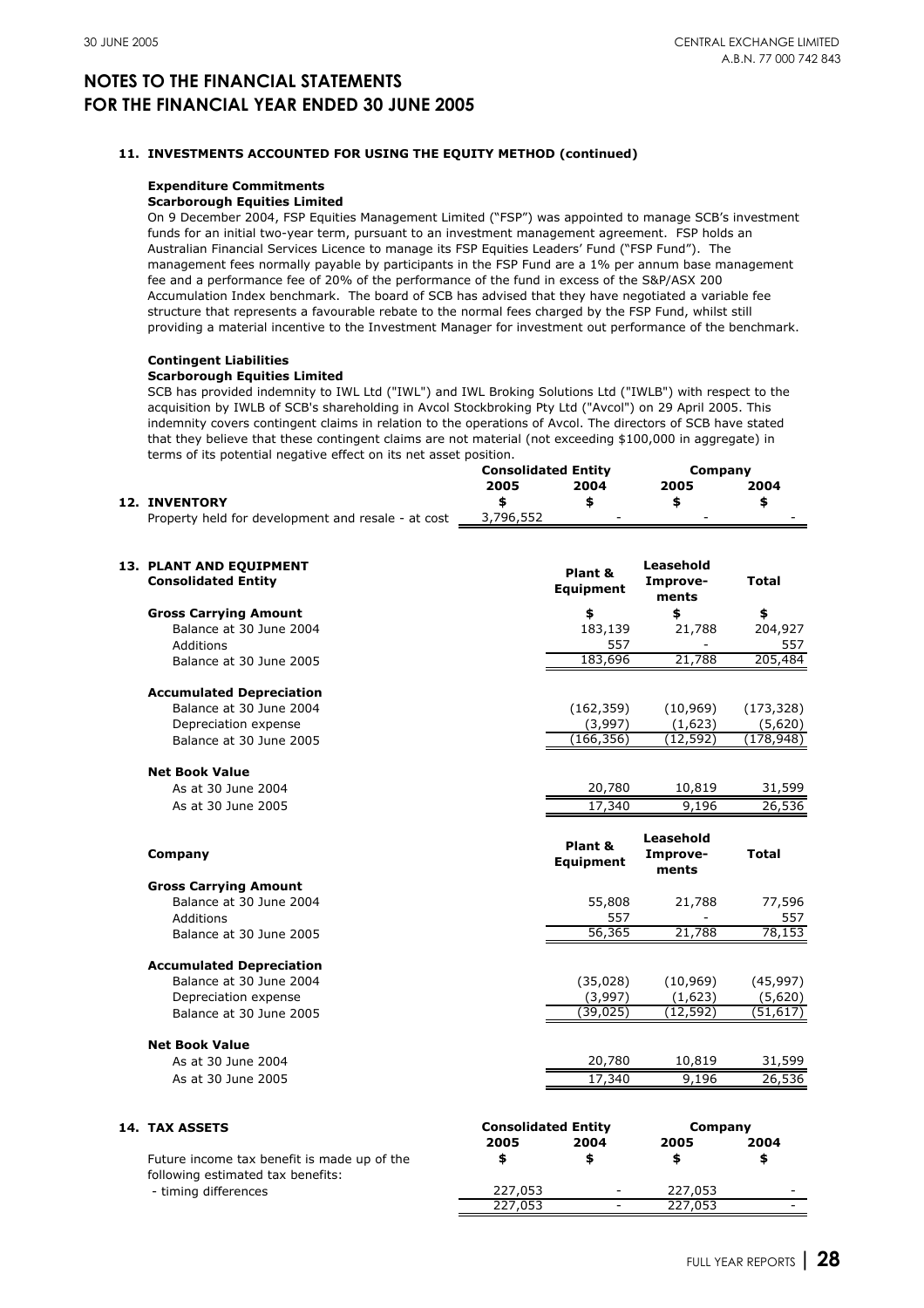| <b>15. OTHER NON-CURRENT ASSETS</b>                                                            | <b>Consolidated Entity</b>         |                     | Company               |                     |
|------------------------------------------------------------------------------------------------|------------------------------------|---------------------|-----------------------|---------------------|
|                                                                                                | 2005                               | 2004                | 2005                  | 2004                |
| <b>Deferred Exploration Expenditure</b>                                                        | \$                                 | \$                  | \$                    | \$                  |
| Balance at beginning of the year                                                               | 24,031                             |                     | 24,031                |                     |
| Direct expenditure                                                                             | 10,404                             | 24,031              | 3,074                 | 24,031              |
| Direct expenditure written off<br>Transfer asset to subsidiary                                 | (18, 813)                          | $\overline{a}$      | (18, 813)<br>(8, 292) |                     |
| Balance at end of the year                                                                     | 15,622                             | 24,031              |                       | 24,031              |
| <b>16. CURRENT PAYABLES</b>                                                                    |                                    |                     |                       |                     |
| Trade creditors                                                                                | 16,836                             | 5,256               | 16,836                | 5,256               |
| Pending settlements on share                                                                   |                                    |                     |                       |                     |
| investment purchases                                                                           | 205,894                            | 152,933             | 205,894               | 152,933             |
| Other creditors and accruals                                                                   | 80,744                             | 50,975              | 80,744                | 50,975              |
| Dividend payable                                                                               | 25,277<br>328,751                  | 861,000<br>209,164  | 25,277<br>328,751     | 861,000<br>209,164  |
| <b>17. CURRENT PROVISIONS</b>                                                                  |                                    |                     |                       |                     |
|                                                                                                |                                    |                     |                       |                     |
| Dividend payable                                                                               |                                    | 861,000             |                       | 861,000             |
| <b>18. CURRENT TAX LIABILITIES</b>                                                             |                                    |                     |                       |                     |
| Provision for income tax payable                                                               | 562,702                            | 991,400             | 573,195               | 991,400             |
| Deferred tax liabilities                                                                       | 7,209<br>569,911                   | 12,036<br>1,003,436 | 7,209<br>580,404      | 12,036<br>1,003,436 |
| <b>19. NON-CURRENT PROVISIONS</b>                                                              |                                    |                     |                       |                     |
| Provision for annual leave                                                                     | 19,425                             | 12,151              | 19,425                | 12,151              |
| Number of employees (including Executive<br>Directors and Officers but excluding Non-Executive |                                    |                     |                       |                     |
| Directors) at balance date                                                                     | 2                                  | 2                   | 2                     | 2                   |
| <b>20. CONTRIBUTED EQUITY</b>                                                                  | <b>Consolidated Entity</b><br>2005 | 2004                | Company<br>2005       | 2004                |
|                                                                                                | \$                                 | \$                  | \$                    | \$                  |
| 16,812,156 (2004: 17,219,996)                                                                  |                                    |                     |                       |                     |
| fully paid ordinary shares                                                                     | 28,717,469                         | 28,973,124          | 28,717,469            | 28,973,124          |
| a) Movement in Ordinary Share Capital                                                          |                                    |                     |                       |                     |
| Balance at beginning of financial period                                                       | 28,973,124                         | 28,780,607          | 28,973,124            | 28,780,607          |
| Issue of shares                                                                                | 490,899                            | 199,327             | 490,899               | 199,327             |
| Share issue costs                                                                              |                                    | (6, 810)            |                       | (6, 810)            |
| Share buy back                                                                                 | (746, 554)                         |                     | (746, 554)            |                     |
| Balance at end of financial period                                                             | 28,717,469                         | 28,973,124          | 28,717,469            | 28,973,124          |

|                                | <b>Consolidated Entity</b> |           | Company                  |           |
|--------------------------------|----------------------------|-----------|--------------------------|-----------|
| <b>21. RESERVES</b>            | 2005                       | 2004      | 2005                     | 2004      |
|                                |                            |           |                          |           |
| Option Application Reserve (i) | $\overline{\phantom{0}}$   | 124,000   | $\overline{\phantom{a}}$ | 124,000   |
| Asset Realisation Reserve (ii) |                            | 2,000,000 | $\overline{\phantom{a}}$ | 2,000,000 |
|                                |                            | 2,124,000 | $\overline{\phantom{a}}$ | 2,124,000 |

(i) The Option Application Reserve has been transferred to Accumulated Losses. The Option Application Reserve comprised consideration received on the issue of options in prior years which have lapsed.

(ii) The Asset Realisation Reserve has been transferred to Accumulated Losses. The Asset Realisation Reserve pertains to tenements which have been realised in prior years.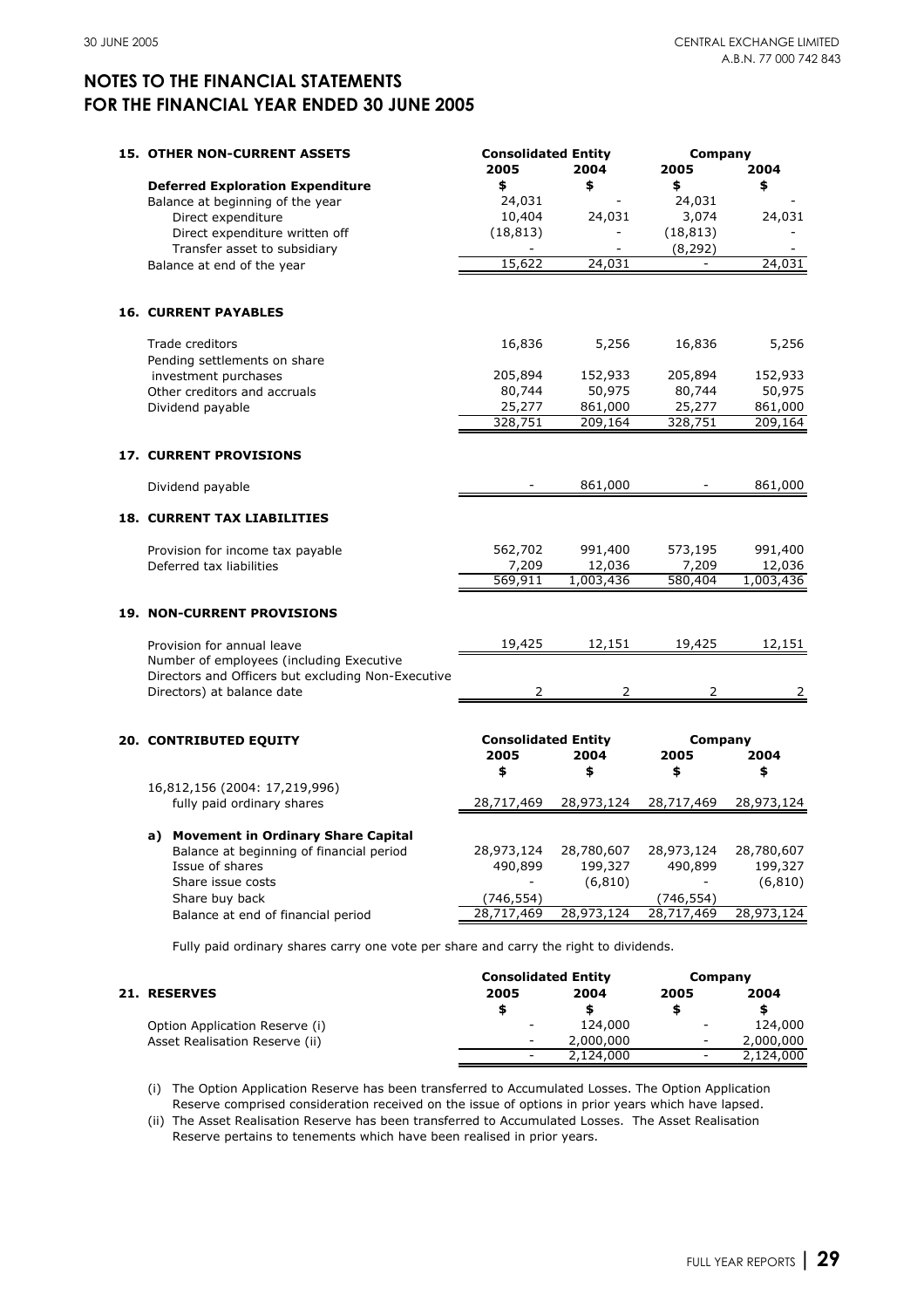|                                                                                | <b>Consolidated Entity</b> |                        | Company     |                               |
|--------------------------------------------------------------------------------|----------------------------|------------------------|-------------|-------------------------------|
| <b>22. ACCUMULATED LOSSES</b>                                                  | 2005                       | 2004                   | 2005        | 2004                          |
|                                                                                | \$                         | \$                     | \$          | \$                            |
| Balance at beginning of the year                                               | 13,014,930                 | 30,430,194             | 13,015,014  | 30,429,691                    |
| Transfer from Option Application Reserve                                       | (124,000)                  |                        | (124,000)   |                               |
| Transfer from Asset Realisation Reserve                                        | (2,000,000)                | -                      | (2,000,000) |                               |
| Net profit                                                                     |                            | (985,889) (18,276,264) |             | $(957, 824)$ $(18, 275, 677)$ |
| Provision for dividends                                                        |                            | 861,000                |             | 861,000                       |
| Balance at end of financial year                                               | 9,905,041                  | 13,014,930             | 9,933,190   | 13,015,014                    |
|                                                                                |                            |                        |             |                               |
|                                                                                | <b>Consolidated Entity</b> |                        |             | Company                       |
| <b>23. EARNINGS PER SHARE</b>                                                  | 2005                       | 2004                   | 2005        | 2004                          |
| Basic earnings per share (cents)                                               | 5.79                       | 206.52                 | 5.62        | 206.51                        |
| Net profit for the year                                                        | 985,889                    | 18,276,264             | 957,824     | 18,275,677                    |
| Weighted average number of ordinary<br>shares outstanding during the year used |                            | 8,849,761              | 17,030,960  | 8,849,761                     |

There are no dilutive potential ordinary shares therefore dilutive earnings per share has not been disclosed.

#### **24. RELATED PARTY DISCLOSURES**

The names of each person holding or having held the position of Director of the Company during the financial period are Messrs William Johnson (Chairman), Victor Ho (Executive Director and Company Secretary) and Yaqoob Khan (Non-Executive Director).

#### **Receivables**

#### **(i) Transactions with Director Related Entities**

During the financial year, there were transactions between the Company, Queste Communications Limited (a controlling entity of the Company) Fast Scout Limited, Sofcom Limited and Altera Capital Limited (being entities in which some of the Company's Directors are also directors), pursuant to shared office and administration expense arrangements on a cost recovery basis. Interest is not charged on such outstanding amount.

|                                      | <b>Amounts Outstanding</b> |
|--------------------------------------|----------------------------|
| Entity                               |                            |
| <b>Queste Communications Limited</b> | 17,998                     |
| Fast Scout Ltd                       | 18,112                     |
| Altera Capital Ltd                   | 21,165                     |
| Sofcom Ltd                           | 18,080                     |
|                                      | 75,355                     |

#### **(ii) Transactions with Controlled Entities**

During the financial year, the Company incurred operating expenses on behalf of wholly owned subsidiaries of the Company. The following amounts remain outstanding at balance date. Interest is not charged on such outstanding amounts.

|                                       | <b>Amounts Outstanding</b> |
|---------------------------------------|----------------------------|
| Entity                                |                            |
| Hume Mining NL                        | 38,700                     |
| Silver Sands Developments Pty Limited | 3,797,283                  |
|                                       | 3,835,983                  |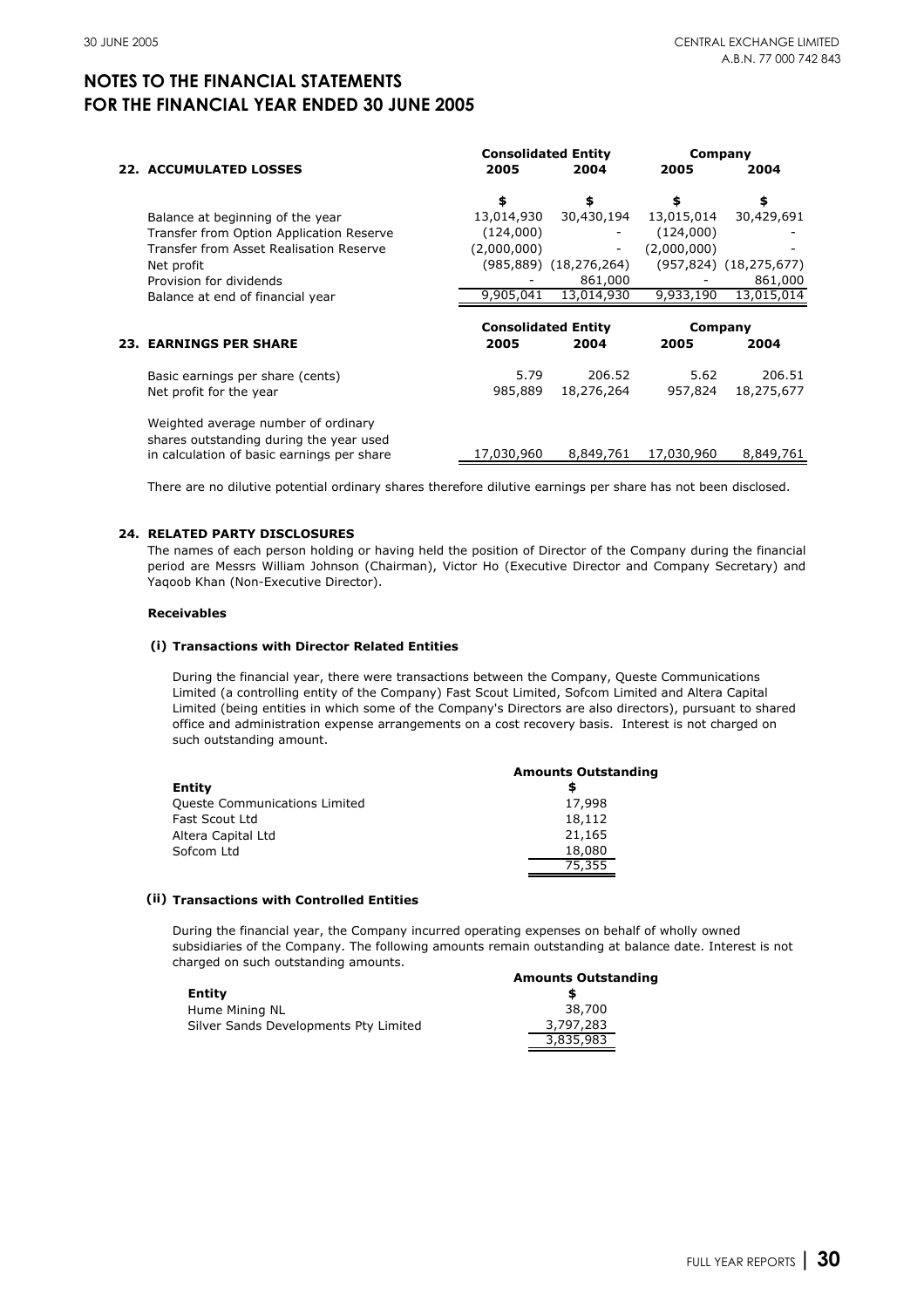- (5,425,054)

## **NOTES TO THE FINANCIAL STATEMENTS FOR THE FINANCIAL YEAR ENDED 30 JUNE 2005**

#### **25. SEGMENT REPORTING**

The Consolidated Entity operates in one geographical segment (Australia) in the investments and resources sectors.

| JULUI J.                                           | <b>External Revenue</b> |            | <b>Operating Results</b>   |             |  |
|----------------------------------------------------|-------------------------|------------|----------------------------|-------------|--|
|                                                    | 2005                    | 2004       | 2005                       | 2004        |  |
|                                                    | \$                      | \$         | \$                         | \$          |  |
| Investments                                        | 1,851,870               | 402,102    | 1,366,731                  | 56,822      |  |
| Resources                                          |                         | 19,051,014 | (39,638)                   | 19,049,713  |  |
|                                                    | 1,851,870               | 19,453,116 | 1,327,093                  | 19,106,535  |  |
| Unallocated                                        | 512,069                 | 478,422    | (10, 282)                  | 173,165     |  |
|                                                    | 2,363,939               | 19,931,538 |                            |             |  |
| Profit from ordinary activities before income tax  |                         |            | 1,316,811                  | 19,279,700  |  |
| Income tax expense relating to ordinary activities |                         |            | (330,922)                  | (1,003,436) |  |
| Profit from ordinary activities after income tax   |                         |            | 985,889                    | 18,276,264  |  |
|                                                    |                         |            |                            |             |  |
|                                                    | <b>Assets</b>           |            | <b>Liabilities</b>         |             |  |
|                                                    |                         |            |                            |             |  |
|                                                    | 2005                    | 2004       | 2005                       | 2004        |  |
|                                                    | \$                      | \$         | \$                         | \$          |  |
| Investments                                        | 19,257,944              | 1,985,295  | (205, 894)                 | (152, 933)  |  |
| Resources                                          | 15,622                  | 24,031     | (2,838)                    |             |  |
|                                                    | 19,273,566              | 2,009,326  | (208, 732)                 | (152, 933)  |  |
| Unallocated                                        | 456,949                 | 18,158,619 | (709,355)                  | (1,932,818) |  |
|                                                    | 19,730,515              | 20,167,945 | (918,087)                  | (2,085,751) |  |
|                                                    | <b>Resources</b>        |            |                            |             |  |
|                                                    | 2005                    | 2004       | <b>Investments</b><br>2005 | 2004        |  |
| Other Segment Information                          | \$                      | \$         | \$                         | \$          |  |

-

-

Other non-cash expenses (Revaluation)/ diminution of investments

### **26. STATEMENT TO CASH FLOWS**

| (a) | Reconciliation of Loss from Ordinary Activities after Tax to Net Cash Flows from Operations |             |                            |             |             |  |
|-----|---------------------------------------------------------------------------------------------|-------------|----------------------------|-------------|-------------|--|
|     |                                                                                             |             | <b>Consolidated Entity</b> | Company     |             |  |
|     |                                                                                             | 2005        | 2004                       | 2005        | 2004        |  |
|     | Operating profit/(loss) from                                                                | \$          | \$                         | \$          | \$          |  |
|     | ordinary activities after tax                                                               | 985,889     | 18,276,264                 | 957,824     | 18,275,677  |  |
|     | Depreciation - plant & equipment                                                            | 5,619       | 6,959                      | 5,619       | 6,959       |  |
|     | Write down investment in subsidiary                                                         |             |                            |             | 100         |  |
|     | Provision for doubtful debts                                                                |             |                            |             | 1,772       |  |
|     | Write off receivables                                                                       |             | 92                         |             |             |  |
|     | Revaluation of investments                                                                  | 726,509     | (40, 120)                  | 726,509     | (40, 120)   |  |
|     | Diminution of investments written back                                                      |             | (5,384,934)                |             | (5,384,934) |  |
|     | Gain on sale of investments                                                                 |             | 5,370,466                  |             | 5,370,466   |  |
|     | Cost of intangibles                                                                         |             | 2,322,839                  |             | 2,322,839   |  |
|     | Write back of amortisation of intangibles                                                   |             | (2,322,839)                |             | (2,322,839) |  |
|     | Share of Associate Companies' profits                                                       | (167, 225)  |                            | (167, 225)  |             |  |
|     | Increase in income tax payable                                                              | (433, 525)  | 991,400                    | (423, 032)  | 991,400     |  |
|     | Increase in deferred income tax                                                             | (227, 053)  | 12,036                     | (227, 053)  | 12,036      |  |
|     | (Increase)/decrease in assets:                                                              |             |                            |             |             |  |
|     | <b>Receivables</b>                                                                          | (113, 643)  | (573)                      | (112, 018)  | (2, 257)    |  |
|     | Trading portfolio                                                                           | (6,631,808) |                            | (6,425,914) |             |  |
|     | Options portfolio                                                                           | 5,361       |                            | 5,361       |             |  |
|     | Current assets                                                                              | (843)       | 5,212                      | (843)       | 5,304       |  |
|     | <b>Exploration expenditure</b>                                                              | 8,409       | (24, 031)                  | 24,031      | (24, 031)   |  |
|     | Increase/(decrease) in liabilities:                                                         |             |                            |             |             |  |
|     | Payables                                                                                    | 95,858      | (11, 554)                  | (110, 035)  | (6,601)     |  |
|     | Provisions                                                                                  | 7,274       | 12,151                     | 7,274       | 12,151      |  |
|     | Net cash flows from operating activities                                                    | (5,739,178) | 19,213,368                 | (5,739,502) | 19,217,922  |  |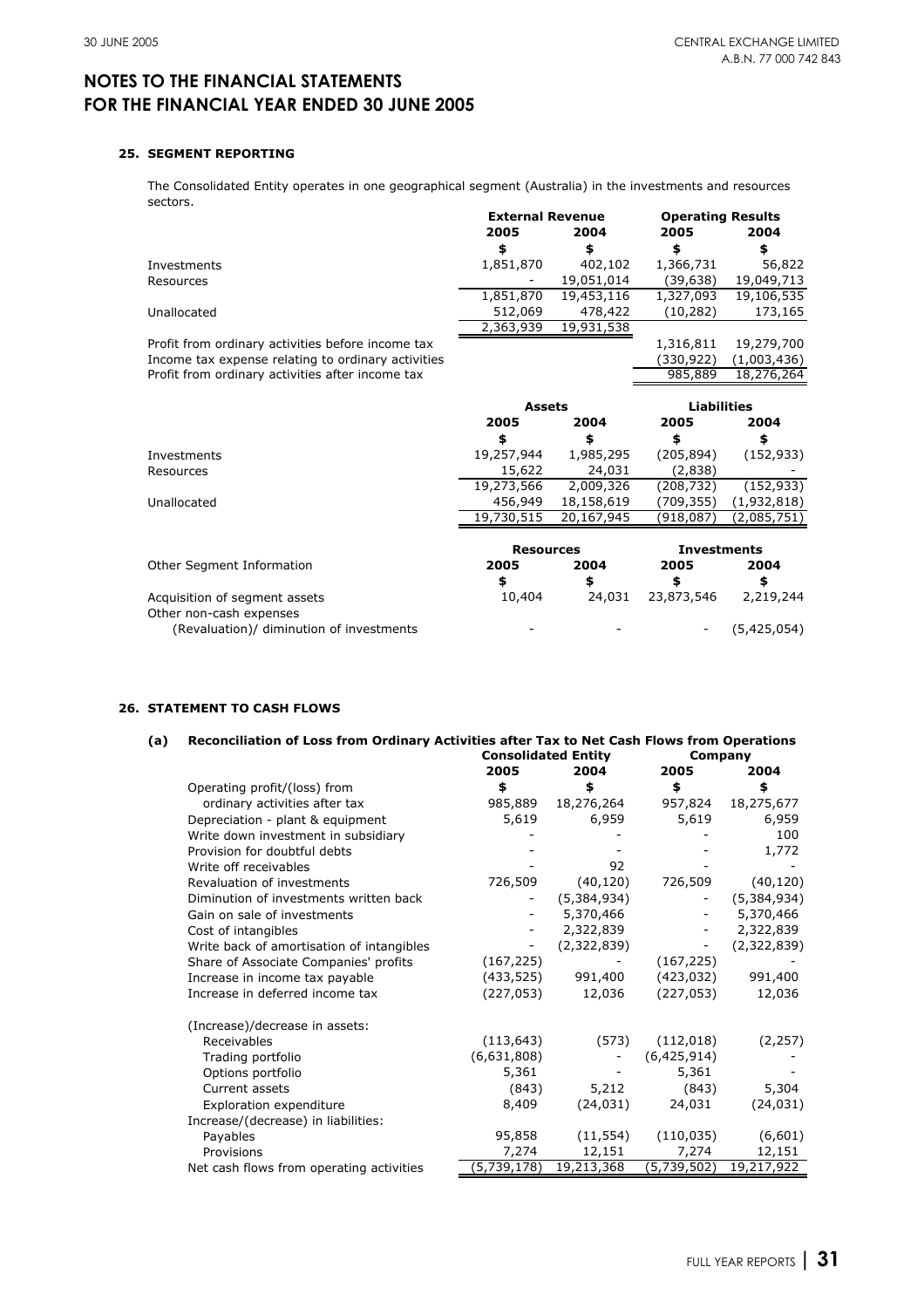#### **26. STATEMENT TO CASH FLOWS (continued)**

#### **(b) Reconciliation of Cash**

For the purposes of the statement of cash flows, cash includes cash on hand and in banks and investments in money market instruments, net of outstanding bank overdrafts. Cash at the end of the financial year as shown in the statements of cash flows is reconciled to the related items in the balance sheet as follows:

|              |                          | <b>Consolidated Entity</b> |                          | Company    |
|--------------|--------------------------|----------------------------|--------------------------|------------|
|              | 2005                     | 2004                       |                          | 2004       |
|              |                          |                            |                          |            |
| Cash at bank | 69,092                   | 1,668,094                  | 68,037                   | 1,668,094  |
| Bank bills   | $\overline{\phantom{a}}$ | 16,439,145                 | $\overline{\phantom{a}}$ | 16,439,145 |
|              | 69,092                   | 18,107,239                 | 68,037                   | 18,107,239 |

#### **(c) Non-cash Financing and Investing Activities**

On 30 June 2005, Central Exchange Limited (CXL) issued 812,810 fully paid ordinary shares (at \$1.0343 per share, being CXL's reported NTA (post tax) backing as at 31 May 2005) as part consideration for the settlement of:

- (i) The acquisition of 3,167,152 shares in Scarborough Equities Limited (SCB) from Sofcom Limited (SOF) pursuant to CXL's exercise under an Option Deed between CXL and SOF dated 2 May 2005 (as amended by Deed of Variation dated 30 May 2005) – the total consideration was \$669,219 (based on SCB's last published NTA backing (post tax) as at 31 May 2005 of \$0.2113 per share) satisfied by the payment of \$200,000 cash and the issue of 453,659 fully paid ordinary shares in CXL to SOF;
- (ii) The acquisition of 2,100,000 shares in Bentley International Limited (BEL) from SOF pursuant to a First Tranche BEL Share Sale Agreement between SOF and CXL (dated 30 May 2005) – the total consideration was \$946,470 (based on BEL's last published NTA backing (post tax) as at 31 May 2005 of \$0.4507 per share) satisfied by the payment of \$575,000 cash and the issue of 359,151 fully paid ordinary shares in CXL to SOF,

as approved by SOF shareholders on 30 June 2005.

On 1 July 2005, the Company acquired a further 2,300,000 shares in BEL in consideration for the issue of 1,002,233 shares to SOF. Please refer to Note 30 for further details.

Average

| (a) Interest Rate Risk Exposure          | Average<br>Interest<br>Rate | Variable<br><b>Interest Rate</b><br>\$ | <b>Fixed Interest</b><br>Rate (less<br>than 1 year)<br>\$ | Non-Interest<br>Bearing<br>\$ | Total<br>\$ |
|------------------------------------------|-----------------------------|----------------------------------------|-----------------------------------------------------------|-------------------------------|-------------|
| 2005                                     |                             |                                        |                                                           |                               |             |
| <b>Financial assets</b>                  |                             |                                        |                                                           |                               |             |
| Cash                                     | 5.63%                       | 69,092                                 |                                                           |                               | 69,092      |
| Receivables                              |                             |                                        |                                                           | 374,817                       | 374,817     |
| Investments                              |                             |                                        | $\overline{\phantom{a}}$                                  | 8,134,740                     | 8,134,740   |
|                                          |                             | 69,092                                 | $\overline{\phantom{a}}$                                  | 8,509,557                     | 8,578,649   |
| <b>Financial liabilities</b><br>Payables |                             |                                        |                                                           | (328, 751)                    | (328, 751)  |
| <b>Net financial assets</b>              |                             | 69,092                                 |                                                           | 8,180,806                     | 8,249,898   |
| 2004<br><b>Financial assets</b>          |                             |                                        |                                                           |                               |             |
| Cash                                     | 5.16%                       | 18,107,239                             |                                                           |                               | 18,107,239  |
| Receivables                              |                             |                                        |                                                           | 19,781                        | 19,781      |
| Investments                              |                             |                                        | $\overline{\phantom{a}}$                                  | 1,985,295                     | 1,985,295   |
|                                          |                             | 18,107,239                             | $\overline{\phantom{a}}$                                  | 2,005,076                     | 20,112,315  |
| <b>Financial liabilities</b>             |                             |                                        |                                                           |                               |             |
| Payables                                 |                             |                                        | $\overline{\phantom{a}}$                                  | (209, 164)                    | (209, 164)  |
| <b>Net financial assets</b>              |                             | 18,107,239                             | $\overline{\phantom{a}}$                                  | 1,795,912                     | 19,903,151  |

#### **27. FINANCIAL INSTRUMENTS**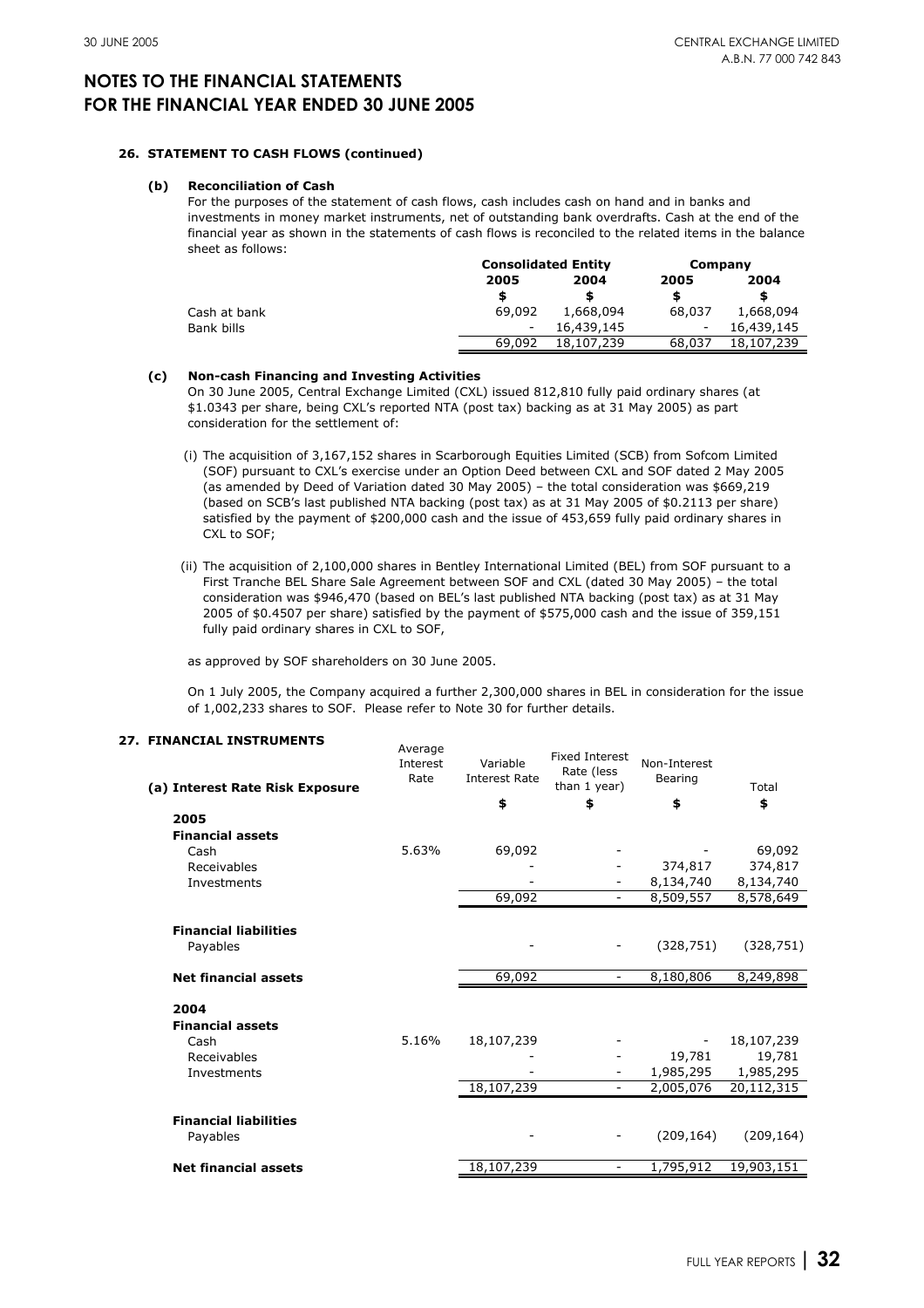#### **27. FINANCIAL INSTRUMENTS (continued)**

| Reconciliation of net financial assets to net assets | 2005       | 2004        |
|------------------------------------------------------|------------|-------------|
| Net financial assets as above                        | 8,249,898  | 19,903,151  |
| Non-financial assets and liabilities                 |            |             |
| Inventory                                            | 3,796,552  |             |
| Investments in Associated companies                  | 7,085,260  |             |
| Property, plant and equipment                        | 26,536     | 31,599      |
| Other current assets                                 | 843        |             |
| Other non-current assets                             | 15,622     | 24,031      |
| Net tax liabilities                                  | (342, 858) | (1,003,436) |
| Provisions                                           | (19, 425)  | (873, 151)  |
| Net Assets per Statements of Financial Position      | 18,812,428 | 18,082,194  |

#### **(b) Credit Risk Exposure**

Credit risk refers to the risk that a counterparty will default on its contractual obligations resulting in financial loss to the Consolidated Entity. The Consolidated Entity has adopted a policy of only dealing with credit-worthy counterparties and obtaining sufficient collateral or other security where appropriate, as a means of mitigating the risk of financial loss from defaults.

The Consolidated Entity does not have any significant credit risk exposure to any single counterparty or any group counterparties having similar characteristics. The carrying amount of financial assets recorded in the Financial Statements, net of any provisions for losses, represents the Consolidated Entity's maximum exposure to credit risk.

#### **(c) Net Fair Value of Financial Assets and Liabilities**

The net fair value of the financial assets and financial liabilities approximates their carrying value except for investments in securities, details of which are set out in Note 7.

**Consolidated Entity**

#### **28. LEASE COMMITMENTS**

| LEASE COMMITTENIS                            | CONSUNGICU ENGLY |         | CUIIIDAIIV |         |
|----------------------------------------------|------------------|---------|------------|---------|
|                                              | 2005             | 2004    | 2005       | 2004    |
|                                              |                  |         |            |         |
| Non-cancellable operating lease commitments: |                  |         |            |         |
| Not longer than one year                     | 124,033          | 129.972 | 124,033    | 129,972 |
|                                              |                  |         |            |         |

The lease is in relation to the office premises of the Company and includes all outgoings. Such expenditure is shared with other companies, including Queste Communications Limited (a controlling entity) pursuant to shared office and administration expense arrangements.

#### **29. CONTINGENT LIABILITIES AND ASSETS**

The Consolidated Entity does not have any material contingent assets or liabilities at Balance Date.

#### **30. SUBSEQUENT EVENTS**

On 1 July 2005, the Company issued 1,002,233 shares (at \$1.0343 per share, being CXL's reported NTA (post tax) backing as at 31 May 2005) as consideration for the settlement of the acquisition of 2,300,000 shares in Bentley International Limited (BEL) from Sofcom Limited (SOF) pursuant to a Second Tranche BEL Share Sale Agreement between SOF and CXL (dated 30 May 2005) – the total consideration was \$1,036,610 (based on BEL's last published NTA backing (post tax) as at 31 May 2005 of \$0.4507 per share) satisfied by the issue of 1,002,233 fully paid ordinary shares in CXL to SOF, as approved by SOF shareholders on 30 June 2005 and BEL shareholders on 1 July 2005.

**Company**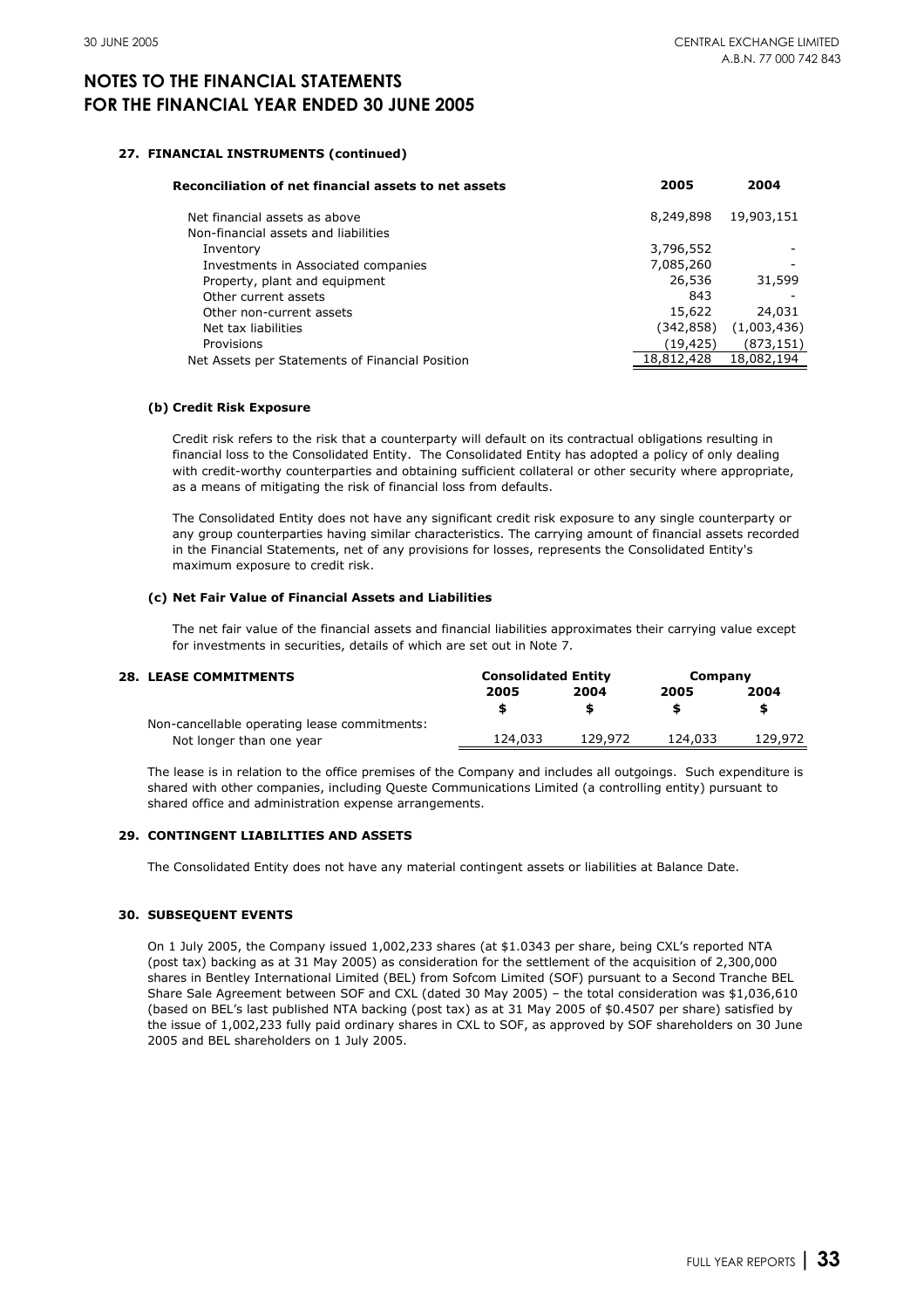The Directors of the Company declare that:

- 1. The financial statements, comprising the Statements of Financial Performance, Position and Cash Flows, and accompanying notes as set out on pages 16 to 33, are in accordance with the *Corporations Act 2001* and:
	- (a) comply with Accounting Standards and the Corporations Regulations 2001; and
	- (b) give a true and fair view of the Company's and Consolidated Entity's financial position as at 30 June 2005 and of their performance for the year ended on that date;
- 2. In the Directors' opinion there are reasonable grounds to believe that the Company will be able to pay its debts as and when they become due and payable.
- 3. The Directors have been given the declarations required by section 295A of the *Corporations Act 2001* by the Executive Chairman, the person who performs the chief executive function, and by the Company Secretary, the person who performs the chief financial officer function, for the purposes of section 295A, who have each declared that:
	- (a) the financial records of the Company for the financial year have been properly maintained in accordance with section 286 of the *Corporations Act 2001*;
	- (b) the financial statements are in accordance with the *Corporations Act 2001,* comply with Accounting Standards and the Corporations Regulations 2001 and give a true and fair view of the Company's financial position as at 30 June 2005 and of its performance for the year ended on that date; and
	- (c) the financial statements are founded on a sound system of risk management and internal compliance and control which implements the policies adopted by the Board. The Company's risk management and internal compliance and control systems are operating efficiently and effectively in all material respects.

This declaration is made in accordance with a resolution of the Directors made pursuant to section 295(5) of the *Corporations Act 2001*.

**William Johnson Victor Ho** Chairman **Director** Director

Perth, Western Australia

13 September 2005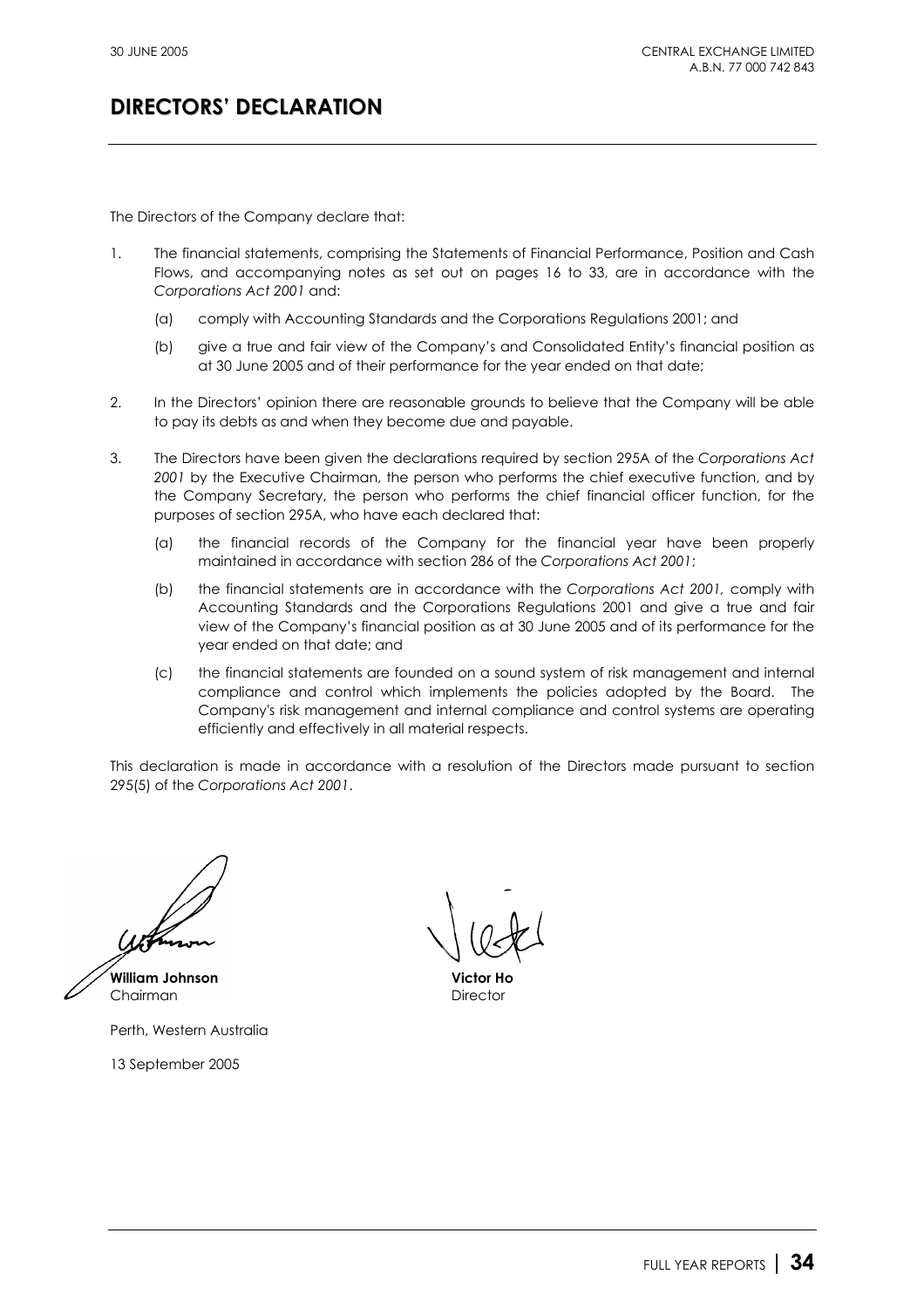

## **INDEPENDENT AUDIT REPORT TO THE MEMBERS OF CENTRAL EXCHANGE LIMITED**

### **Scope**

### *The Financial Report and Directors' Responsibility*

The financial report comprises the statement of financial position, statement of financial performance, statement of cash flows, accompanying notes to the financial statements, and the directors' declaration for both Central Exchange Limited (the company) and the consolidated entity, for the year ended 30 June 2005. The consolidated entity comprises both the company and the entities it controlled during that year.

The directors of the company are responsible for the preparation and true and fair presentation of the financial report in accordance with the Corporations Act 2001. This includes responsibility for the maintenance of adequate accounting records and internal controls that are designed to prevent and detect fraud and error, and for the accounting policies and accounting estimates inherent in the financial report.

### *Audit Approach*

We have conducted an independent audit in order to express an opinion to the members of the company. Our audit was conducted in accordance with Australian Auditing Standards in order to provide reasonable assurance as to whether the financial report is free of material misstatement. The nature of an audit is influenced by factors such as the use of professional judgment, selective testing, the inherent limitations of internal control, and the availability of persuasive rather than conclusive evidence. Therefore, an audit cannot guarantee that all material misstatements have been detected.

We performed procedures to assess whether in all material respects the financial report presents fairly, in accordance with the Corporations Act 2001, including compliance with Accounting Standards and other mandatory financial reporting requirements in Australia, a view which is consistent with our understanding of the company's and the consolidated entity's financial position, and of their performance as represented by the results of their operations and cash flows.

We formed our audit opinion on the basis of these procedures, which included:

- examining, on a test basis, information to provide evidence supporting the amounts and disclosures in the financial report, and
- assessing the appropriateness of the accounting policies and disclosures used and the reasonableness of significant accounting estimates made by the directors.

While we considered the effectiveness of management's internal controls over financial reporting when determining the nature and extent of our procedures, our audit was not designed to provide assurance on internal controls.

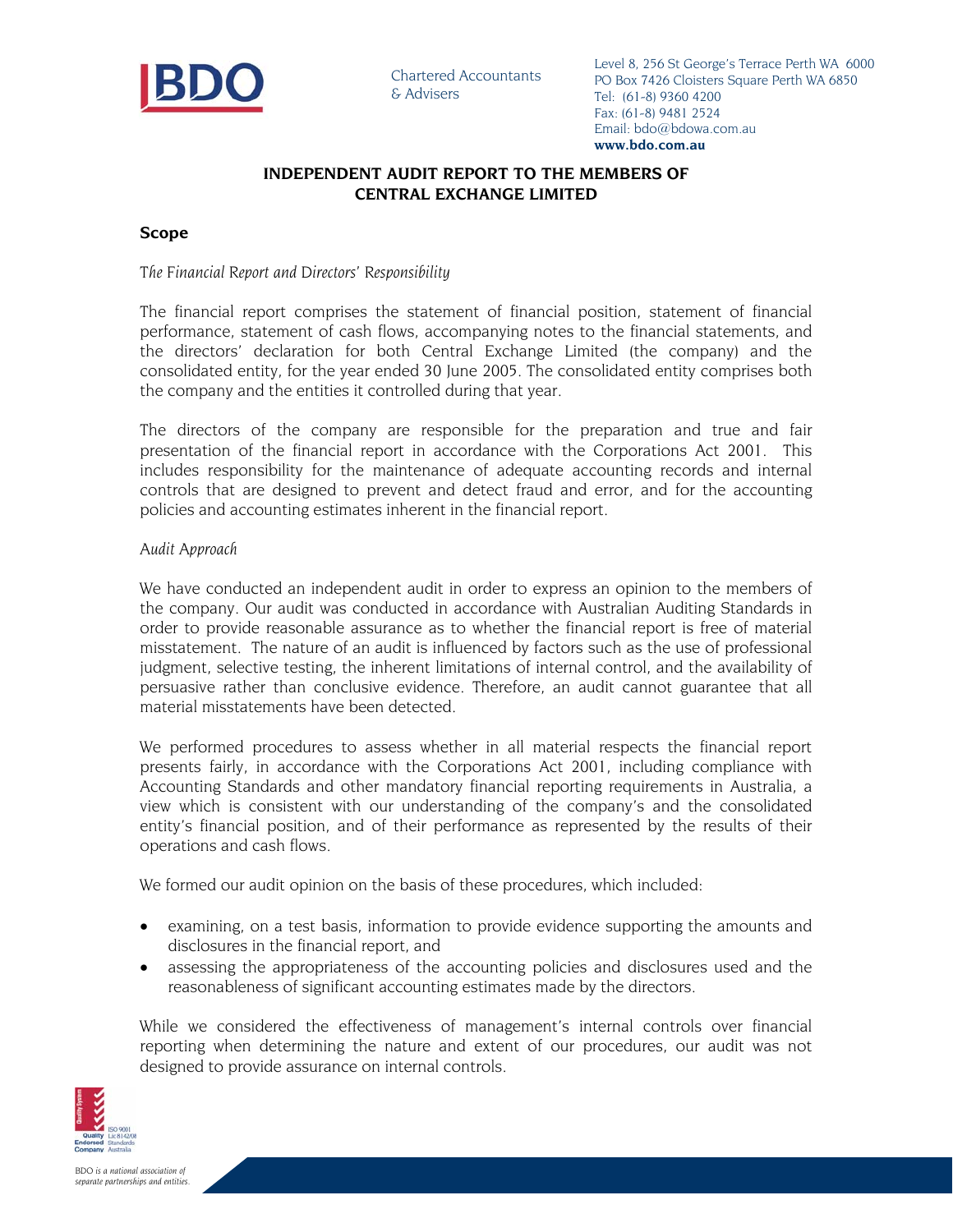### **Independence**

In conducting our audit, we followed applicable independence requirements of Australian professional ethical pronouncements and the Corporations Act 2001.

The independence declaration given to the directors in accordance with section 307C.

### **Audit Opinion**

In our opinion, the financial report of Central Exchange Limited is in accordance with:

- (a) the Corporations Act 2001, including:
	- (i) giving a true and fair view of the company's and consolidated entity's financial position as at 30 June 2005 and of its performance for the year ended on that date; and
	- (ii) complying with Accounting Standards in Australia and the Corporations Regulations 2001; and
- (b) other mandatory financial reporting requirements in Australia.

**BDO**  Chartered Accountants

 $B.$  MUg/

**B G McVeigh**  Partner

Perth 13 September 2005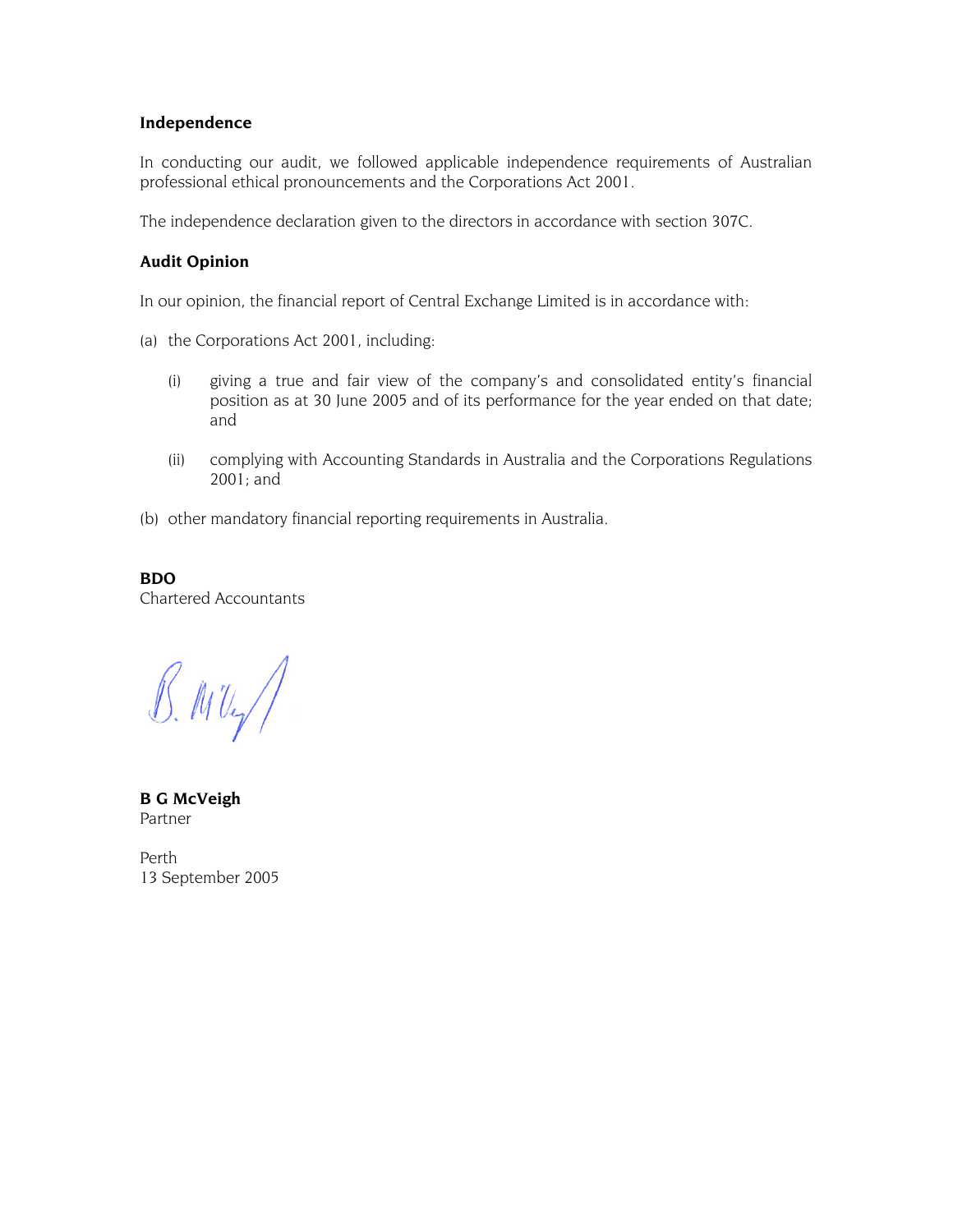Central Exchange Limited (**"Company"** or **"Central Exchange"**) has been listed on the Australian Stock Exchange (**"ASX"**) since November 1970.

Since 8 July 2004, the Company has been admitted to ASX as an investment entity (as defined under the ASX Listing Rules).

The Company's ASX code is "CXL", however, the Board proposes to seek shareholder approval for a change of name at the next Annual General Meeting of the Company expected to be held in October/November 2005.

## **1. INVESTMENT OBJECTIVES**

The Investment Objectives of the Company are to:

- Achieve a consistent high real rate of return, comprising both income and capital growth, whilst operating within acceptable risk parameters set by the Board;
- Deliver a regular income stream for shareholders in the form of franked dividends;
- Preserve and protect the capital of the Company.

The Company's investment activities are subject to compliance with the Company's status as an investment entity under the ASX Listing Rules - an investment entity is an entity, in ASX's opinion, whose activities, or the principal part of whose activities, consist of investing (directly or through a child entity) in listed or unlisted securities or future contracts, and whose objectives do not include exercising control over or managing any entity, or the business of any entity, in which it invests.

## **2. INVESTMENT STRATEGY**

The Company will implement an actively managed investment strategy undertaking investments typically into one of two broad investment categories:

- Strategic Investments; and
- Non-strategic Investments.

The Company does not allocate a fixed proportion of funds into each or any of the above investment categories, since it believes that complete flexibility to invest across these categories is key to maximising long-term value growth for shareholders.

### **(a) Strategic Investments**

The Company will seek to undertake investments in which it can reasonably expect to exert a degree of influence, including board representation or through playing an active role alongside management in order to enhance or realise shareholder value.

Investments will include those that have the potential for turnaround in profitability or capital appreciation through the introduction of new management, capital, improved business practices, industry rationalisation, and/or improved investor relations.

Strategic investments by their nature will rely heavily on the Company's ability to identify, attract and exploit unique opportunities.

### **(b) Non-Strategic Investments**

The Company will seek to make non-strategic investments in entities where attractive investment opportunities develop due to market sentiment or mispricing or where the Company sees other potential for generating positive returns. In contrast to strategic investments, with non-strategic investments the Company does not envisage that it will take an active role in the management of the investment.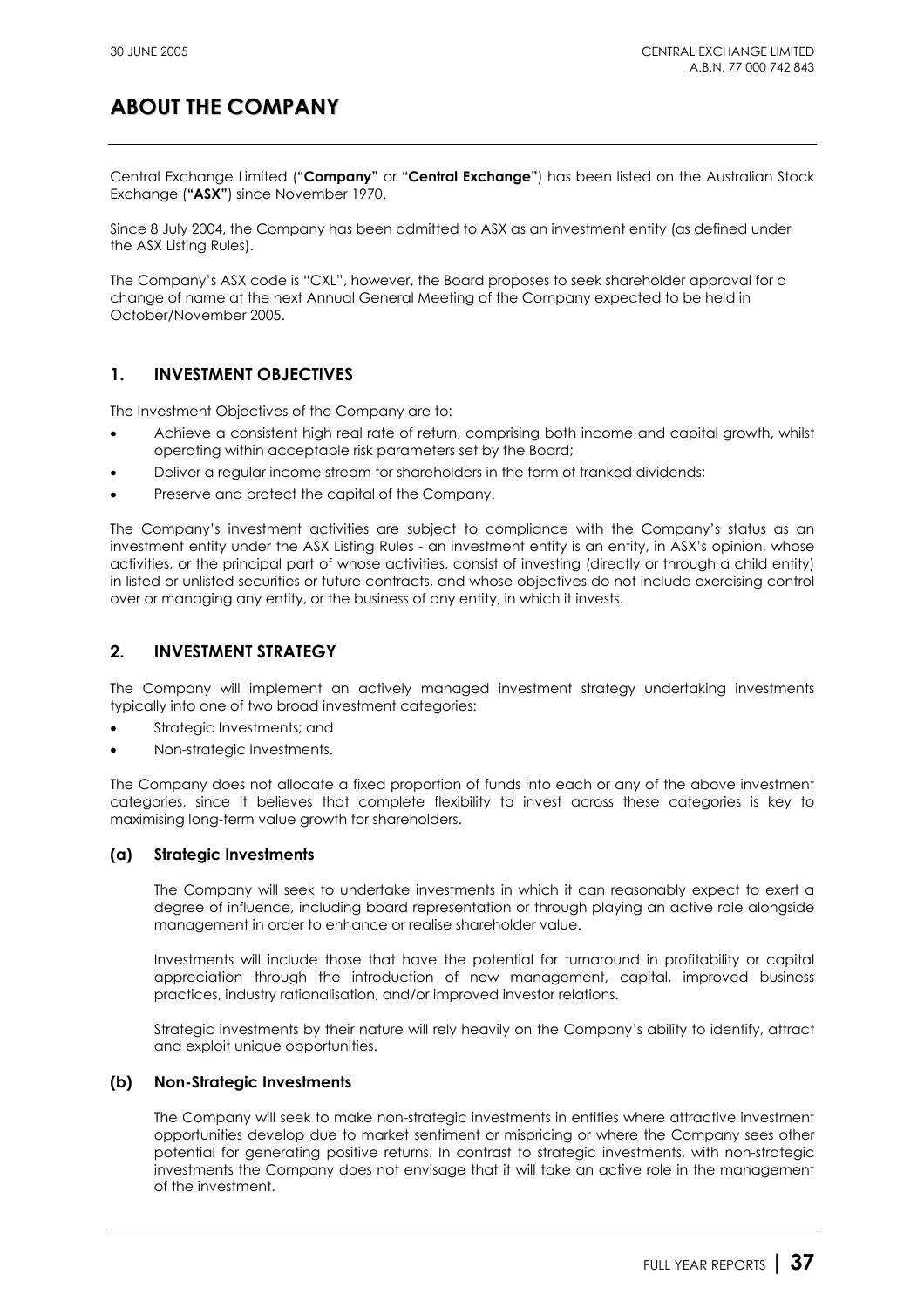For each strategic and non-strategic investment, the Company will expect to receive a level of return that is commensurate with the level of risk associated with such investment. In each investment and for the investment Portfolio in aggregate, the Company will at least aim to achieve a return that is consistently in excess of an appropriate benchmark share index and or a return which could be earned from investments in cash, bills of exchange or negotiable instruments drawn or endorsed by a bank, non-bank financial institution or a government.

## **3. PORTFOLIO ALLOCATION**

In executing its Investment Strategy, the Company may, from time to time, hold a high proportion of net assets in cash, preferring to be patient and selective rather than filling its Investment Portfolio with mediocre or underperforming investments for the sake of becoming "fully-invested".

The Company will not be limited to the principles of broad diversification; in other words, the Company may invest a significant proportion of funds in any single investment that represents an exceptional opportunity.

Every investment made by the Company will be continuously monitored and formally reviewed on a periodic basis. The Company will be willing to move quickly to realise investments when a view is formed that an investment is overvalued or there has been a material adverse change in an investment's circumstances or prospects – the Company recognises the importance of being nimble and responsive to material changes affecting its investments.

The Company recognises that in some cases, investments take significant periods of time to provide acceptable returns. As such investments may be relatively illiquid, the Company will seek to minimise potential loss in the investment's value where a rapid or unplanned exit from that investment is sought.

The Company may also decide to dispose of shares in an entity if in the Company's view, maintaining the investment is not in the best long-term interests of the Company or an alternative, superior investment opportunity arises.

The Company's investment decisions in this regard will be carried out by the Board of Directors and the Investment Committee (in conjunction with external consultants and advisers where appropriate) and not an external investment manager. Further information about the management of the Company's investment activities are disclosed below.

## **4. INVESTMENT SECTORS**

Investments may be made by the Company in Australia or an overseas market and into any underlying industry, business or sector, in accordance with the Company's stated Investment Objectives and Strategies.

In this regard, the Company has a history of activity in the resource sector. Investments undertaken in this sector will continue to provide the Company with a window into the highly prospective resources sector domestically and globally. This sector will provide the initial focus for the Company, in part due to current market conditions and opportunities. Such opportunities can provide the possibility for exceptional growth and returns for relatively small levels of investment.

Resource investments may span large mining companies that produce base metals and precious metals, industrial minerals and bulk commodities to junior explorers with exposure to highly prospective projects or tenements. From time to time the Portfolio may have exposure to oil and gas opportunities.

Investments in the resources sector component of the Portfolio may be undertaken:

- Directly through pegging of tenements, entering into joint ventures, taking options over and acquiring tenements, projects and joint venture interests;
- Indirectly through placements and initial public offerings in existing companies (private, listed, or those seeking admission to ASX); or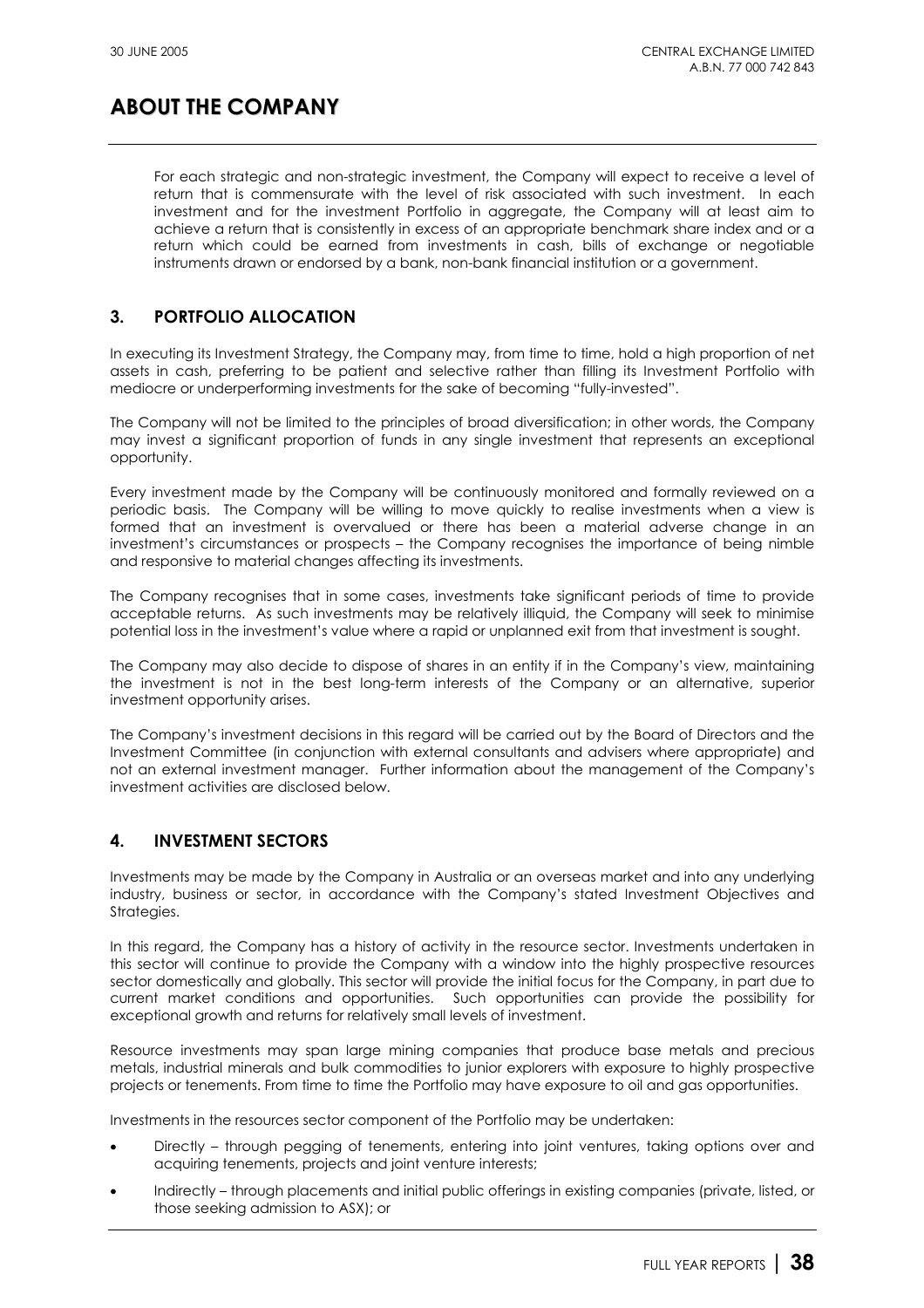• Actively – the Company recognises funding of exploration and resources development can be a problem for small and medium-sized resource companies (in Australia and overseas) and will seek to assist carefully selected companies in this sector to optimise their opportunities through the provision of funds and a range of financial and management expertise or services as required.

The Company will also seek to engage geological consultants and other relevant advisers from time to time to assist the Directors and Executives in their assessment of investment opportunities in this sector.

## **5. INVESTMENT CLASSES**

In pursuit of the Investment Objectives and Strategies outlined above, the Company will have absolute discretion in applying its equity and any debt funds to a universe or range of potential investments in assets, businesses, securities, hybrid securities, cash, bills of exchange, other negotiable investments, debentures and other investments and structures including but not limited to those identified below:

- (a) Listed securities (being any security quoted on ASX or another domestic or international financial market) or unlisted securities (whether expected to be quoted on a recognised stock exchange or not) including, without limitation, shares, units or notes which are redeemable, preference or deferred, fully or partly paid, with or without any right, title or interest thereto or therein (including a right to subscribe for or convert to any such security whether listed on or not), and any security of whatsoever nature;
- (b) Warrants and options to sell or purchase any investment;
- (c) Discount or purchase of bills of exchange, promissory notes or other negotiable instruments accepted, drawn or endorsed by any bank or by the Commonwealth of Australia, any State or Territory of Australia, or by any corporation of at least an investment grade credit rating granted by a recognised credit rating agency;
- (d) Deposits with any bank or corporation declared to be an authorised dealer in the short-term money market;
- (e) Debentures, bonds and unsecured notes of a corporation of at least an investment grade credit rating granted by a recognised credit rating agency;
- (f) Units or other interests in cash management trusts;
- (g) Units or other interests in property trusts;
- (h) Managed investment schemes or other similar financial products;
- (i) Derivatives both exchange-traded and over-the-counter (OTC) (including options, futures, contracts for commodity futures and commodity options) for hedging and other purposes;
- (j) Participation in underwriting and sub-underwriting of securities and units in which the Company is otherwise able to invest;
- (k) Debt, hybrid debt or quasi-equity/debt, mezzanine debt, or debt funding of whatsoever nature;
- (l) Investments in assets of any type, whether they be generally known as "real", "financial" "operating' or "non-operating" including without limitation, interests in tenements, projects, real estate, business enterprises, and the carrying on of business or operations or any means of commercial exploitation of the same;
- (m) Investments into (and the carrying on of business or operations or any means of commercial exploitation within) any underlying industry, business or resource sector;
- (n) Investments through trusts, partnerships, joint ventures;
- (o) Any other investments consistent with the Company's investment objectives.